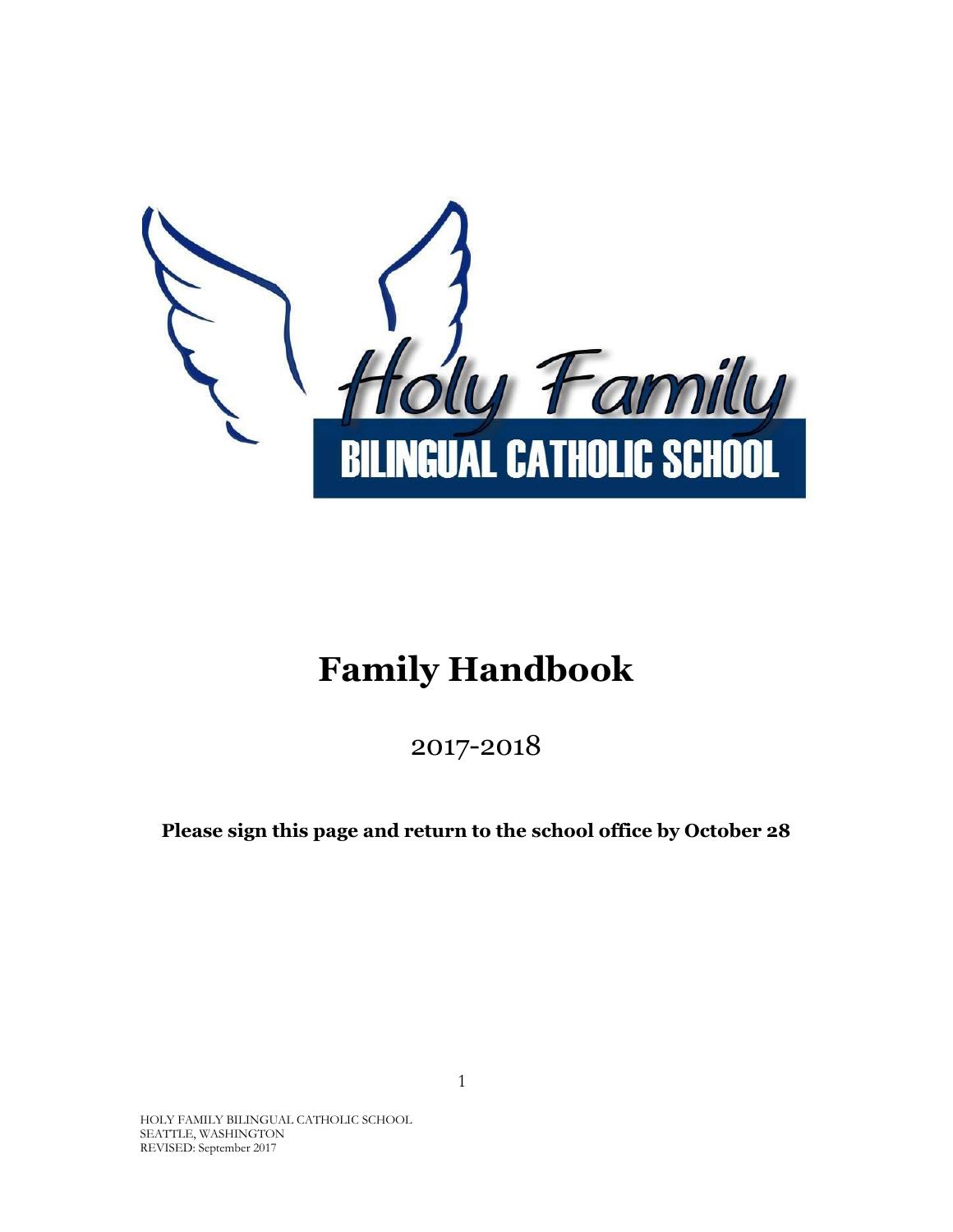#### **INDEX**

| HOLY FAMILY BILINGUAL CATHOLIC SCHOOL PHILOSOPHY5         |
|-----------------------------------------------------------|
|                                                           |
|                                                           |
|                                                           |
| <b>HOLY FAMILY BILINGUAL CATHOLIC SCHOOL COMMISSION</b>   |
| <b>HOLY FAMILY BILINGUAL CATHOLIC SCHOOL PARENTS CLUB</b> |
|                                                           |
|                                                           |
|                                                           |
|                                                           |
|                                                           |
|                                                           |
|                                                           |
|                                                           |
|                                                           |
|                                                           |
|                                                           |
|                                                           |
|                                                           |
|                                                           |
|                                                           |
|                                                           |
|                                                           |
|                                                           |
|                                                           |
| $\overline{a}$                                            |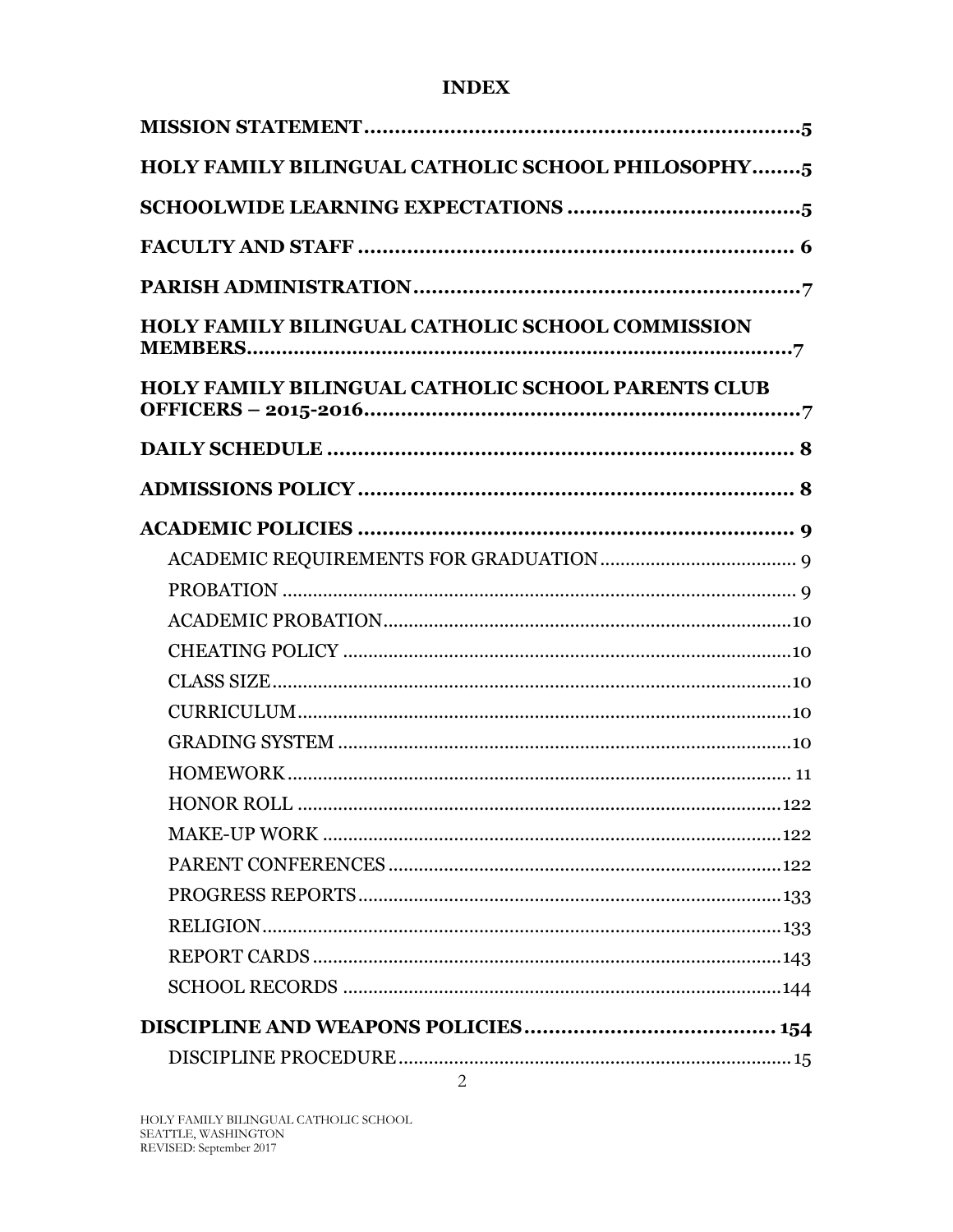| WEAPONS (POSSESION OF WEAPONS OR USE OB OBJECTS AS      |  |
|---------------------------------------------------------|--|
|                                                         |  |
|                                                         |  |
|                                                         |  |
|                                                         |  |
|                                                         |  |
|                                                         |  |
|                                                         |  |
|                                                         |  |
|                                                         |  |
|                                                         |  |
|                                                         |  |
|                                                         |  |
|                                                         |  |
|                                                         |  |
|                                                         |  |
|                                                         |  |
| NOTICE OF NON DISCRIMINATORY POLICY TOWARD STUDENTS 233 |  |
|                                                         |  |
|                                                         |  |
|                                                         |  |
|                                                         |  |
|                                                         |  |
|                                                         |  |
|                                                         |  |
|                                                         |  |
|                                                         |  |
|                                                         |  |
|                                                         |  |
|                                                         |  |
|                                                         |  |
|                                                         |  |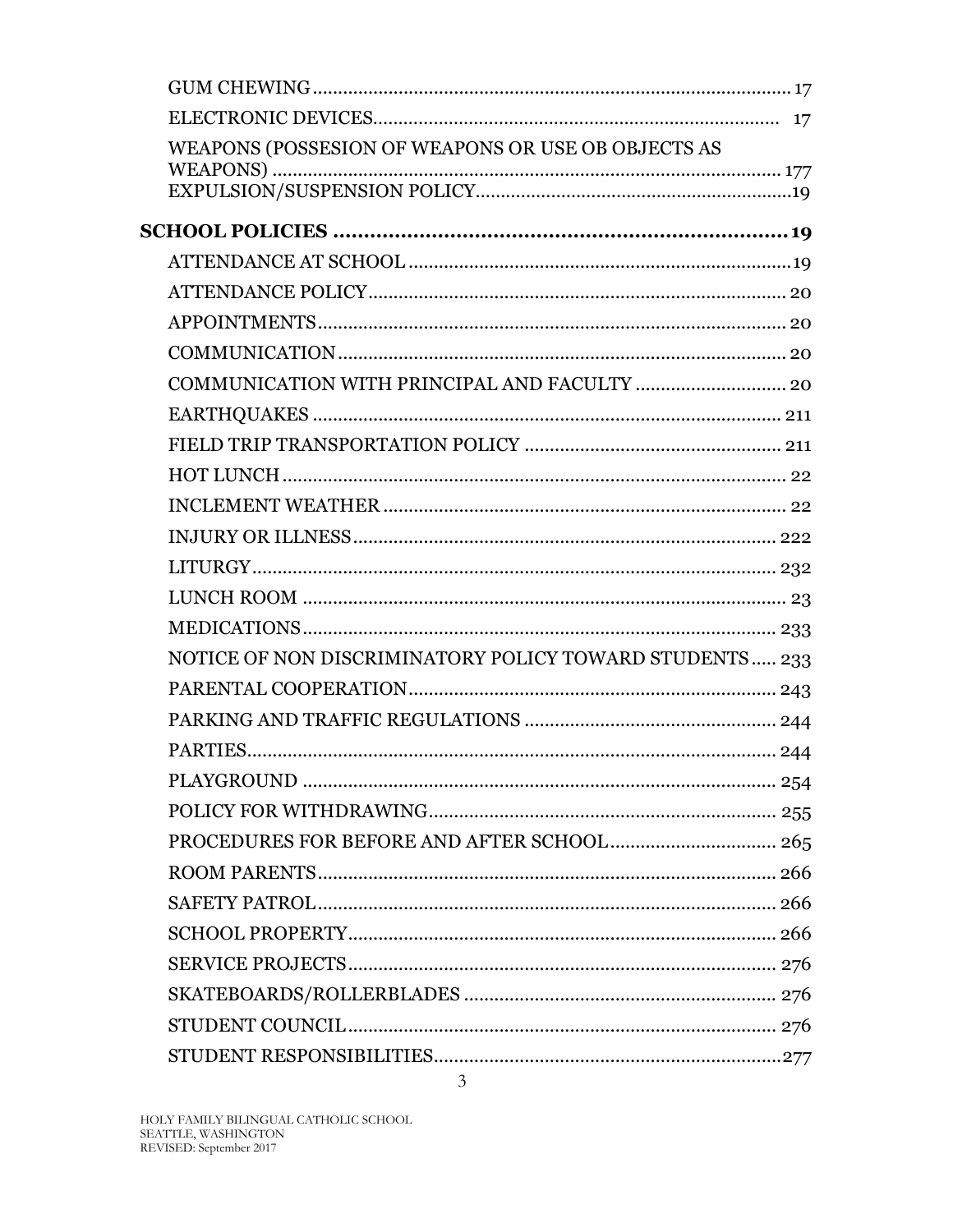| HOLY FAMILY BILINGUAL CATHOLIC SCHOOL TUITION             |  |
|-----------------------------------------------------------|--|
|                                                           |  |
|                                                           |  |
|                                                           |  |
|                                                           |  |
|                                                           |  |
|                                                           |  |
|                                                           |  |
| PROCEDURE FOR HANDLING DELINQUENCY IN PAYMENT OF          |  |
| BEFORE AND AFTER SCHOOL SUPERVISION (BASS) 398            |  |
|                                                           |  |
|                                                           |  |
| CONSTITUTION OF THE SCHOOL COMMISSION HOLY FAMILY         |  |
|                                                           |  |
| BY-LAWS OF THE SCHOOL COMMISSION HOLY FAMILY              |  |
| <b>CRITERIA FOR ADMITTANCE TO THE EXCEPTIONAL LERNERS</b> |  |
| <b>OUTDOOR EDUCATION FOR CAMP WASKOWITZ  50</b>           |  |
| <b>ADMISSION OF STUDENTS WITH INFECTIOUS DISEASES  51</b> |  |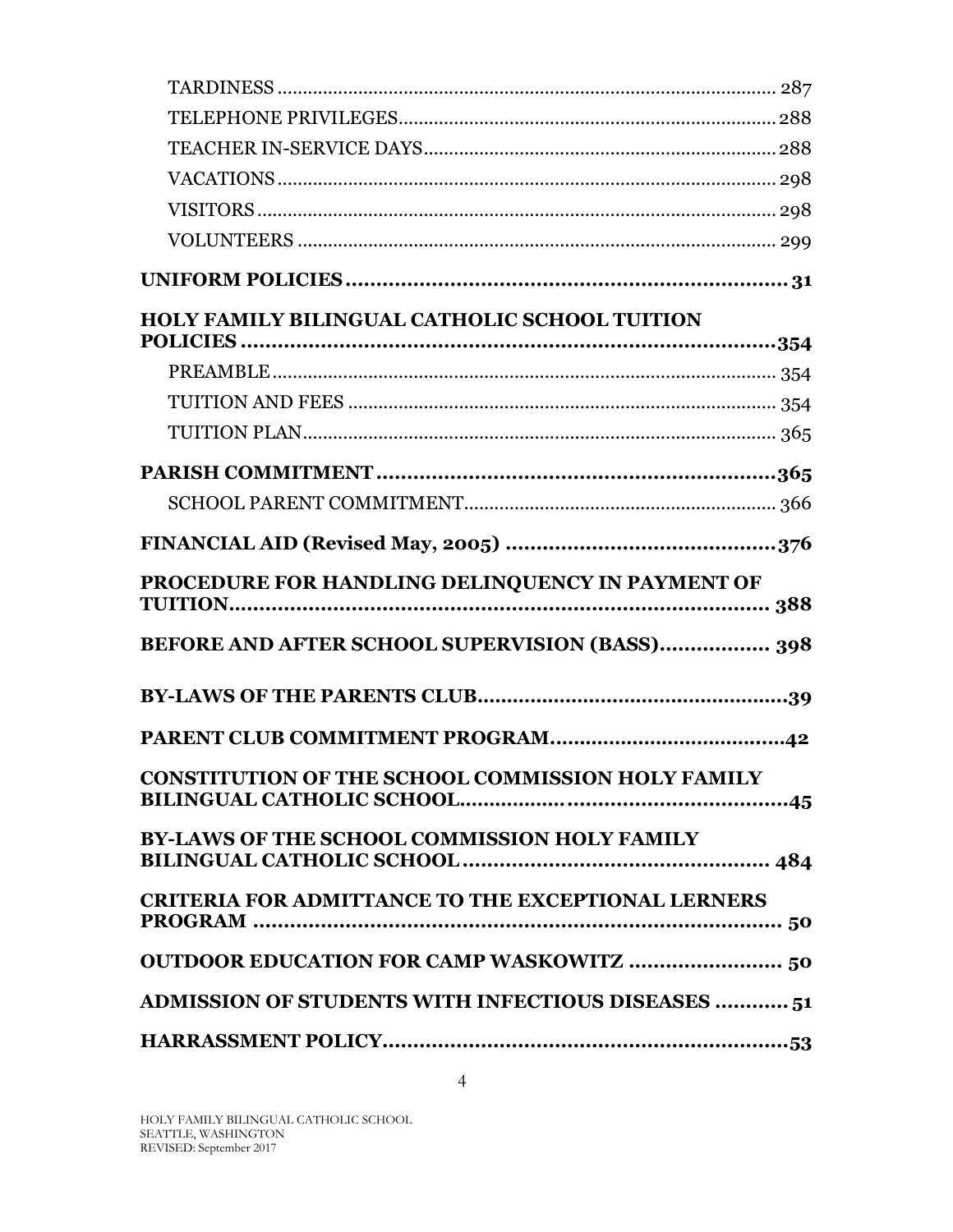### <span id="page-4-0"></span>**MISSION STATEMENT**

Holy Family Bilingual Catholic School provides diverse families a faith-filled dual language education rooted in academic excellence where students are productive global citizens.

# <span id="page-4-1"></span>**HOLY FAMILY BILINGUAL CATHOLIC SCHOOL PHILOSOPHY**

Holy Family Bilingual Catholic School is a multicultural community where families and teachers respond jointly to God's creative work for the achievement of the fourfold purpose of Catholic education: Discovering and living the Gospel, building community, learning to be of service, and participating in liturgy.

Holy Family Bilingual Catholic School is committed to fostering our community not only academically, but also socially and spiritually.

### <span id="page-4-2"></span>**SCHOOLWIDE LEARNING EXPECTATIONS**

# **I. Faithful Christian Disciples who:**



- Practice Catholic traditions, Scripture, beliefs, history, and morals.
- Actively participate in their Catholic faith and sacramental living.
- Demonstrate a willingness and ability to serve others respectfully and selflessly.
- Represent their faith with courage, devotion, and dignity both inside and outside of their academic environment.

# **II. Lifelong Learners who:**



- Express and demonstrate curiosity and enthusiasm for learning.
- Meet or exceed state standards in all subjects and disciplines.
- Develop independent study habits, research techniques, and technology skills to mature into critical thinkers.
- Interpret information using reflective and analytical skills.

# **III. Effective Communicators who:**



- Express oral and written thoughts clearly, using correct grammar and language mechanics.
- Work cooperatively while listening actively and empathizing with different points of view.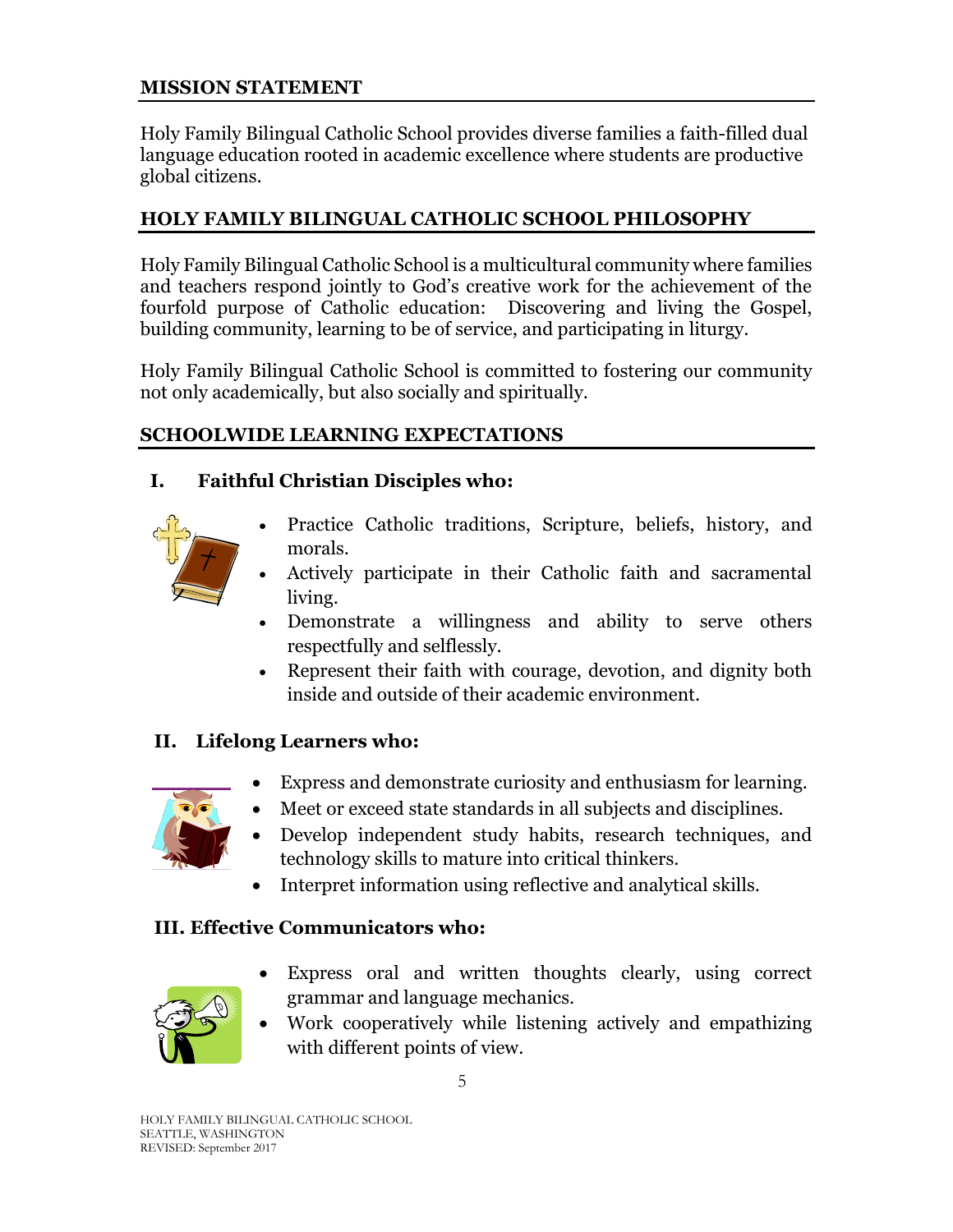- Interact appropriately with socially diverse groups and individuals.
- Value and respect peoples' freedom of speech.

### **IV. Responsible Students who:**



- Evaluate and assess their work for strengths and for areas of improvement.
- Take ownership of their learning and behavior.
- Respect their environment and all who are present in it.
- Foster their spiritual, emotional, mental, and physical development.

### **V. Active Members of a Diverse Community who:**



- Value the customs of their culture as well as other cultures.
- Address and resolve conflicts peacefully and with dignity.
- Serve actively in their community.
- Are aware of global issues and their effect on society.

### <span id="page-5-0"></span>**FACULTY AND STAFF**

Principal Ms. Larkin Temme School Office Administrator Ms. Jesika Santillan-

Preschool/Pre-K Mrs. Melissa Parent K Dual Language Mrs. Hilda Bell 1 Dual Language/Admin Team Mrs. Marianne Bamford 2 Dual Language Mrs. Dolly Morales Haag 3 Dual Language/Admin Team 4 Dual Language Grade 5/Ed Tech Specialist/ Admin Team Grade 6/Upper School Math Mr. Dennis Zook Grade 7/Upper School Humanities Grade 8/Upper School Science Music Specialist PE Specialist Preschool Assistant

Zapata

Mrs. Pilar Sicre Mrs. Sara Grammatica Ms. Hope Connie Worthen Ms. Katherine Laskey

Ms. Chalida Workman Mr. Christopher Warren Mrs. Erika Torres Mrs. Herminia Santillan

HOLY FAMILY BILINGUAL CATHOLIC SCHOOL SEATTLE, WASHINGTON REVISED: September 2017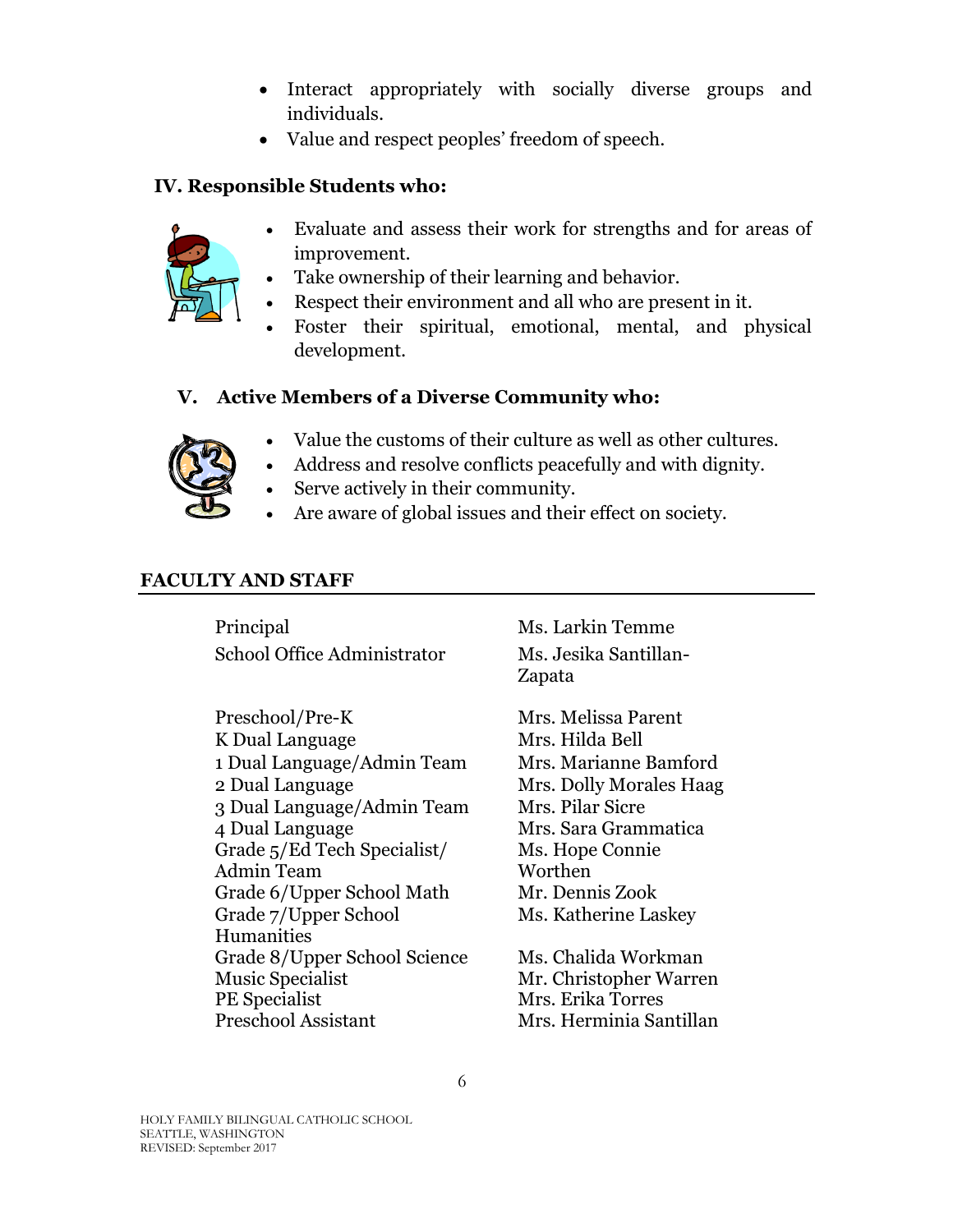HR COORDINATOR BOOKKEEPER BASS DIRECTOR Mrs. Delicia Villez BASS AIDE CUSTODIAN

Ms. Julie Mendenhall Mrs. Monika Duncan BASS AIDE Ms. Gabriela Santillan Mr. Norman Manzala Mr. Craig Nelson

#### <span id="page-6-0"></span>**PARISH ADMINISTRATION**

PASTOR VICAR PARISH ADMINISTRATOR Mrs. Monica Orozco PARISH OFFICE ADMINISTRATOR PARISH STEWARSHIP Mrs. Vianey Valenzuela PARISH MUSIC DIRECTOR Mr. Stephen Band

Father José Alvarez Father Isidro Lepez

#### **Parish Contact # 206.767.6220**

#### <span id="page-6-1"></span>**HOLY FAMILY BILINGUAL CATHOLIC SCHOOL COMMISSION MEMBERS – 2016-2017**

PASTOR Father Horacio Yanez PRINCIPAL Larkin Temme PRESIDENT Myrna Moffat VICE-PRESIDENT Steve Morissette SECRETARY Lidia Lopez PARENT CLUB PRESIDENT Kelly Dawson SCHOLARSHIP COMMITTEE James Beck ACADEMIC COMMITTEE Rebecca Clark DEVELOPMENT COMMITTEE Kris Brown FACILITIES COMMITTEE SCHOLARSHIP COMMITTEE

James Purcell Jackie Lloyd Evans

#### <span id="page-6-2"></span>**HOLY FAMILY BILINGUAL CATHOLIC SCHOOL PARENTS CLUB OFFICERS – 2016-2017**

7

**EXECUTIVE BOARD:** PRESIDENT Kelly Dawson VICE-PRESIDENT Terry Figuroa TREASURER Delfina Salinas SECRETARY Mignon Benning FUNDRAISING CHAIR Amanda Aguirre

HOLY FAMILY BILINGUAL CATHOLIC SCHOOL SEATTLE, WASHINGTON REVISED: September 2017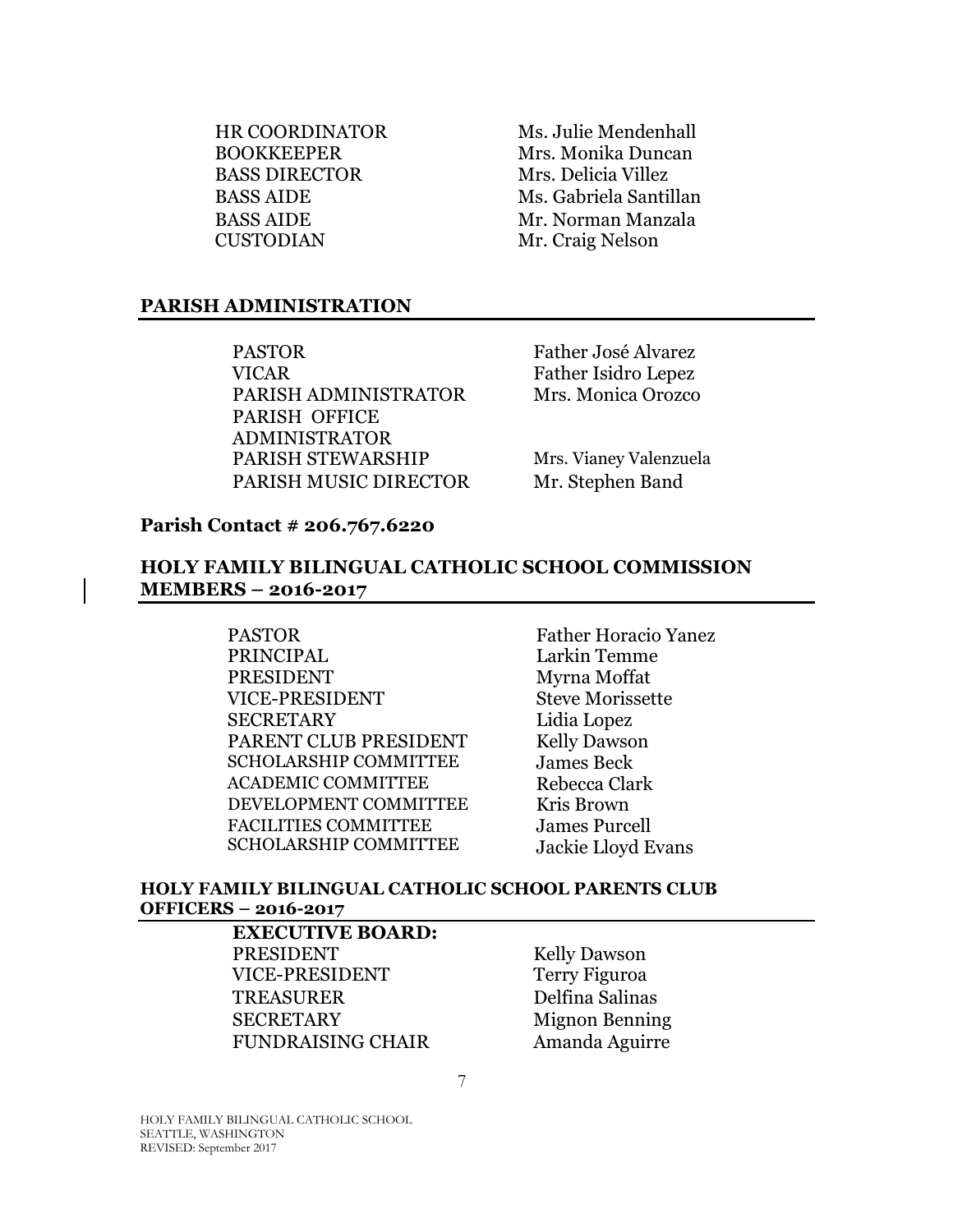#### **ADVISORY BOARD**

SEE'S CANDY CYO SPORTS JOG-A-THON BOX TOPS AUCTION CO-CHAIRS Delicia Villez Vianey Valenzuela Arian Santillan Ielyn Rasmussen Holly and Marcus Rowlette

#### <span id="page-7-0"></span>**DAILY SCHEDULE**

| 7:50 A.M. $\dots \dots \dots$ Doors Open        |
|-------------------------------------------------|
| $8:00$ A.M. $\dots \dots \dots$ . School begins |
| 9:40 A.M. Recess for Grades pre-4               |
| 11:00 A.M Dismissal for Preschool               |
| 12:00 P.M. PM Pre-Kindergarten Begins           |
| 11:30-12:05 P.M. Lunch for Grades K-4           |
| 12:05-12:30 P.M. Lunch Recess for Grades K-4    |
| 12:05-12:35 P.M Lunch for Grades 5-8            |
| 12:35-1:00 P.M Lunch Recess for Grades 5-8      |
| 3:00 P.M. Dismissal for All Grades              |
|                                                 |
| <b>Exceptions:</b>                              |
| 12:00 P.M. $\dots \dots$ Dismissal on Half Days |
|                                                 |
| <b>ADMISSIONS POLICY</b>                        |

- <span id="page-7-1"></span>A. Holy Family Bilingual Catholic School exists primarily to educate all children whose families are committed to the Catholic faith and education. Every child must meet the acceptable academic standards for each grade level as determined by the Principal.
- B. Holy Family Bilingual Catholic School admits qualified students of any race, color, national and ethnic origin in administration of its educational policies and scholarships. Students possessing physical or emotional disabilities will be evaluated on a case-by-case basis. Admission of students is dependent upon the results of interviewing by the Principal, testing and/or review of school records.
- C. The Principal will ensure that each new student is given a placement test to determine suitability for grade level. Normally, no more than 25 students will be accepted in each classroom for grades K-8. A waiting list will be established as soon as classes are filled. Exceptions may be made at the discretion of the Principal. Preschool and Pre-Kindergarten will be limited to 10 students in the morning, and 10 students in the afternoon.
- D. Once a student is accepted into the school and is in good standing, he/she will retain his/her eligibility for continued enrollment. As openings occur for each grade level, applications and registrations will be considered on the following priority basis:
	- 1. Students of families who have children presently enrolled in the school,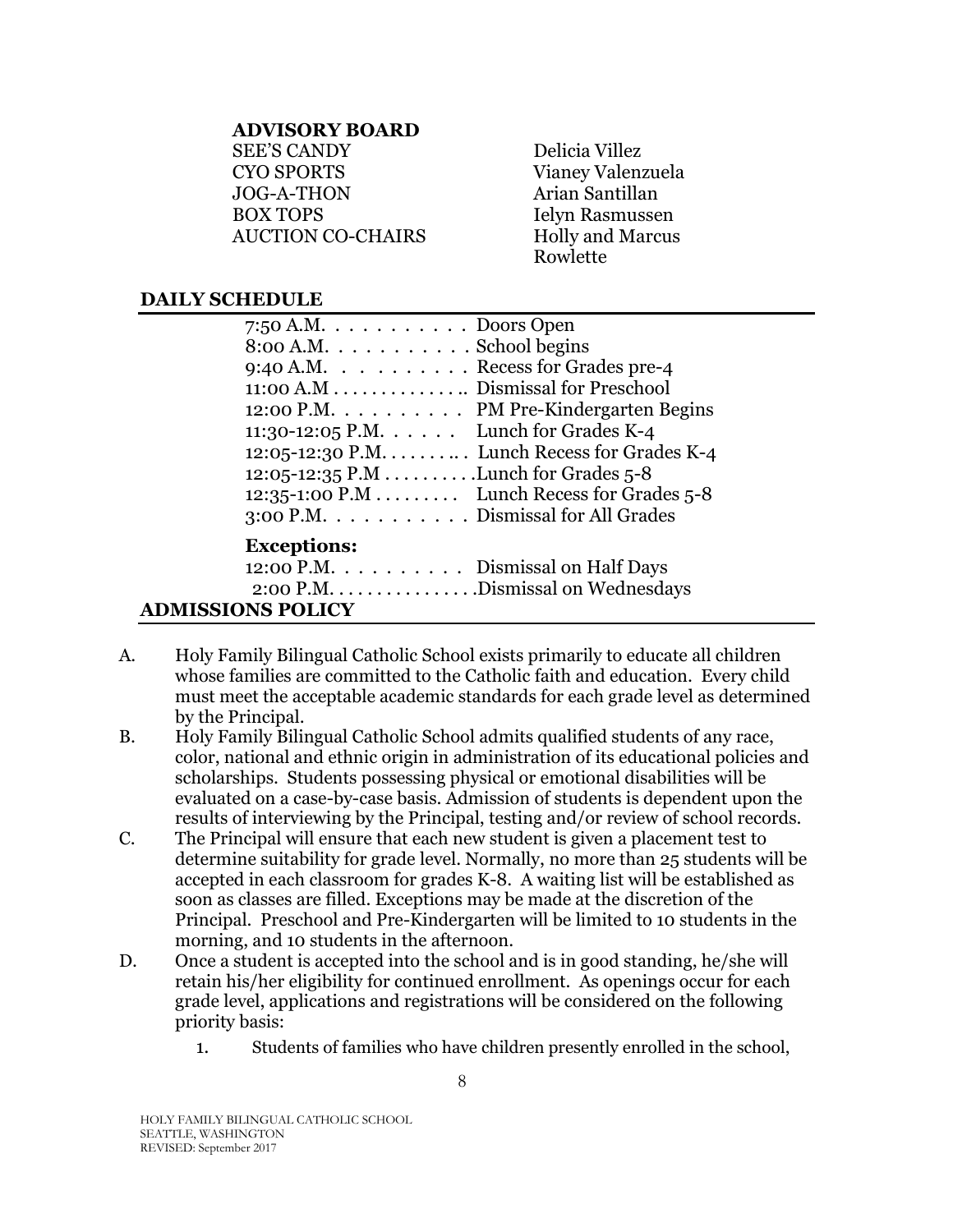Catholic or not.

- 2. Students of applying families who are registered, supporting and active members of Holy Family Bilingual Catholic School.
- 3. Students of applying families who are registered in Holy Family Parish.
- 4. Students of applying families who are registered in other Catholic parishes.
- 5. Students of applying non-parishioner families.
- F. Final acceptance will be communicated to all new families admitted for the following school year.
- G. **A child must be 5 years of age by August 31st** for entrance to Kindergarten.
- H. **A child must be 4 years of age by August 31st** for entrance to Pre-K
- I. **A child must be 3 years of age by August 31st** for entrance to Preschool

All new students must submit copies of birth certificates and immunization forms prior to the first day of school.

# <span id="page-8-0"></span>**ACADEMIC POLICIES**

# <span id="page-8-1"></span>**ACADEMIC REQUIREMENTS FOR GRADUATION**

A student must have a minimum of a 2.0 GPA and pass all core subjects (Religion, Mathematics, Language Arts, Science, and Social Studies) to graduate from the 8th Grade of Holy Family Bilingual Catholic School. In special circumstances, the Principal has the authority to allow a student to graduate with lower grades.

### **ACADEMIC REQUIREMENTS FOR PROMOTION TO THE NEXT GRADE LEVEL**

In order to be promoted to the next grade, students must have a minimum of a 2.0 GPA and a minimum grade of  $(C<sup>2</sup>)$  in all core subjects (Religion, Language Arts, Mathematics, Science and Social Studies). Students who do not meet these requirements may meet with an Academic Board consisting of the Parents, Principal, and appropriate teachers to discuss being promoted in an Academic Probation status. The Academic Board will outline steps that the student must follow in order to remain at Holy Family Bilingual Catholic School. These steps may include, but are not limited to, summer school, tutoring, etc.

# <span id="page-8-2"></span>**PROBATION**

Probation is a status or trial period for a student whose continuing presence at Holy Family Bilingual Catholic School is in question due to academic or behavioral concerns.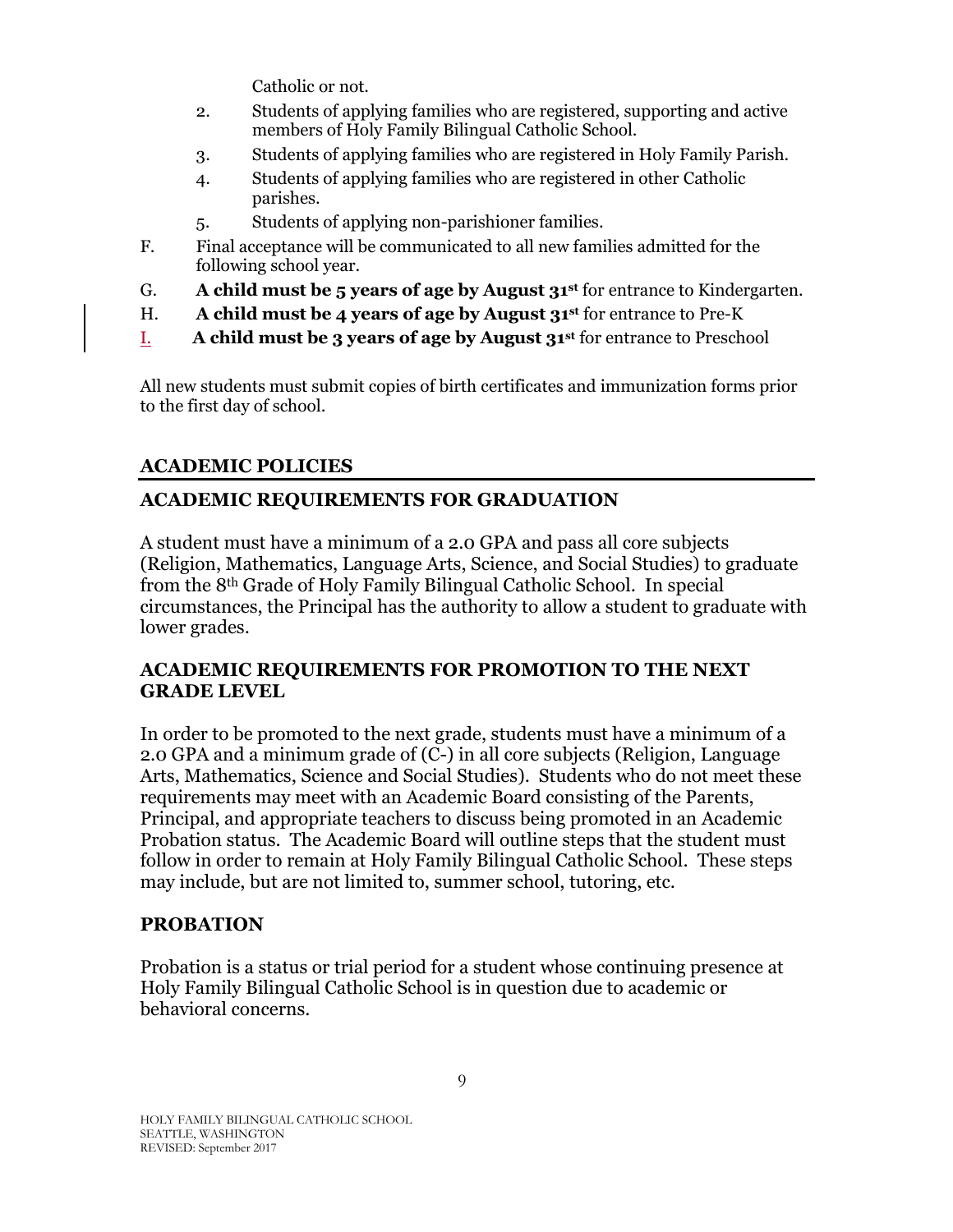#### <span id="page-9-0"></span>**ACADEMIC PROBATION**

A student will be placed on academic probation when his or her overall grade point average on any trimester report card is below 2.0, or when a Religion, Language Arts, Math, Science, or Social Studies grades fall below a (C-). The Principal will determine the probation period. The student's homeroom teacher will meet with the student and his or her parents. They will develop an Academic Plan to help the student improve his or her grades. The student must follow this Academic Plan. If an improvement is not made during the probation period, the student may be asked to withdraw from Holy Family Bilingual Catholic School.

#### <span id="page-9-1"></span>**CHEATING POLICY**

Holy Family Bilingual Catholic School encourages that all students do their best. However, if a student is cheating on a test or an assignment the policy states: the student cheating will receive a zero on the test or assignment, and the student allowing the cheating will also receive a zero on the test or assignment. Students involved in cheating will automatically receive an after-school detention.

#### <span id="page-9-2"></span>**CLASS SIZE**

Holy Family Bilingual Catholic School provides one class for each grade level, Preschool through Eighth grade. Kindergarten through Eighth grade will accept 25 students. Preschool and Pre-Kindergarten will accept no more 12 students for the morning session and 12 students for the afternoon session without an assistant. With an assistant teacher, the amount of preschool should not exceed 18 and preK, 22. Exceptions may be made at the discretion of the Principal.

#### <span id="page-9-3"></span>**CURRICULUM**

The basic curriculum is within Washington State and Archdiocesan requirements and provides the harmonious development of the students', spiritual, moral, physical, emotional and intellectual growth. Holy Family Bilingual Catholic School provides a program which includes classes in the following subjects: Religion, Reading, Math, Language Arts, Social Studies, Science, Music, Art, Physical Education, and Spanish. Extra-curricular activities include Band, Student Council, Youth Choir, Catholic Youth Organization (CYO), Flag Patrol and Safety Patrol. Curriculum objectives, under the guidelines of the Archdiocesan Board of Education, are periodically updated.

#### **GRADING SYSTEM**

#### **Preschool - 3:**

<span id="page-9-4"></span>4= Exceeding standard 3= Meeting standard 2= Approaching standard 1= Below standard

HOLY FAMILY BILINGUAL CATHOLIC SCHOOL SEATTLE, WASHINGTON REVISED: September 2017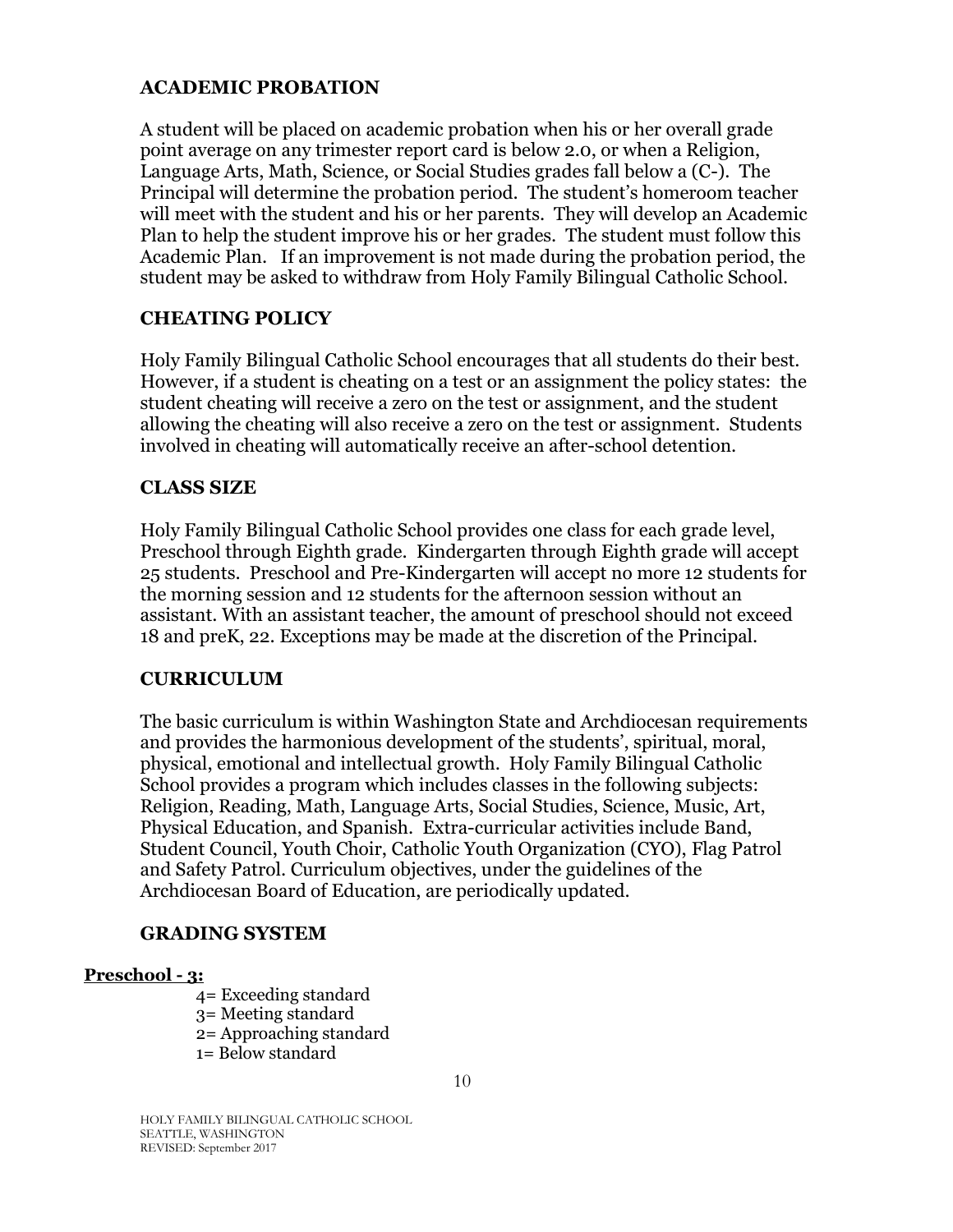O= Not assessed at this time

| <u>4-8:</u> |              |           |             |
|-------------|--------------|-----------|-------------|
| $A =$       | $94 - 100\%$ | $C_{+}$ = | 77-79 %     |
| $A-$        | $90 - 93\%$  | $C =$     | 74-76 %     |
| $B+ =$      | $87 - 89%$   | $C =$     | 70-73 %     |
| $B =$       | 84-86%       | $D=$      | 64-66 %     |
| $B-$        | 80-83%       | $F =$     | $0 - 60 \%$ |

### <span id="page-10-0"></span>**HOMEWORK**

By reinforcing, enriching and building upon what is learned at school, homework can challenge students to use their new skills creatively and constructively. It can nurture self-discipline and independent study habits as well. When parents are interested and involved, homework can become a common goal, a time to work together and an opportunity to offer the individual instruction not always available at school. Parents who take an active role in the homework also let the child know that they consider the work important. *Many problems regarding homework can be avoided if parents consult with the teachers as soon as difficulties are perceived.*

Homework shall be assigned on a regular basis in relation to the development level and the needs of the students.

The following is the average amount of time to be spent on homework Monday through Thursday:

| Kindergarten      | $10 - 15$ Minutes |
|-------------------|-------------------|
| Grades $1 & 2$    | $15 - 40$ Minutes |
| Grades $3,4$ & 5  | 30 - 60 Minutes   |
| Grades $6, 7 & 8$ | 45-120 Minutes    |

If a student consistently needs to spend more time on homework than recommended (without television and other distractions), the teacher should be notified, and adjustments will be made.

A policy of requiring extra credit work is considered within the domain of the individual teacher, and is neither required nor restricted by school policy.

Long-term projects may involve homework on the weekends. The teacher will monitor the progress of long term projects. Middle school students may periodically expect homework on the weekends. This will better prepare them for high school.

Part of the educational mission of the school is to instill a sense of responsibility and accountability in all students. It is expected that homework assignments will be completed on time and done neatly. Student work that is not handed in on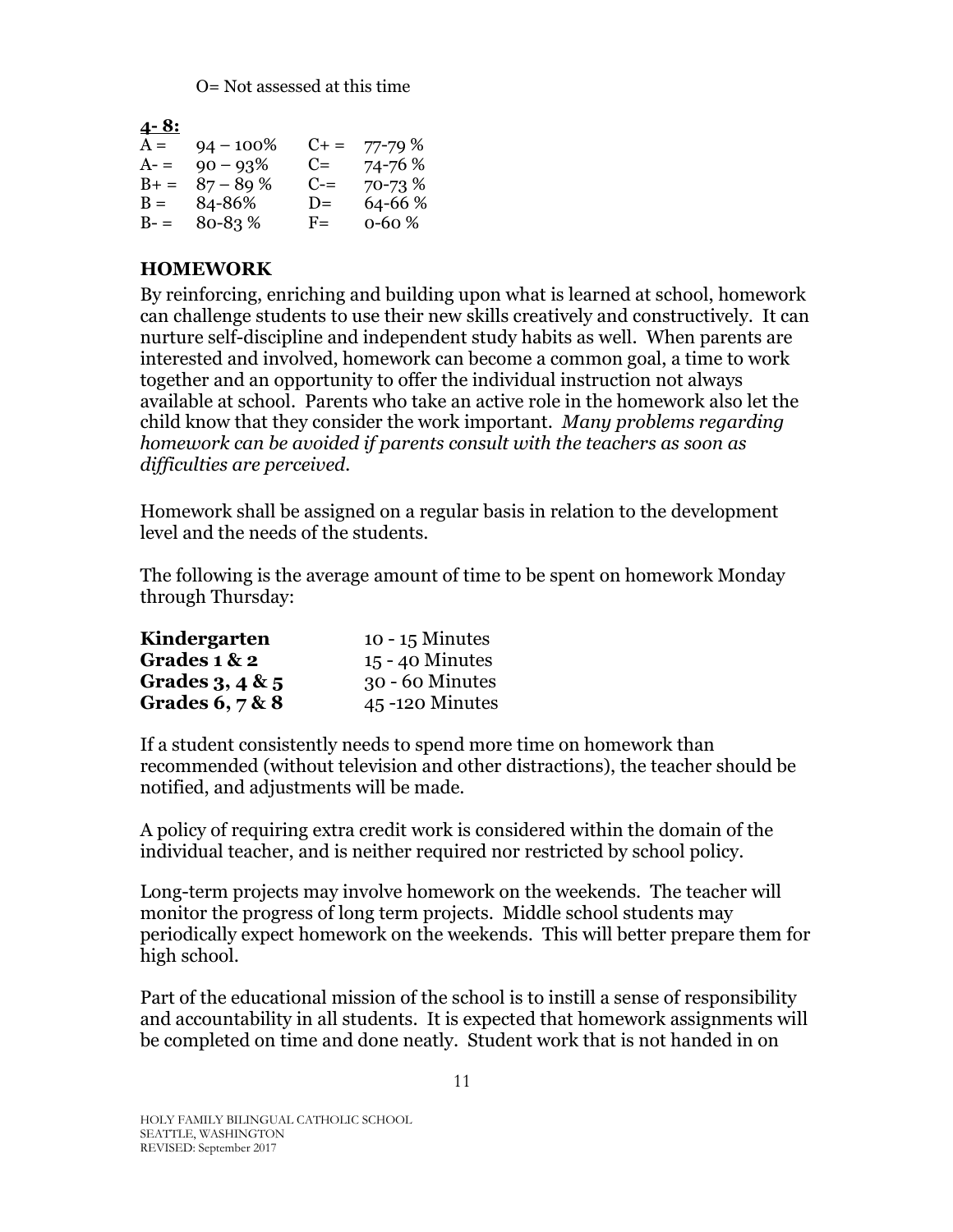time or is incomplete should be made up the following day. Students not completing work may be kept in during recess, or have detention after school.

The following tips should help make the time spent doing homework rewarding for all:

- 1. Help your child see homework as a necessary and valuable activity.
- 2. Set up a well-supplied, comfortable and distraction free place for your child to work. (A phone and TV are generally not considered good study aids).
- 3. Set a homework time. It will help your child recognize it as a priority.
- 4. Reinforce the idea that homework is a student's personal responsibility.
- 5. When your child asks for help, make sure you both understand the assignment - and its purpose. Give just enough help to get the student started.
- 6. Assist your child in organizing all homework and necessary supplies the night before in a designated place.

### <span id="page-11-0"></span>**HONOR ROLL**

| Honor roll for Grades 5-8: | $3.20 - 3.49$ | $=$ Honors         |
|----------------------------|---------------|--------------------|
|                            | $3.50 - 3.74$ | $=$ High Honors    |
|                            | $3.75 - 4.0$  | $=$ Highest Honors |

Students receiving a minus in the Christian/Social Qualities section will not make Honor Roll.

### <span id="page-11-1"></span>**MAKE-UP WORK**

In grades  $4 - 8$ , students are held responsible for making up assignments missed through absence. When returning to school, it is the responsibility of the student to ask for assignments missed during an absence. When a child is absent from Preschool through 8th grade for an extended length of time (*more than two days),* parents should make arrangements with the teachers for work to be sent home. Parents should make arrangements to pick up work through the office. Such work may be picked up at the end of the day so that instructional time is not interrupted. It is more difficult for a middle school student to understand homework without getting the class instruction.

### <span id="page-11-2"></span>**PARENT CONFERENCES**

Mandatory, formal parent - teacher or parent – teacher- student, conferences are held during the first trimester with an optional conference at the end of the second trimester.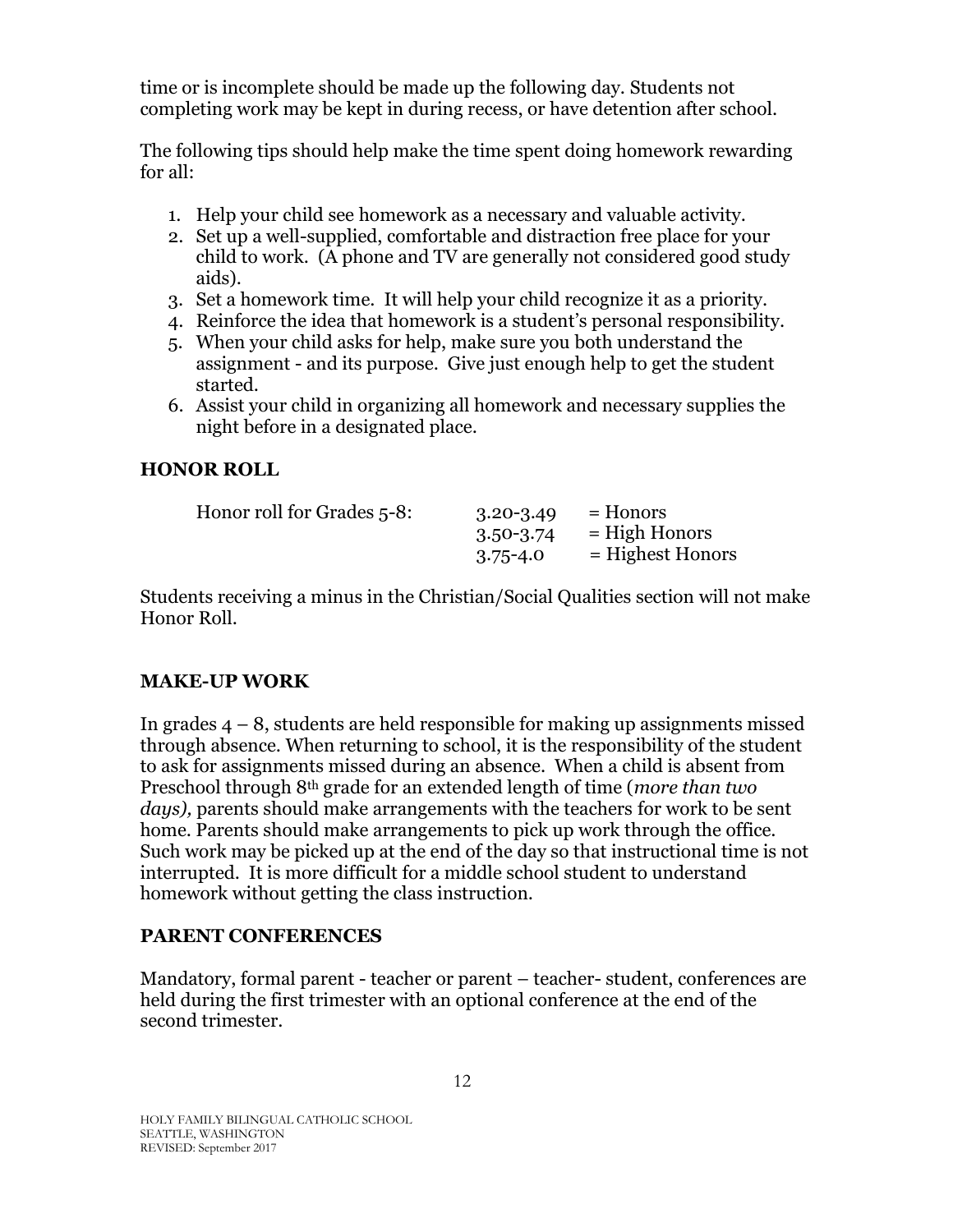The home and school have a joint responsibility for a child's development. What happens to students in either place affects their total behavior. Individual parent – teacher (student) conferences are among the most satisfactory means of establishing this cooperation. Teachers are not available for conferencing before or after school unless scheduled ahead of time. Contact the school office to schedule a teacher conference. We ask that parents respect the teachers' time with their own families, and refrain from calling them at home.

### <span id="page-12-0"></span>**PROGRESS REPORTS**

Frequent communication between home and school is encouraged regarding your child's academic progress. Parents of students' grade 5-8 are encouraged to monitor grades through Alma. Additional progress reports may be sent at other times if a student is failing a subject or has shown a dramatic decrease in effort or grades. If a student is failing or in jeopardy of failing, parents must be notified to seek their help in improving the situation. It is a very good idea to keep records of progress reports you have sent, phone calls made etc.

Parents are encouraged to confer with teachers if these reports warrant their concern. Appointments should be made with the teachers concerned. To assure sufficient time, appointments should be pre-arranged. Such meetings should never be attempted during class hours or recess periods.

### <span id="page-12-1"></span>**RELIGION**

Holy Family Bilingual Catholic School exists to teach the message of Jesus Christ to its students. Therefore, Catholic religion is of primary importance in the curriculum. Christian attitudes and actions are integrated into the complete day.

Parents, rather than the school, bear the greatest influence regarding attitudes toward Mass attendance, and the parents are the primary educators of their children!. Attending Sunday Mass is expected of all Catholic school families.

- 1. Students attend Mass as a school once a week.
- 2. Religion Class- Religion is taught regularly as part of the school curriculum. Holy Family Bilingual Catholic School uses a text that is approved by the Office of Education of the Archdiocese of Seattle.
- 3. Sacramental Preparation -Follows Archdiocesan policy that Sacramental Preparation occurs on the parish level, supplemented by instruction in the classroom. The current norm is for First Penance and First Eucharist to be received in second grade.
- 4. Sacrament of Reconciliation- Reconciliation is made available to the students throughout the school year. This should not take the place of the students receiving this sacrament on their own or as a family.

Non-Catholic students are expected to attend religion classes and participate in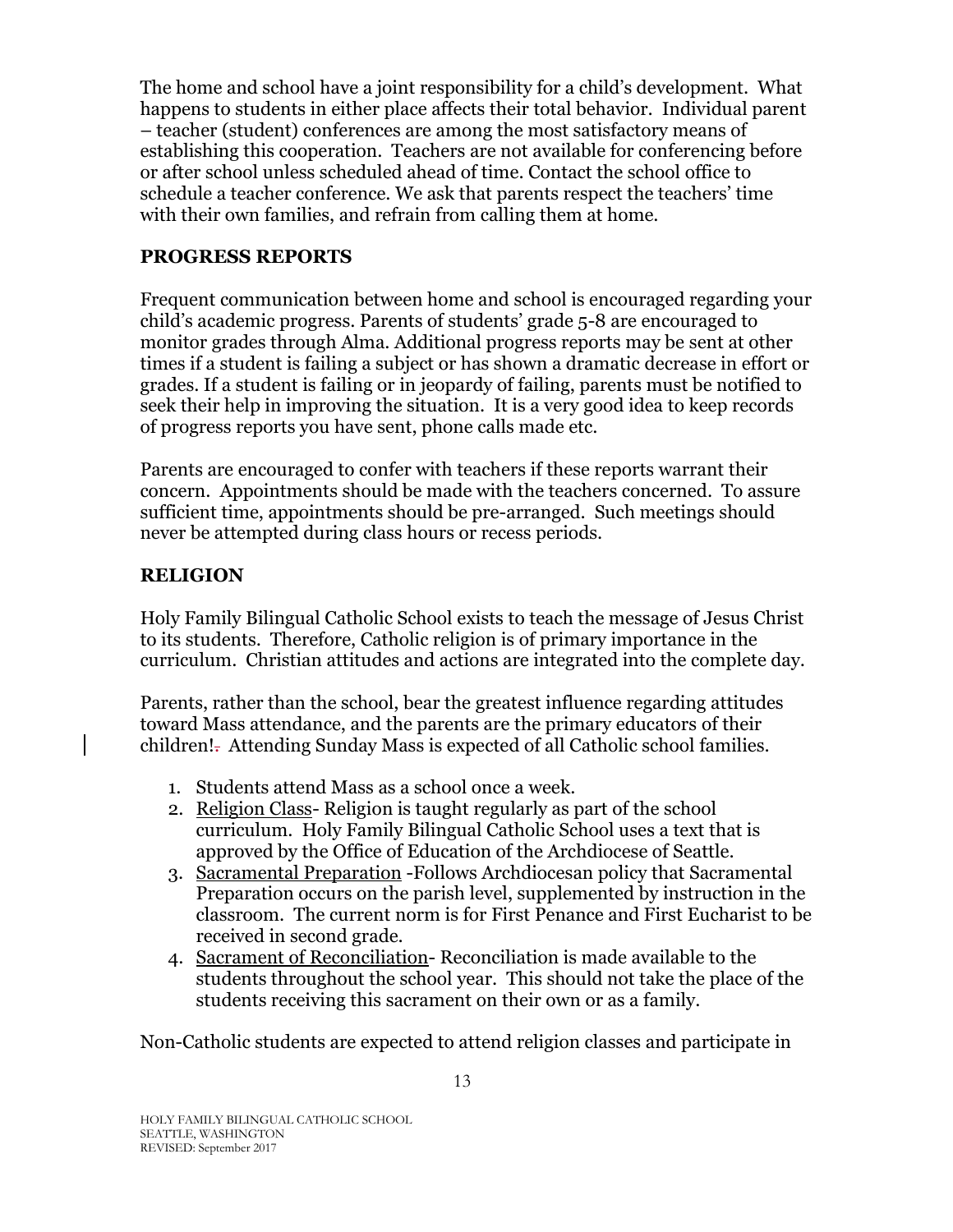all school religious events to the extent that they are able to.

### <span id="page-13-0"></span>**REPORT CARDS**

Report cards are issued at the end of each trimester (12 weeks). We encourage parents to discuss these reports with their children and to work cooperatively with teachers in their efforts to help students develop to their potential. Report cards are not intended to provide a complete evaluation of a child's progress. They are tools of assessment used to measure a student's achievement and performance. A conference may be scheduled when needed to give a more complete view of a child's overall progress. If any student's work or the report card itself warrants concern, parents are encouraged to contact the teachers.

### <span id="page-13-1"></span>**SCHOOL RECORDS**

### **Educational Records**:

Student records are available to parents and others as provided by Federal Law: Title 45, Code of Federal Regulations, Part 99: Privacy Rights of Parents and Students, passed June 17, 1976 (amended January 25, 1977). The school abides and will grant non-custodial parents the right of access to information and to unofficial copies of records, unless there is a court order to the contrary on file in the school office. The court certified custody section of the divorce decree must be filed with the Principal.

All information relating to Holy Family Bilingual Catholic School students is held in strict confidence. Parents may request to examine the student's permanent record folder and/or test results by contacting the Principal. Please make your request at least 24 hours before information is desired. The school has 5 school days to honor this request.

Student addresses, telephone numbers and class lists are also considered confidential. It is important that parents inform the school of any change in address, phone number, marital status, etc. Requests from families not to have telephone numbers given out (printed in the Parent Roster) will be honored, but this must be made known to the office during the first week of school. Please indicate on the emergency form if your phone number is unlisted.

### **Health Cards**:

Health cards and immunization records are required for every elementary and middle school student. They are transferred to the new school at the time of a student's transfer.

### **Permanent Record Cards**:

Permanent record cards are required for every student. This record is kept permanently at the school, photocopied at the time of a student transfer. Permanent record cards are retained at the school building indefinitely, and they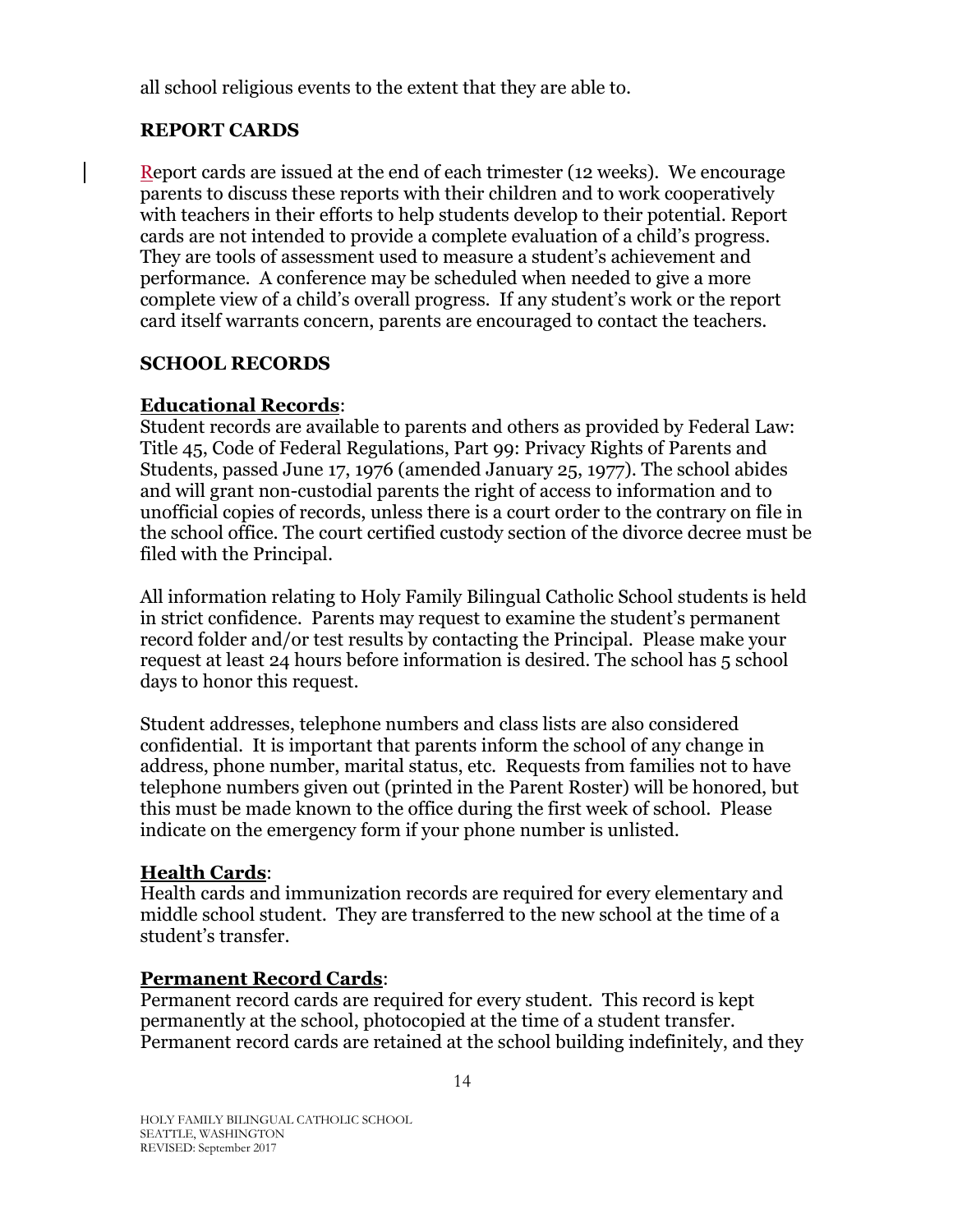are never destroyed (Washington State Law- Private School Approved).

### **Attendance Records:**

Student attendance is recorded daily at the beginning of the school day. Attendance records are kept permanently on file.

### <span id="page-14-0"></span>**DISCIPLINE AND WEAPONS POLICIES**

Appropriate Behavior is defined as following three basic rules to ensure **a safe environment** that **promotes learning**.

- Show respect
- Make good decisions
- Solve problems

Discipline at Holy Family Bilingual Catholic School presupposes a joint effort of both home and school. It should be considered an aspect of moral guidance and not a form of punishment. Our teachers have an obligation to educate the whole child, not only for the present, but also for the future.

The purpose of discipline is:

- 1. To provide a classroom situation conducive to learning.
- 2. To promote character training, to cultivate the virtues that insure right living, and redirect disorderly tendencies.

Discipline is based on the fundamental Christian principle of respect for the person of Jesus Christ in each individual. Should a student choose to consistently disregard these principles, parents will be involved in cooperative remedial action after the school has attempted corrective discipline. Teacher authority can be only as effective as the backing received from home. Continued refusal to support the school in its disciplinary action is destructive to the student and lead to real questions as to the justice and value of continued enrollment in Holy Family Bilingual Catholic School. For major disciplinary action, parents/guardians are contacted. Students may also be asked to call parents.

If after concerted effort on the part of the parents and school there seems to be no indication of behavior modification on the part of the student, suspension and/or expulsion will be considered.

#### <span id="page-14-1"></span>**DISCIPLINE PROCEDURE**

Guidelines for effective discipline: "DISCIPLINE" means all forms of corrective action including suspension or expulsion. It shall include the right of a teacher to exclude a student under the teacher's immediate supervision from his/her individual classroom instruction or activity area for all or any portion of the balance of the school day. It shall also mean the exclusion of a student from any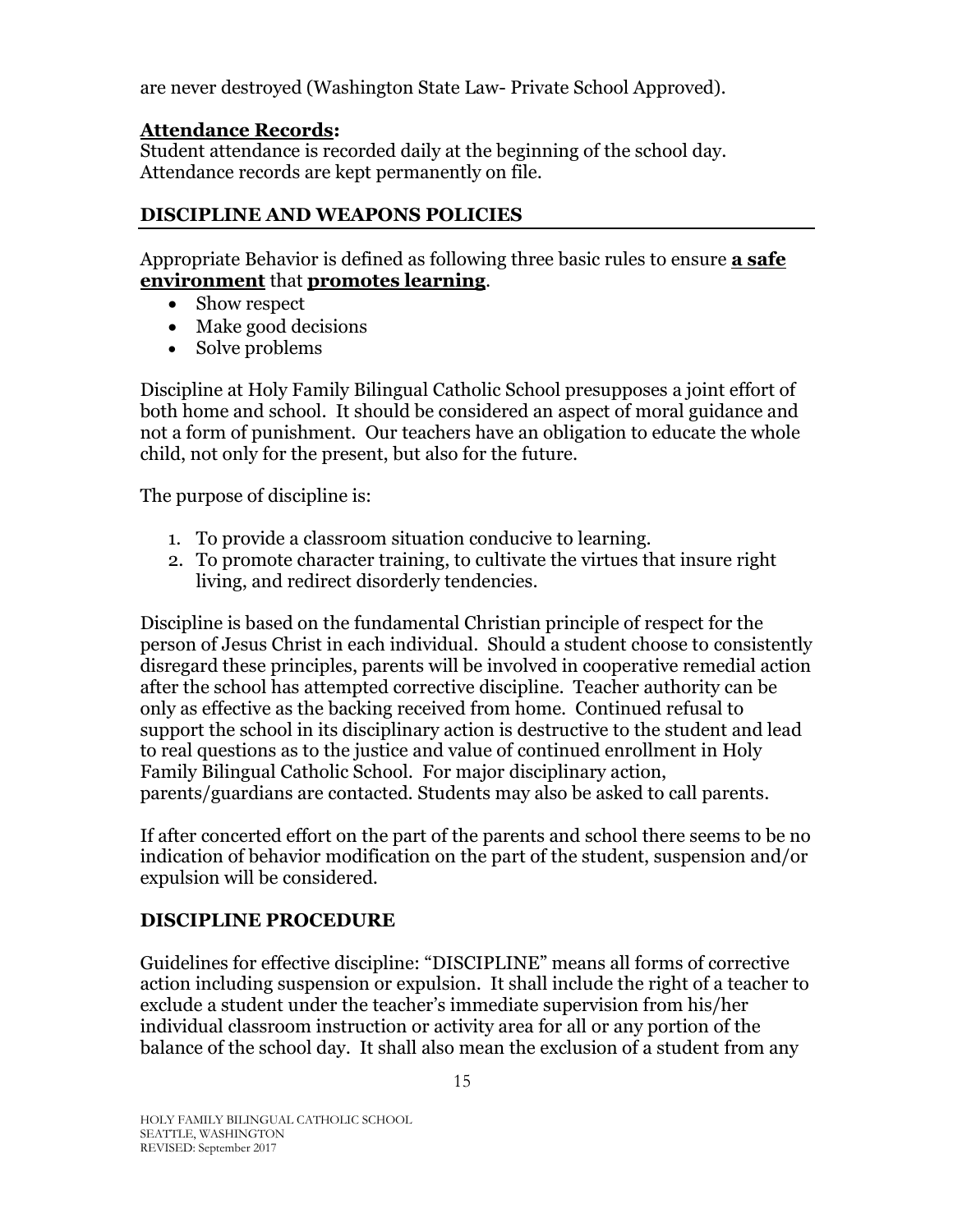other type of activity conducted by or on behalf of Holy Family Bilingual Catholic School. It shall also include loss of recess or an after school detention.

For Grades  $1 - 5$ , homeroom teachers will determine grade appropriate consequences for infractions of school and classroom rules. If the homeroom teacher determines the infraction is serious, the teacher will inform the Principal. The homeroom teacher and the Principal will document all serious infractions through Alma. Parents will be contacted any time a student is sent to the Principal's office for these infractions. The Principal and the teacher will determine an appropriate consequence.

For Grades 6 – 8, all Middle School teachers are responsible for the Middle School discipline procedures. Any teacher who documents an infraction of Holy Family Bilingual Catholic School rules should forward a Discipline Slip to the *homeroom teacher. Homeroom teachers will keep track of infractions of*  discipline.

- **First infraction:** Warning by any teacher who witnesses infraction. Homeroom teacher notified.
- **Second infraction** Atonement on the Friday of that same week the infraction was documented. Parents will be contacted.
- **Third infraction:** Second atonement the following Friday. Student must have a conversation with the Principal and parents will be contacted.
- **Fourth infraction:** One day in or out of school suspension to be determined by the Principal. Parents contacted.
- **Fifth infraction and beyond** the Pastor (or his delegate), Principal, and the parents will meet to determine the appropriate course of action. The Principal will inform the parents that if these infractions do not stop, Holy Family Bilingual Catholic School will ask the student to leave.

All atonement lists are available to middle school teachers on Google Drive. The Principal will maintain a record of all serious infractions, suspensions, and expulsions. At the end of each trimester, teachers will set the number of infractions towards increased consequences back to zero for all students.

Violence of any nature will not be tolerated. Violence can manifest itself in many ways, including intimidation, or harassment, with or without weapons.

Holy Family Bilingual Catholic School strives to maintain a safe, respectful, Christian environment. Major offenses may require skipping steps and warrant immediate conference with suspension, required withdrawal or expulsion.

- Harassment/ threat of harm/ intimidation/bullying
- *Any form of electronic harassment on or off the Holy Family Bilingual Catholic School campus*
- Smoking on Parish property.
- Use or possession of illicit drugs or alcohol.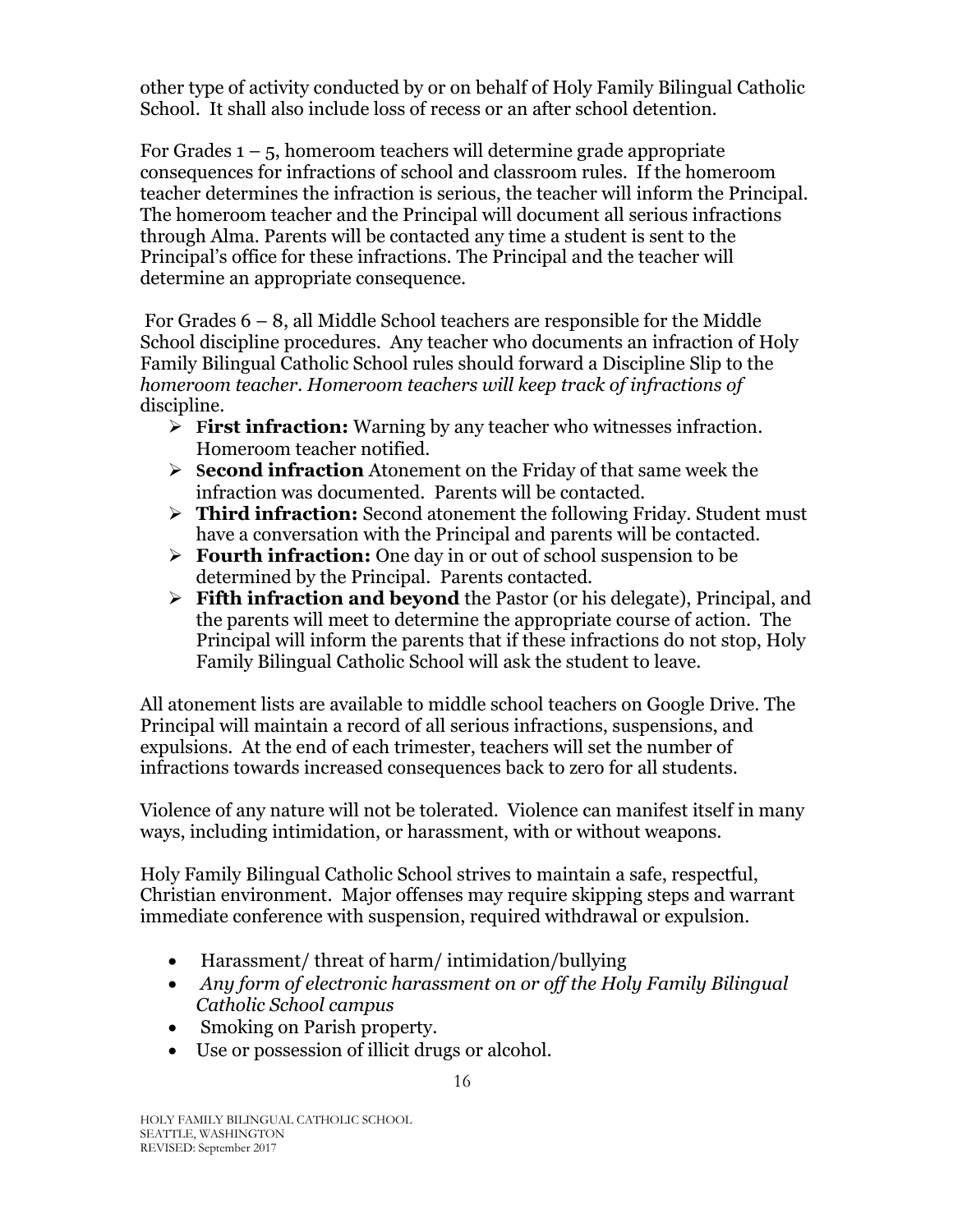- Malicious and serious destruction of Parish property or that of another student.
- Leaving the school grounds without permission.
- Fighting/play fighting.
- Insubordination (defy school authority).
- Abusive/foul language.
- Stealing.
- Vandalism, which includes damage, destruction, or defacing school property.
- Repeated disruption of the learning environment.
- Arson.
- *Disrespectful behavior in Church*
- Forgery of documents and/or signature of parents or school officials.
- Conduct, whether inside or outside of school, that is detrimental to the reputation of the school.

#### <span id="page-16-0"></span>**GUM CHEWING**

Gum chewing will not be tolerated on the school premises at any time. Students caught chewing gum at Holy Family Bilingual Catholic School will be given a verbal warning for their first offense. Students caught a second time will be given a 30 minute detention after school. Students caught a third time or more will be suspended for one day at a time.

#### **ELECTRONIC DEVICES**

We strongly encourage students to leave cell phones and other electronic devices at home. Should students choose to bring devices to school, they must be turned off and turned into their homeroom teachers from 8:00am until 3:00pm and during any school activity where electronic devices are not appropriate (e.g. afterschool study periods, atonement, etc.). If an electronic device is found outside of a student's backpack, the teacher will confiscate the device and give it to the Principal. In order for the Principal to return the device to the student, a parent must contact the Principal. The student will also follow the consequences that can be found above in Discipline procedures. Unauthorized use of an electronic device during the school day will be considered a major school offense and could warrant a suspension.

#### <span id="page-16-1"></span>**WEAPONS (POSSESION OF WEAPONS OR USE OB OBJECTS AS WEAPONS)**

It is unlawful for any person to carry onto school grounds or facilities a firearm or dangerous weapon as defined by RCW 9.41.250 and RCW 9.41.280. **Students carrying a firearm, ammunition, and/or an explosive device onto school/parish premises, at school/parish sponsored activities, on school provided**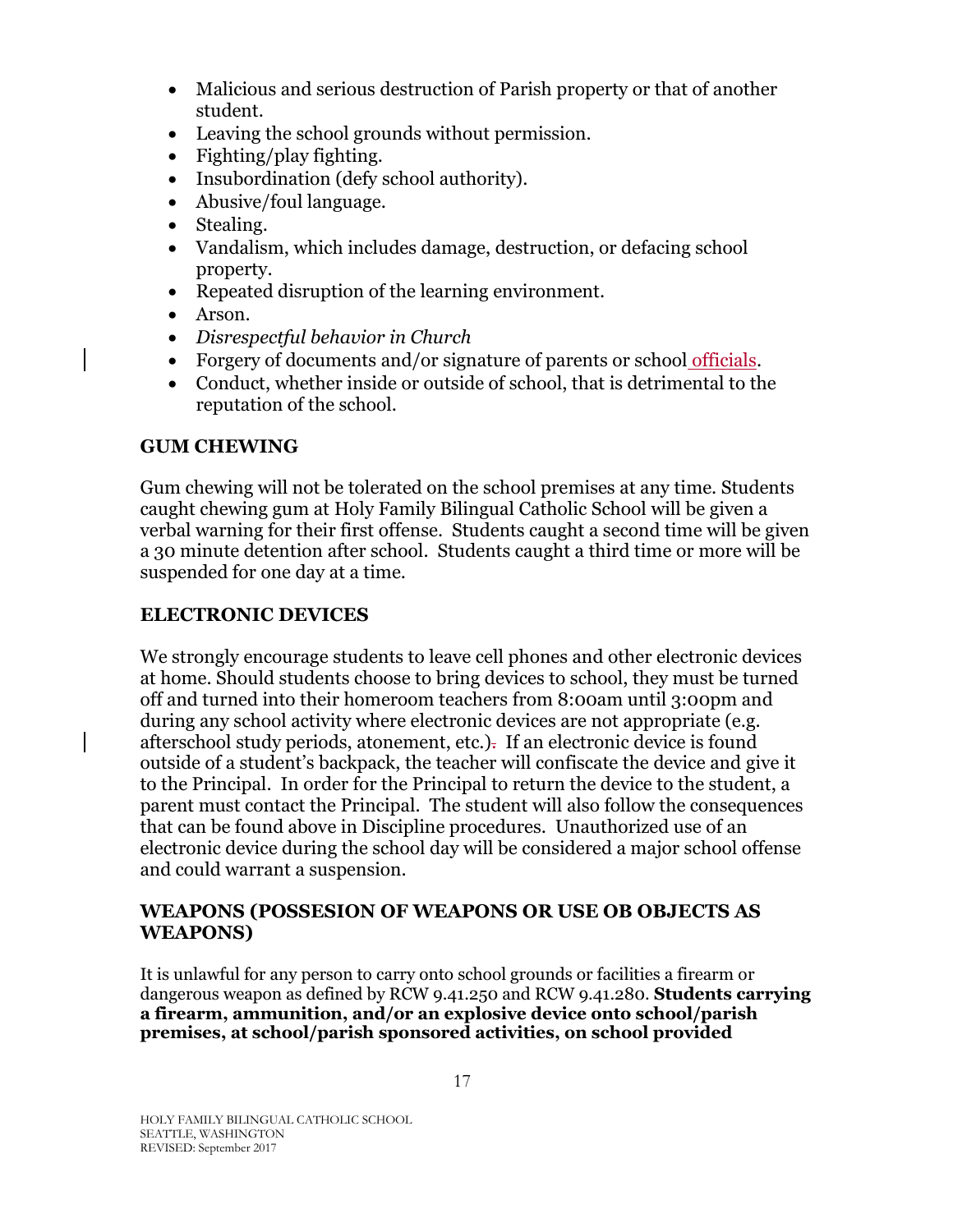#### **transportation, or in areas of facilities while being used by school will result in expulsion. Police will be notified.**

The law provides an allowance for licensed persons to possess firearms within 1000 feet of a school, and state law allows those licensed to carry a concealed pistol to possess a firearm on school grounds while picking up or dropping off a student. However, WA State law prohibits loaded firearms inside school facilities except for security and law enforcement.

Any object used to intimidate, threaten or cause bodily harm must be considered a weapon. If the principal determines that a weapon falls into the category of dangerous weapons that require expulsion, he or she shall promptly notify law enforcement and the student's parent or guardian regarding any allegation or indication of such a violation. Any knife used to threaten, intimidate or injure is treated as a dangerous weapon. Likewise, a facsimile of any weapon used to threaten, intimidate or coerce should be treated as a real weapon.

Any fireworks, such as M-80s and other high-powered fireworks, should be considered dangerous weapons as they are capable of causing grave bodily harm and are basically small bombs. The fire marshal will be notified in addition to a police referral.

Any weapon will be confiscated and disposed of in an appropriate manner as deemed by the administration. The administration will call the police first then parents or guardians will be called.

#### **WEAPON PROCEDURES**

1. Carrying or possessing a firearm on school premises is a gross misdemeanor and the student may be guilty of a felony assault. Police referral for criminal charges is required.

2. Emergency expulsion shall be immediately implemented and the student should be warned not to trespass on school property while the principal's investigation is ongoing. The police should be asked for a copy of the police report and, if available, the police report number should be noted in the Notice of Expulsion.

3. The principal shall carry out whatever investigation is necessary, including taking statements from witnesses. As in any case of expulsion, the accused should have an opportunity to respond to the charges before the final disposition of the case is announced.

4. If the facts support the charges, the principal will send a formal Notice of Expulsion to the student and his/her family. Again, the student should be reminded that the "no trespassing" order is in effect.

5. In cases that result in expulsion, the student has the right of appeal. The process of appeal is outlined in the school handbook. During the appeal process, the accused must honor the "no trespassing" order.

6. As specified in the Federal Gun Free Schools Act of 1994, the principal may modify the expulsion requirement on a case-by-case basis.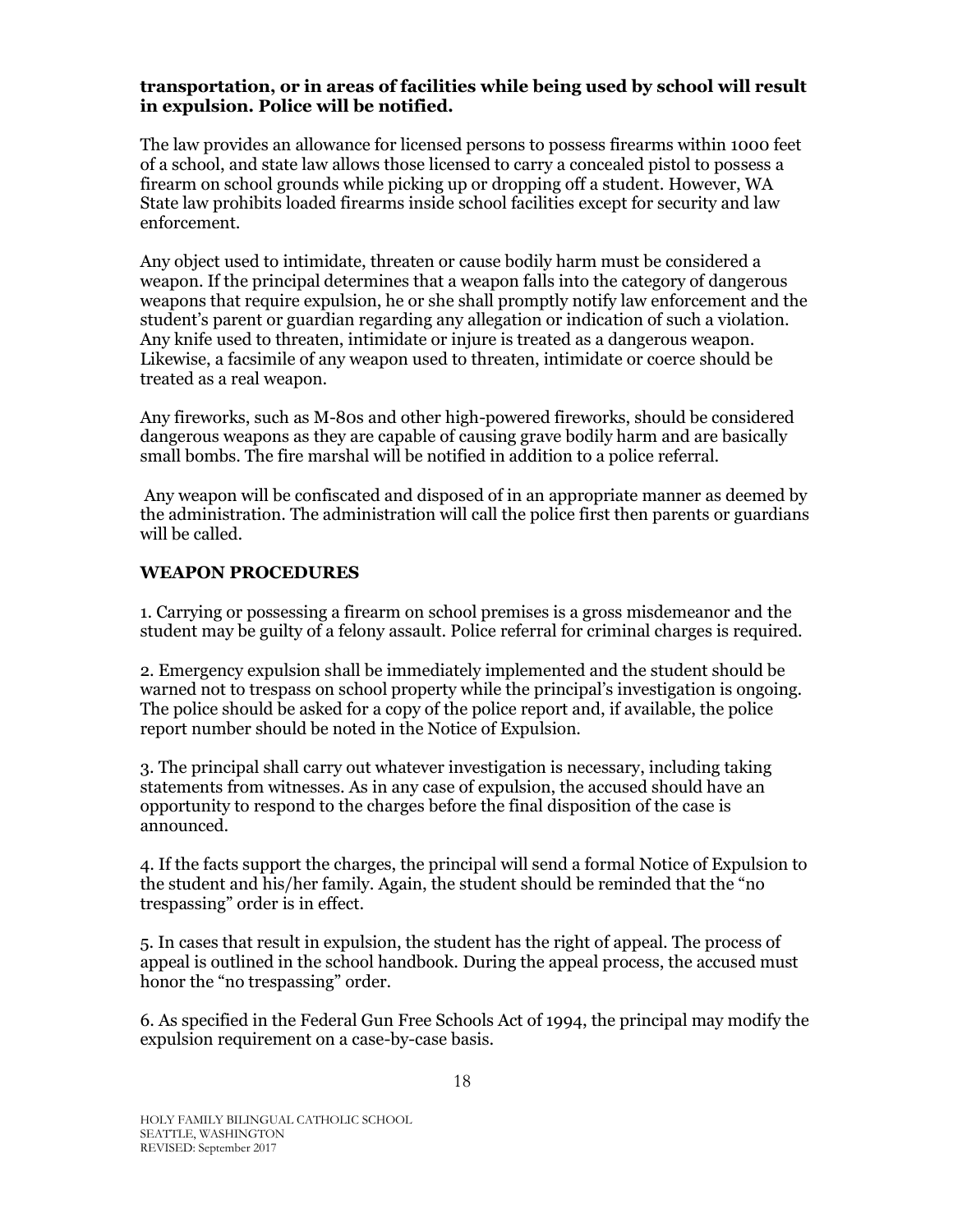### **Hearing Procedure for Required Withdrawal or Expulsion**:

If a student has been asked to withdraw or be expelled from the school, the parents/guardians may request a hearing from the school for consideration. The request for a hearing must be made within five school days of the required withdrawal or expulsion.

If a hearing is requested, the school must be notified within five school days after the parents/ guardians have received notification of the student's required withdrawal or expulsion. If a reply is not received within this five-day period, the student and parents/ guardians are deemed to have waived a hearing and the required withdrawal or expulsion from Holy Family Bilingual Catholic School takes effect. If a hearing is requested, it is held within five schools days of such a request.

The hearing committee will consist of the Pastor or his designee, the Principal and a teacher. The Principal has the right if necessary to exclude the student from all school activities during the time of the hearing procedure. The final decision of the hearing committee will be submitted to the parents/guardians within five days of the hearing. The decision of the hearing committee is final.

#### **Positive Reinforcement for Good Behavior**

Holy Family Bilingual Catholic School encourages good behavior at all times. Good behavior is the right thing to do and encourages other students to behave properly as well. At the discretion of the homeroom teacher, Holy Family Bilingual Catholic School may offer various rewards or celebrations for students who behave in accordance with school expectations. Such rewards may include extended recess, homework passes, treats and movies. Any deviation from course curriculum or daily schedule will be approved by the Principal.

**The Principal has the right to carry out or amend any aspect of the discipline policy, or any other policy warranting suspension or expulsion, such as a weapon violation.** 

#### <span id="page-18-0"></span>**SCHOOL POLICIES**

#### <span id="page-18-1"></span>**ATTENDANCE AT SCHOOL**

Holy Family school hours are 8:00 AM to 3:00 PM. Monday, Tuesday, Thursday, and Friday and 8:00 AM- 2:00 PM Wednesday. Experience has proven that students find it difficult to make up work, which they have missed because of absence from school. No amount of subsequent personal study can adequately replace the teachers' explanation and the class drill or discussion. For this reason, we ask that you make every effort to have your student in attendance. We ask that you reduce absences from class to an absolute minimum. **Parents are to call the school office before 7:45AM (206-767-6640) if a child is to be absent for any reason.**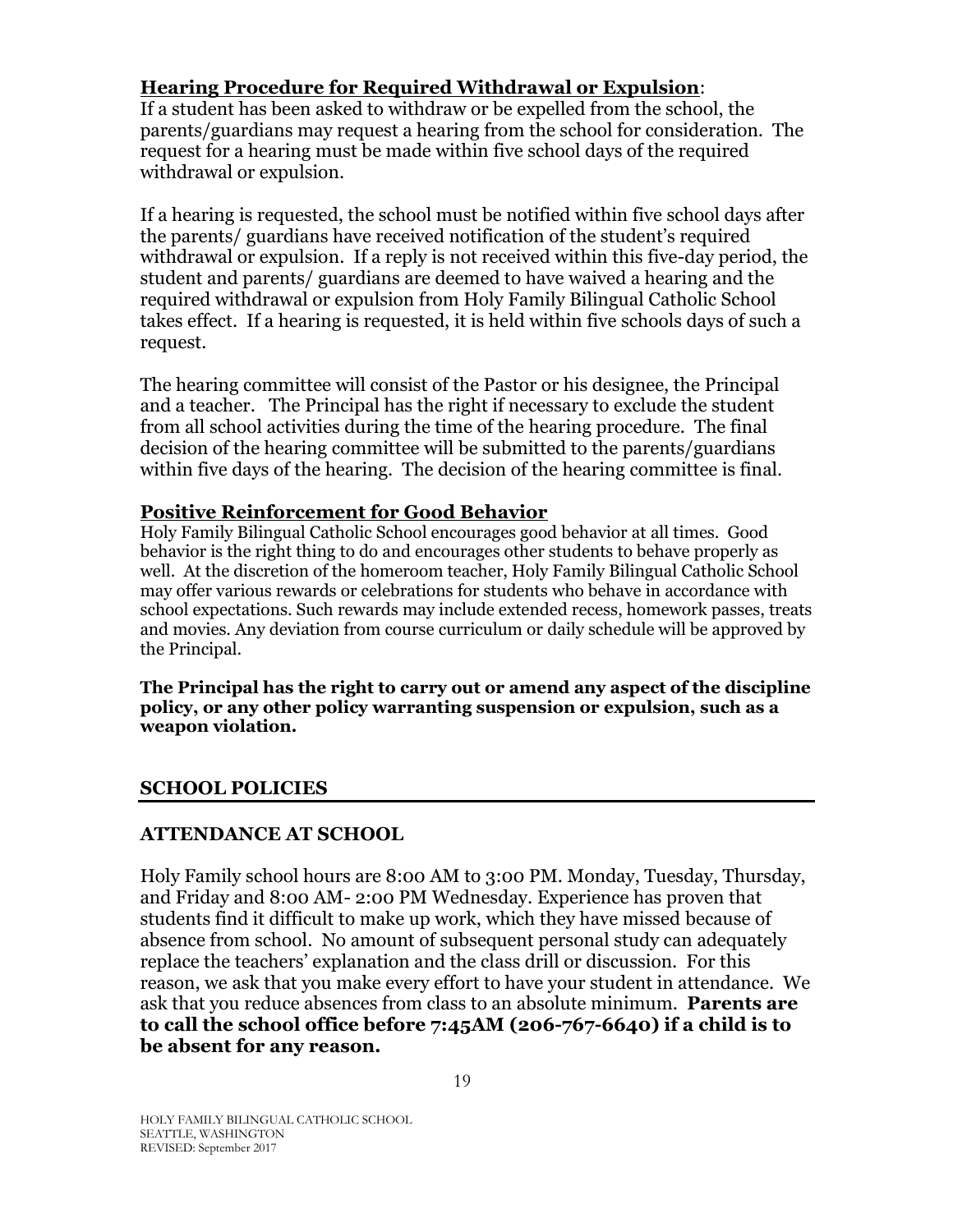If absence or tardiness is unavoidable and anticipated, a note indicating the date of the absence or tardiness and their reasons must be presented to the teacher in advance. Students returning to school after an absence must have a note signed by a parent or guardian explaining the reason for the absence.

### <span id="page-19-0"></span>**ATTENDANCE POLICY**

If a student is absent more than 10 days in a trimester a parent conference will occur and an attendance contract will be established. If a student is absent 30 days or more in a school year, this will be grounds for retention. Parents may elect for students to enroll in summer school to avoid retention. This will be handled by the principal in consultation with the student's teacher(s). Individual circumstances for the reason of the absence will be taken into consideration.

An absence is an absence. Students who miss school or a class because of any absence may be provided an opportunity to make-up work at the teachers' discretion. Failure to make up assignments or tests may result in an adverse effect on grades.

### <span id="page-19-1"></span>**APPOINTMENTS**

When it is necessary to have a student dismissed for a period of time during a school day, the parent or authorized person is to report to the school office. Parents are to wait in the office for their child. The secretary or Principal will summon the student from the classroom area. Teachers have been instructed to dismiss students to the main office in grades  $5 - 8$ . The Office Administrator or the Secretary will escort all other students to the main office.

#### <span id="page-19-2"></span>**COMMUNICATION**

All letters, calendars, notices, etc., will be sent through Email, classroom folders, or the given online school tracking program if it provides for this. If you do not have access to the internet or do not have email please let the office know.

*Materials other than staff initiated communication may not be distributed or sent home with students without prior authorization by the Principal.* School authorization does not necessarily imply endorsement of those materials.

### <span id="page-19-3"></span>**COMMUNICATION WITH PRINCIPAL AND FACULTY**

All parents are welcome to contact the Principal and faculty to ask questions, and/or make suggestions. Calls should be made through the school office. If a teacher cannot come to the phone at that time, your call will be returned. Teachers are on duty each day until 3:30 PM. As a courtesy, please call and schedule an appointment rather than just dropping in. This will ensure that the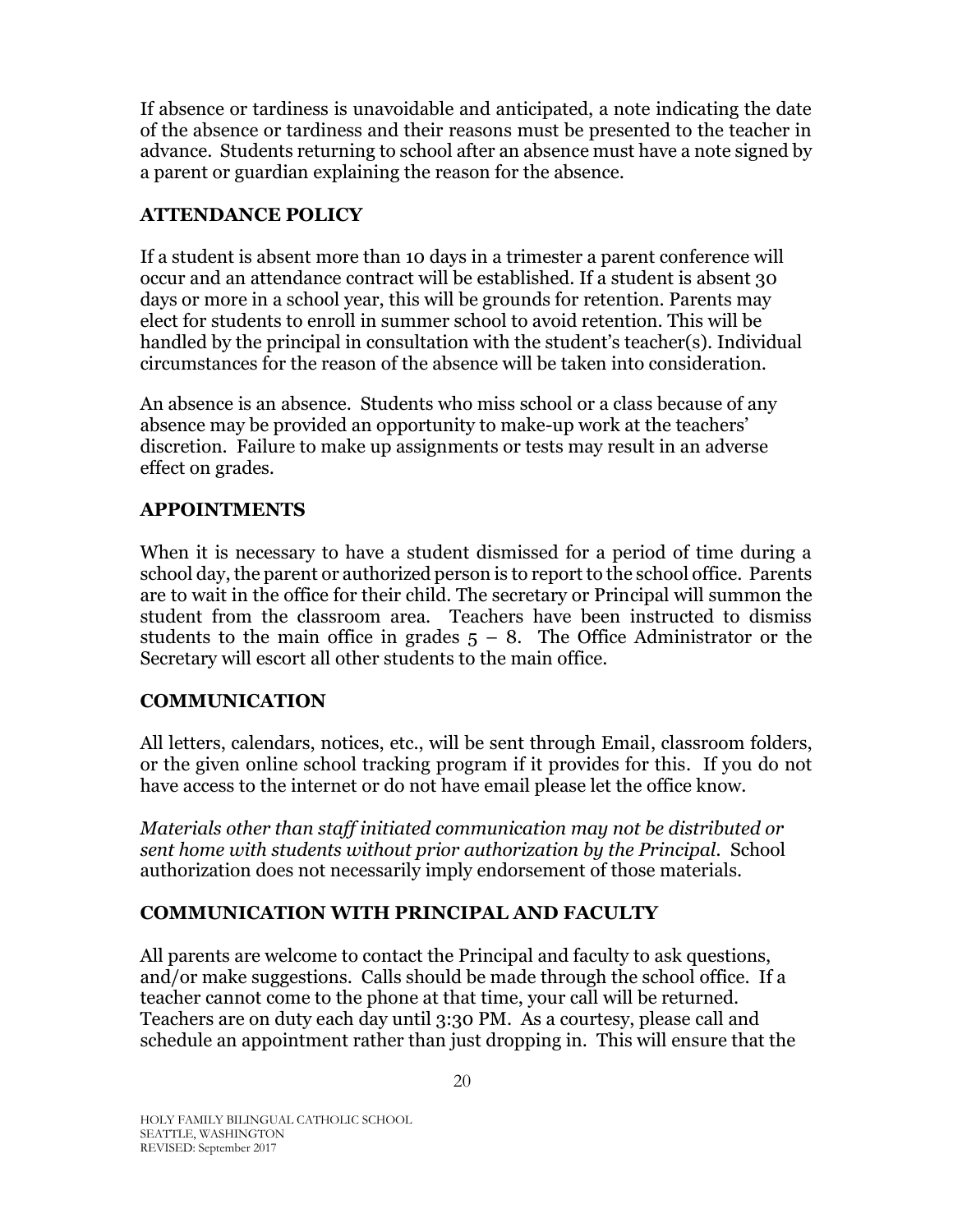teacher will be available to discuss your concerns.

Any difficulty involving a child with a particular teacher should always be discussed with that teacher first. If the matter is unresolved, the Principal will be available for a three-way conference. Please contact the Principal or the classroom teacher at once if you wish to issue a complaint, or if something is not understood. **Discussing the problem with other parents does not resolve the situation, and it often aggravates it.** Out of fairness to the teacher, we ask that you learn both sides of the story before forming an opinion. Open communication between home and school is very important.

# <span id="page-20-0"></span>**EARTHQUAKES**

Students have been instructed as to the proper safety precautions in the event of an EARTHQUAKE. Students will remain at school until parents come for them. If you have made arrangements, please let us know.

# <span id="page-20-1"></span>**FIELD TRIP TRANSPORTATION POLICY**

Bus transportation is the most desirable method to be utilized for any field trip, and whenever possible, this mode of transportation should be provided. However, there are times when private passenger vehicles will be used for field trips.

If a private passenger vehicle is used, then the following information must be supplied and the driver must certify this information.

- The driver must be 21 years of age or older.
- The driver must have a valid, non-probationary driver's license and no physical disability that could in any way impair his/her ability to drive the vehicle safely.
- The vehicle must have a valid and current registration and license plates.
- The vehicle must be insured for the following minimum limits: \$100,000 per person/ \$300,000 per occurrence.
- A signed Driver Information Sheet on each vehicle must be submitted to the office prior to the field trip.
- If the driver drives any students other than his/her own child, the driver must have had a Background Check and Safe Environment Training.
- Insurance companies can, for a small fee, give you a temporary insurance upgrade for a specific trip if you do not meet the above requirements.

Each driver and/or chaperone should be given a copy of the approved itinerary including the route(s) to be followed and a summary of his/her responsibilities. There should be one adult for every ten students.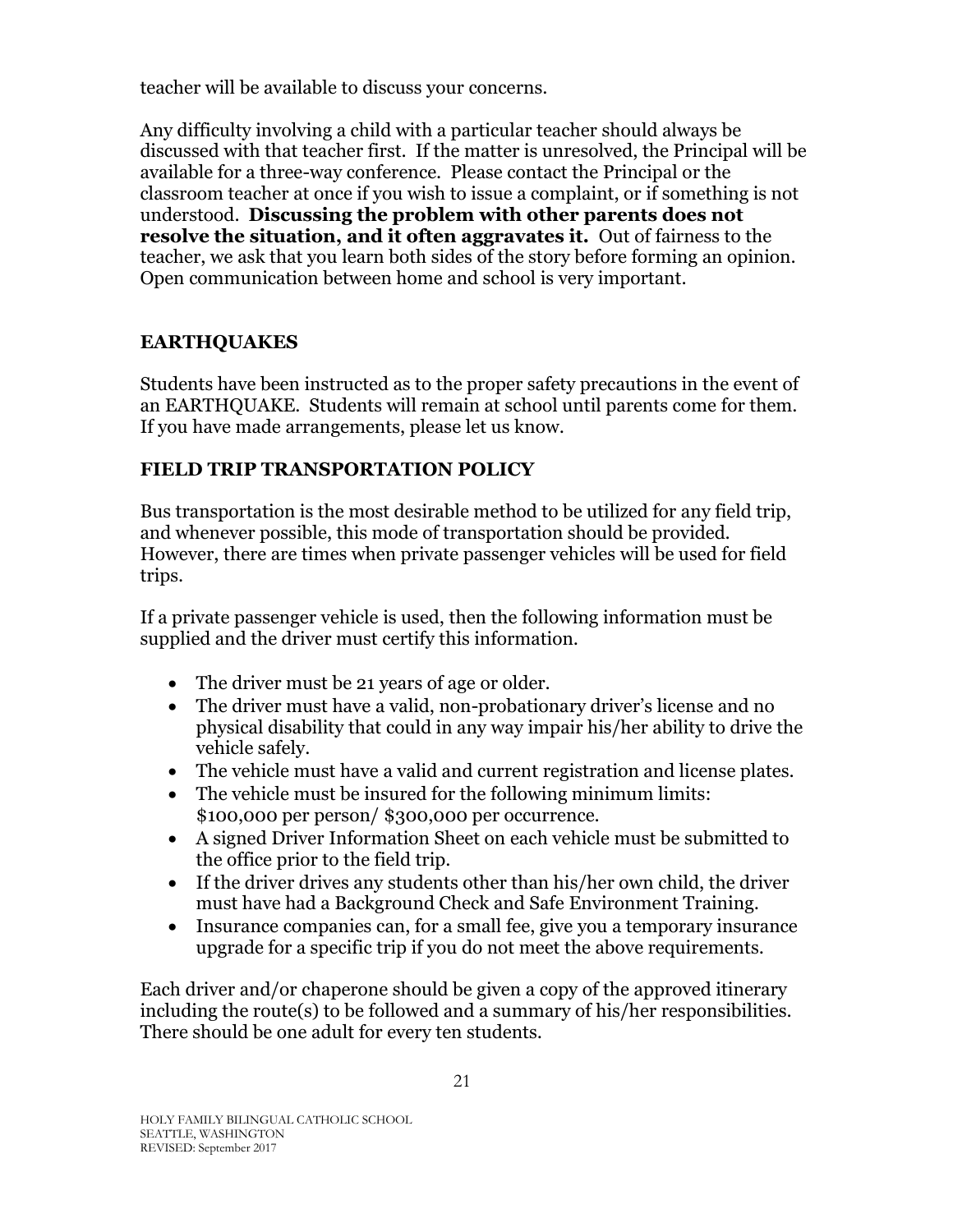### <span id="page-21-0"></span>**HOT LUNCH**

Holy Family Bilingual Catholic School runs a hot lunch program through *It's Personal Catering*. Purchases of lunch should be made through the company directly on designated days or to a drop box in the main office. The intent of the hot lunch program is to be a five-day a week lunch available to all students on a pre-paid basis. Hot lunch begins in September and runs through June.

### <span id="page-21-1"></span>**INCLEMENT WEATHER**

When inclement weather makes it necessary to close the school, parents will receive notice via the Holy Family Bilingual Catholic School website, message notification, KOMO and KING websites, radio station (KIRO) , and TV channels (KOMO and KING). Please, listen to early broadcasts between the hours of 6:30 AM and 8:00 AM and always look specifically for Holy Family Bilingual Catholic School. Please do not send students to school or BASS until it is confirmed that the school is open. BASS will open **30** minutes before the announced school starting time.

If it should happen that the weather turns hazardous during the school day, the parents, who are able to pick up their student(s) early, are expected to do so. For those parents who work or cannot pick up their child, the student will remain at school under BASS supervision until they can be picked up.

All missed instructional time lost due to inclement weather and school cancellation will be made up at the discretion of the principal.

#### <span id="page-21-2"></span>**INJURY OR ILLNESS**

Children who are ill must be kept home until they have recovered sufficiently to return to the regular routine of school. *When a child is too sick to go outside at recess, that child is too sick to be at school.* **A student should not be in school if he/she has a fever over 100 degrees within a 24-hour period of attending school.**

In the case of a serious injury, a school staff member will call 911 and request emergency assistance. School staff will then notify the parents and the Principal. School staff will also notify parents of any head or neck injury no matter how minor the injury may seem. School staff members should treat, washes and cover all injuries. Children will not be sent home unless someone is available to care for them. When picking up a sick child, parents must sign the child out from the office. Injuries and incidents will be documented via Alma.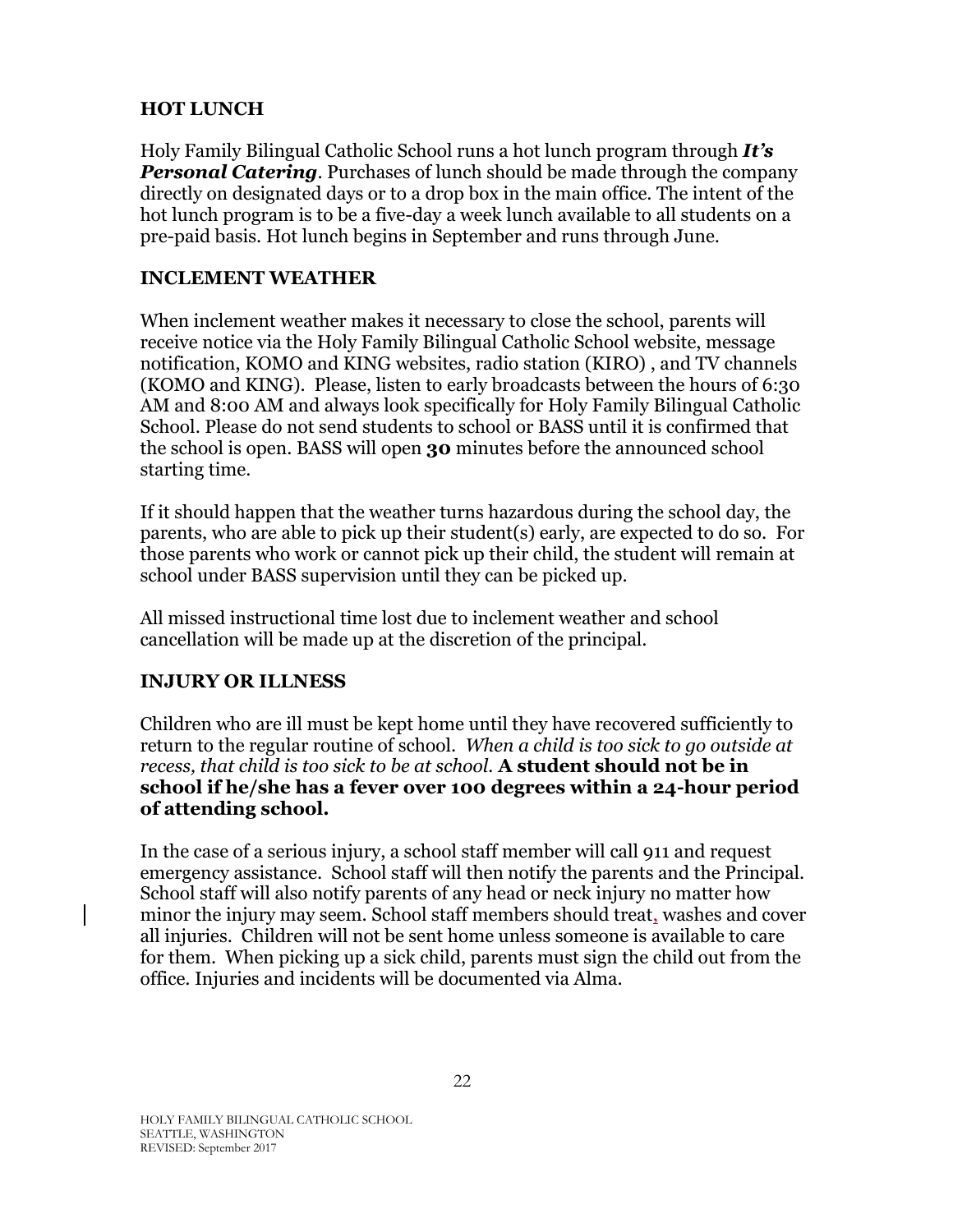### <span id="page-22-0"></span>**LITURGY**

On Holy Days of Obligation, Holy Week, and Wednesdays, classes take turns planning an all school liturgy for the bilingual, 8:30 AM Mass. Parents are invited and encouraged to attend.

In order to foster the habit of daily prayer in our lives, the school day begins and ends with a prayer. We are each encouraged to use these and other opportunities to recall God's blessings and the need of God's presence everywhere.

### <span id="page-22-1"></span>**LUNCH ROOM**

The lunchroom should be a place of quiet relaxation. Students should be taught not to waste food, to eat all their lunch, to observe acceptable table manners and converse in quiet voices. Below is a list of rules to be observed while in the lunchroom. Failure to follow these rules will result in loss of recess or after school detention.

#### **Lunch Room Rules**:

- Come to the hall for lunch quietly and respectfully.
- There is absolutely no running in the hall.
- Follow directions the first time they are given.
- Use a normal conversation voice, no yelling or shouting is allowed.
- Do not throw food or objects.
- Wash your table space before being dismissed. Throw all garbage and pop cans in the proper receptacles. Sweep under your tables.

#### <span id="page-22-2"></span>**MEDICATIONS**

Any student requiring any type of oral medication, including all prescription and non-prescription medicine, must have the oral medication form signed. The school will administer medication to students only when the following criteria are met:

- Necessary medications are provided by the parent/guardian and kept in the school office.
- Written request and instructions for the administration of medication at school must be provided by the parent/guardian and the family physician, dentist, physician assistant, nurse practitioner or anyone in the doctor's office who has prescription signing authority.

Only trained staff members will administer medication. This policy applies for all medications, prescription and over the counter (e.g. aspirin, Tylenol, cough drops). Parents of students with special needs should inform the school office and the student's teacher of pertinent information.

#### **NO MEDICATION WILL BE KEPT IN THE CLASSROOM OR CARRIED BY STUDENTS AT ANY TIME UNLESS AN EXCEPTION HAS BEEN MADE BY**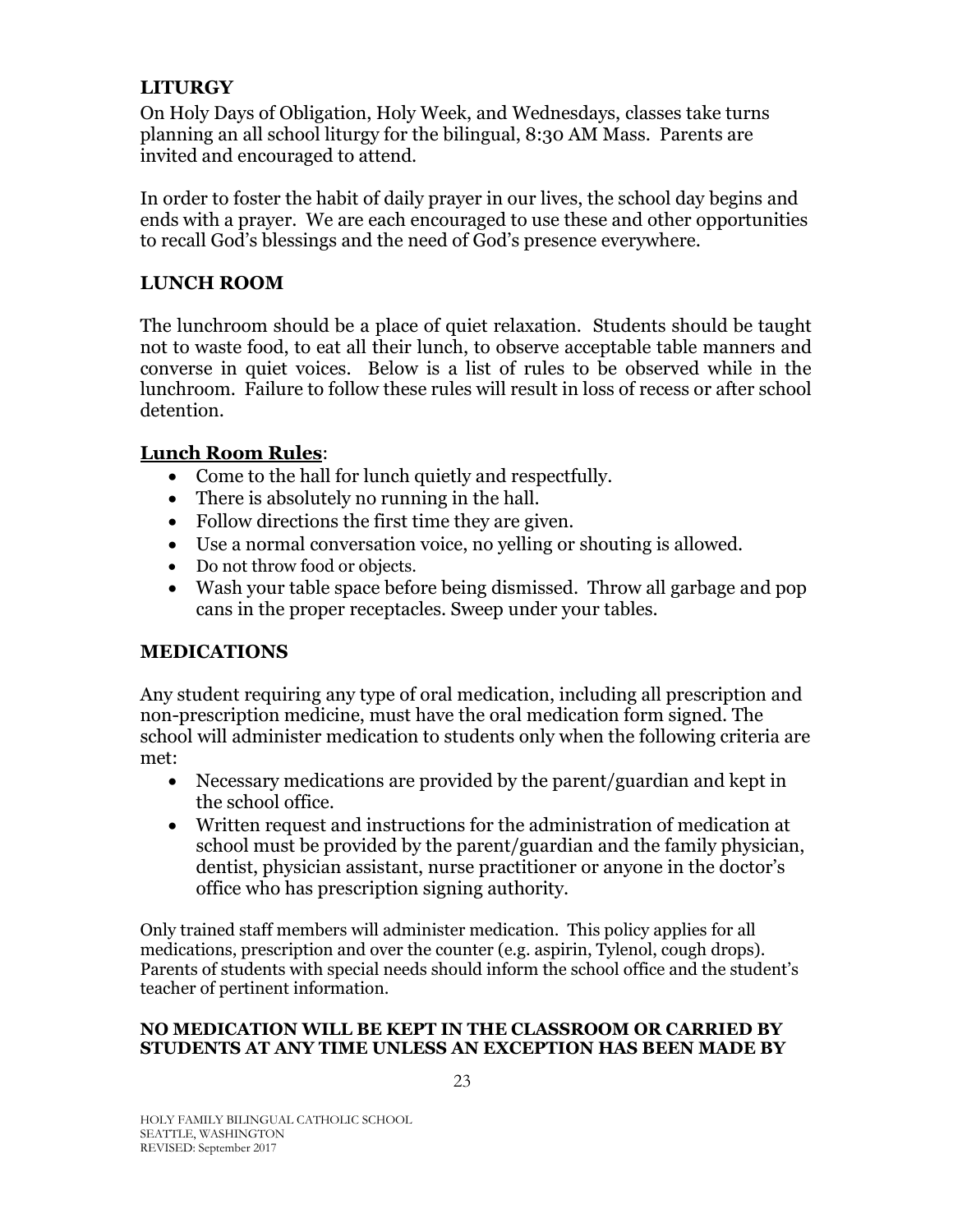#### **THE PRINCIPAL OR PHYSICIAN WITH REGARDS TO AN INHALER FOR ASTHMA.**

#### <span id="page-23-0"></span>**NOTICE OF NONDISCRIMINATORY POLICY REGARDING STUDENTS**

Holy Family Bilingual Catholic School admits students of any race, color or national and ethnic origin to all the rights privileges, programs, and activities generally accorded or made available to all students at the school. In the administration of its policies, the school does not discriminate on the basis of race, color, national or ethnic origin in the administration of its educational policies, admission policies, scholarship and loan and athletic and other administered programs.

### **PARENTAL COOPERATION**

Parental cooperation is essential for the welfare of students. If, in the opinion of the administration, parent behavior seriously interferes with the teaching/learning process, the school may require parents to withdraw their children.

### <span id="page-23-1"></span>**PARKING AND TRAFFIC REGULATIONS**

Please park to pick up and drop your student(s) off in the rectory parking lot. If you must wait any length of time for your student(s), please wait on the south end of the parking lot. The street in front of the school (20th Ave SW) will be used as a "loading zone" during the following times: 7:45-8:20 AM and 2:50-3:20 PM (1:50-2:20, Wednesdays). You must enter the rectory parking lot from the alley between 19th and 20th Ave SW, and exit onto 20th Ave SW **to the south**. Please do not park or pick up students in the east lot next to the church. All students and adults are required to obey traffic regulations.

In the afternoon, students in grades K-4 will be waiting in Tice Hall. Parents need to wait outside those doors until they are opened at 3:00pm. Teachers will excuse the students one by one, for the safety of the child. If a parent has not arrived by 3:10, the teachers will sign the student in to BASS. Students in grades 5-8 will be excused from their classrooms and will go directly to the parking lot. If a Middle School-aged sibling would like to pick up their younger sibling(s) from Tice Hall, prior authorization in the form of a note must be given to the younger sibling(s)' teacher(s).

### <span id="page-23-2"></span>**PARTIES**

Prior to the day of the occasion, the principal must approve any party for a staff member or an individual student. Classroom parties will be determined at the discretion of the classroom teacher. Birthday celebrations in school should be limited and left to the discretion of each homeroom teacher. **If you want to help with your child's homeroom, you must contact the teacher**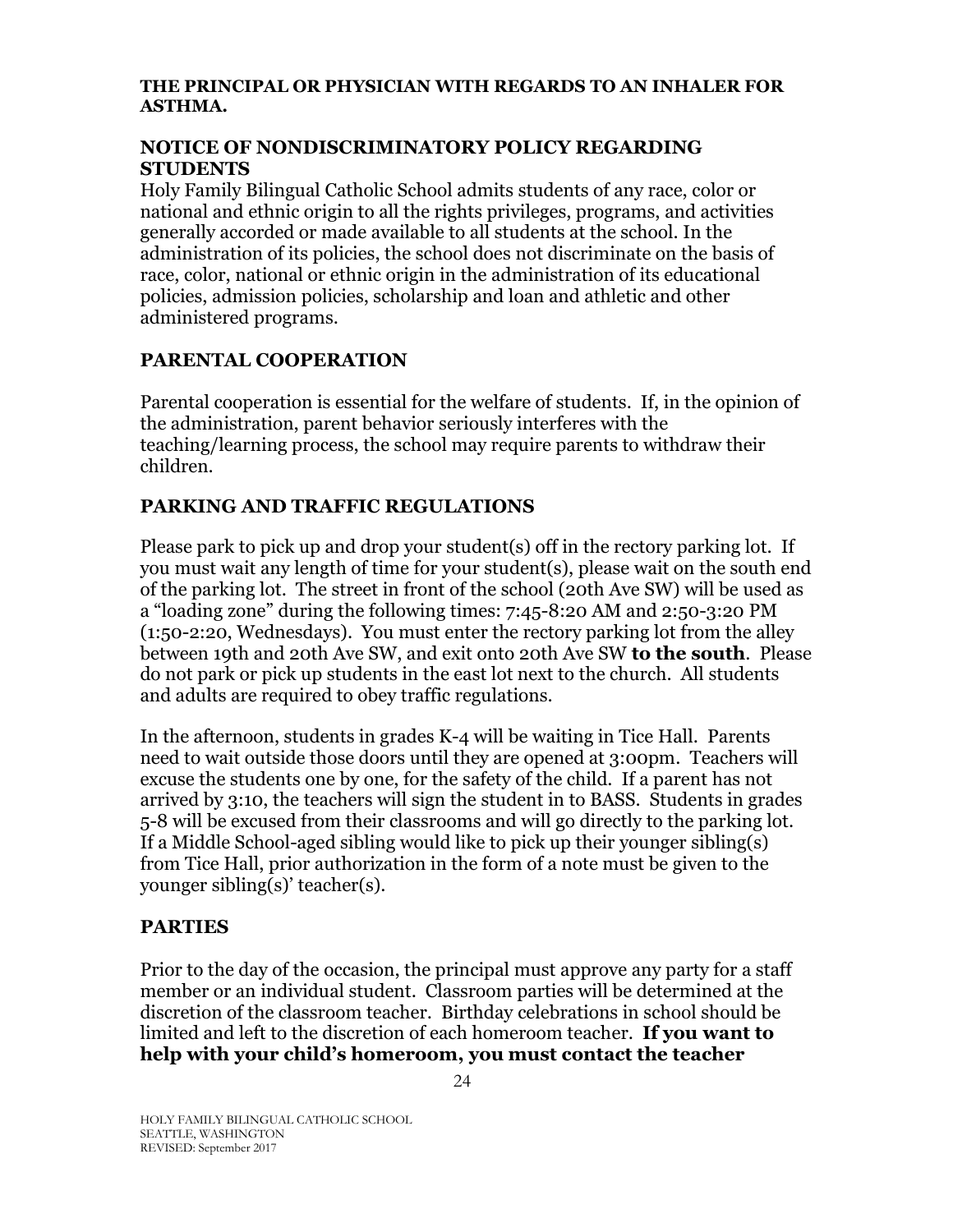**beforehand**. Please do not bring in whole cakes or liquids for birthdays as it makes it difficult for the teacher to serve these items. Invitations to parties are not to be passed out in school unless everyone is invited. Please use the mail or telephone to make these arrangements. Hurt feelings result when it is obvious that some children are not included in an invitation.

# <span id="page-24-0"></span>**PLAYGROUND**

The playground supervisor, school staff, or volunteers will supervise the playground during all recesses. Students are required to respect all playground staff and show them the courtesy they have the right to expect from the students. The teachers will also take an active roll to ensure their students will follow all playground rules.

### **Playground Equipment:**

No hardballs or baseball bats are allowed at school on the playground. Jump ropes are to be used for jumping only and used in a manner, which will not interfere with other games, or cause harm to the student or other students. (No swinging overhead or tying someone up).

Playground rules are designed to ensure the safety of all students and provide an environment in which children can enjoy their recess/break time with classmates.

- Follow all directions given by teachers and/or parent volunteers.
- Use all playground equipment properly.
- Stay within school boundaries.
- Report any injuries to the playground supervisors.
- Be respectful to everyone at all times.
- No sitting on stairs leading up to the playground.
- Request permission from the playground supervisor before leaving the playground.

Fighting of any kind is not allowed. This includes play fighting. Fighting or play fighting will result in suspension or further disciplinary actions.

Students are not allowed to throw snowballs or ice on or around the school and parish buildings.

### <span id="page-24-1"></span>**POLICY FOR WITHDRAWING FROM SCHOOL**

In the event students are withdrawn from school, parents are asked to follow this procedure: Notify the school of the withdrawal via a note with a copy sent to the Principal, the student's teacher, and the school secretary. All financial obligations must be met before records are released. Contact the school secretary to request transfer of your records.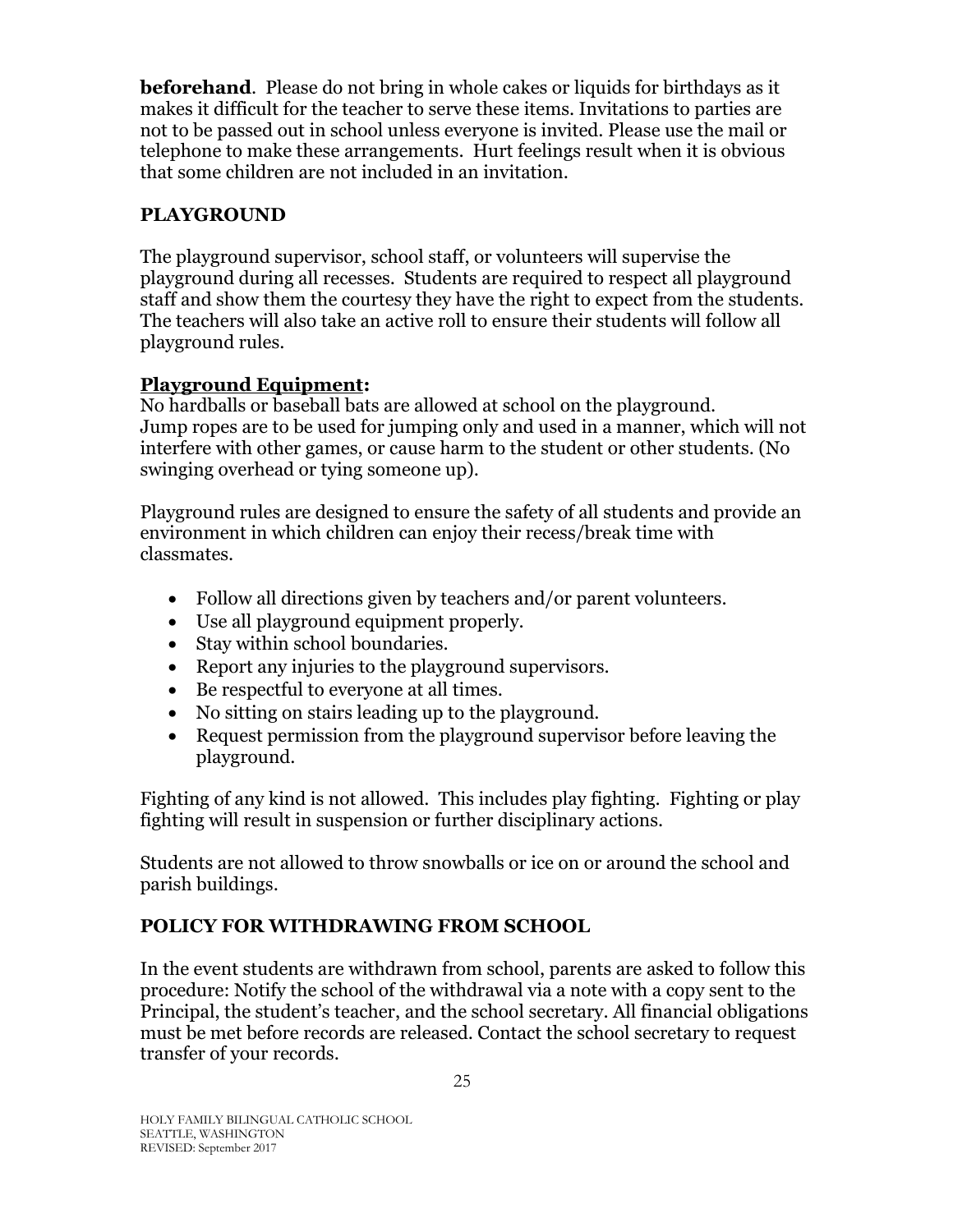### <span id="page-25-0"></span>**PROCEDURES FOR BEFORE AND AFTER SCHOOL**

### **Before School**

Students are asked not to arrive until 7:50AM. The school doors are opened at 7:50AM. Students who arrive after 8:00AM must report to the office for a tardy slip, which must be presented to the classroom teacher.

### **After School**

In the afternoon, students in grades K-4 will be waiting in Tice Hall. Parents need to wait outside those doors until they are opened at 3:00pm. Teachers will excuse the students one by one, for the safety of the child. **If a parent has not arrived by 10 minutes after the dismissal time, the teachers will direct and sign the student of any grade in to BASS.** Students in grades 5-8 will be excused from their classrooms and will go directly to the parking lot. If a Middle School-aged sibling would like to pick up their younger sibling(s) from Tice Hall, prior authorization in the form of a note must be given to the younger sibling(s)' teacher(s).

No student is allowed to leave the school grounds during school hours without explicit written permission from his/her parent or guardian. This must be verified through the school office.

### <span id="page-25-1"></span>**ROOM PARENTS**

There is a room parent assigned to each grade. The parent will assist the teacher in preparing class parties and other activities outside the classrooms.

### <span id="page-25-2"></span>**SAFETY PATROL**

The school safety patrol is an organization of the students in grades 6 through 8. They are trained to protect the students at the intersections and in the rectory parking lot. Their service is vital to the safety of all students. They deserve everyone's respect and cooperation.

### <span id="page-25-3"></span>**SCHOOL PROPERTY**

Students are expected to show proper respect for other people's property and school property, (i.e. bathrooms, walls, textbooks, etc.) Vandalism of these items will result in the student being held responsible for restoring the proper condition of the item by either monetary payment or work time. Students will also be given a detention or suspension. Books are to be covered according to the teacher's direction. Any damage to textbooks beyond that of normal usage shall be subject to fines. Lockers and desks are property of the school and may be opened without the presence of the students who use them.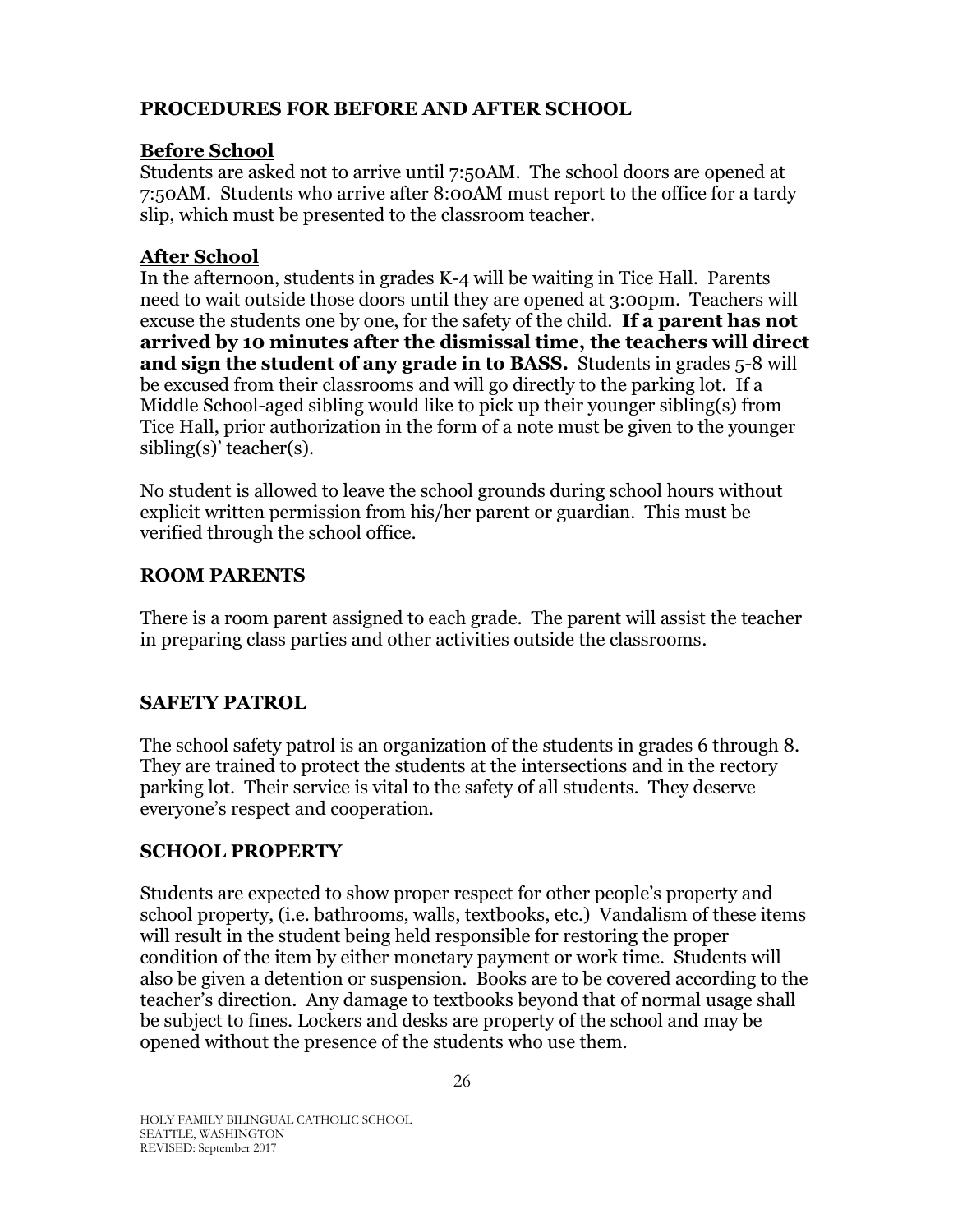### <span id="page-26-0"></span>**SERVICE PROJECTS**

In order to achieve our purpose of being of service to the community, each student in grades 5 through 8 must provide a minimum of 15 hours of service to the school community during the school year. Each class (K-8) will be asked to engage in a class service project, including forest restoration, at least four times a year. This service component will be monitored and supervised by your homeroom teacher and/or your Student Council representative.

### <span id="page-26-1"></span>**SKATEBOARDS/ROLLERBLADES**

Students are not allowed to bring skateboards or rollerblades to school.

### <span id="page-26-2"></span>**STUDENT COUNCIL**

Holy Family Student Council follows guidelines set by the Association of Catholic Elementary School Student Councils. The purpose of the Student Council is to develop maximum participation in school activities, student pride and to encourage full cooperation with the faculty for the general welfare of the school. Various fund raising activities are sponsored by Student Council to finance some school events or activities. A faculty member functions as a moderator for the Student Council events, activities and meetings. All Student Council activities are subject to the Principal and faculty's approval. With leadership comes responsibility, and students who do not demonstrate leadership behavior in and outside of school will be removed from this position.

### <span id="page-26-3"></span>**STUDENT RESPONSIBILITIES**

Holy Family Bilingual Catholic School students are encouraged to participate in a variety of activities, which include Student Council, Safety Patrol, Catholic Youth Organization (CYO) Sports, Altar Servers, and Youth Choir.

#### **Altar Servers**

Children who are eight years old or older are encouraged to train for serving at the various liturgies.

#### **Bicycles**

Students are to walk their bikes at all times when on the school grounds and in the building. Students need a bike pass to place their bikes in the school basement.

#### **Emergency Drills**

Emergency exit drills are held once a month. Students are to walk quickly to their assigned place in ABSOLUTE SILENCE. One student from each room will be assigned to check windows and doors.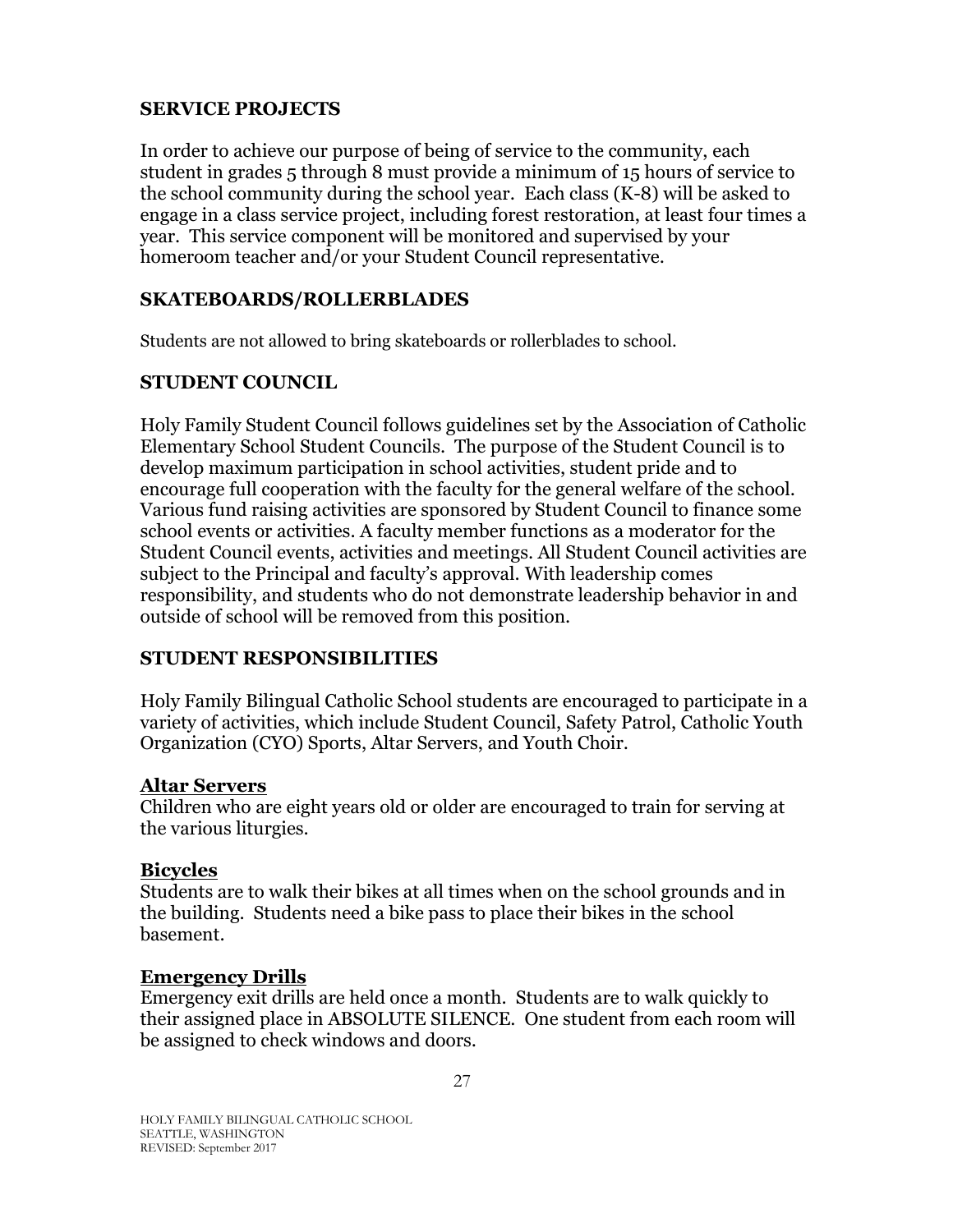# **Field Trips**

Parents are asked to note carefully all arrangements for field trips. Written parent request and permission is absolutely necessary for any student to participate in the field trip. Students who do not have a signed permission slip will not be allowed to go on the trip. Phone calls will not be accepted in place of the written form.

Participation in field trips is a privilege. No student has an absolute right to a field trip. Students can be denied participation if they fail to meet academic or behavioral requirements. It is understood that the school is not liable for accidents occurring on field trips.

Parent chaperones are considered volunteers and must complete the Archdiocese of Seattle *Safe Environment Training* prior to participating.

# <span id="page-27-0"></span>**TARDINESS**

It is very important for parents to bring their children to school on time. When a parent brings a student late to school, it indicates to the student that education is not important. It is a bad example for the student and diminishes the importance to being on-time in whatever he/she does in life. It is also very disruptive to the teacher and to the entire class.

The school day starts at 8:00 AM and a student is considered tardy if they are not in their classroom at 8:00 AM. All students arriving after 8:00 AM must stop in the office and receive a tardy slip to admit them into their classroom. Children should then proceed to the classroom and enter the classroom with as little disruption as possible. After a student is tardy 3 times, the student will have to serve a lunch time detention  $(K-4)$  and after school  $(5-8)$ .

Excessive tardiness involving multiple lunch or after school detentions will result is a student-parent meeting with the Principal. Additional consequences such as additional Parent Volunteer Hours may be assigned to parents or Community Service Hours to middle school students at the discretion of the Principal.

# <span id="page-27-1"></span>**TELEPHONE PRIVILEGES**

The office telephone is available to students in emergency situations. A student must have staff authorization to make telephone calls from school.

# <span id="page-27-2"></span>**TEACHER IN-SERVICE DAYS**

Teacher in-service days will be announced in your school calendars. You will be notified in advance whenever it will be necessary for an early dismissal.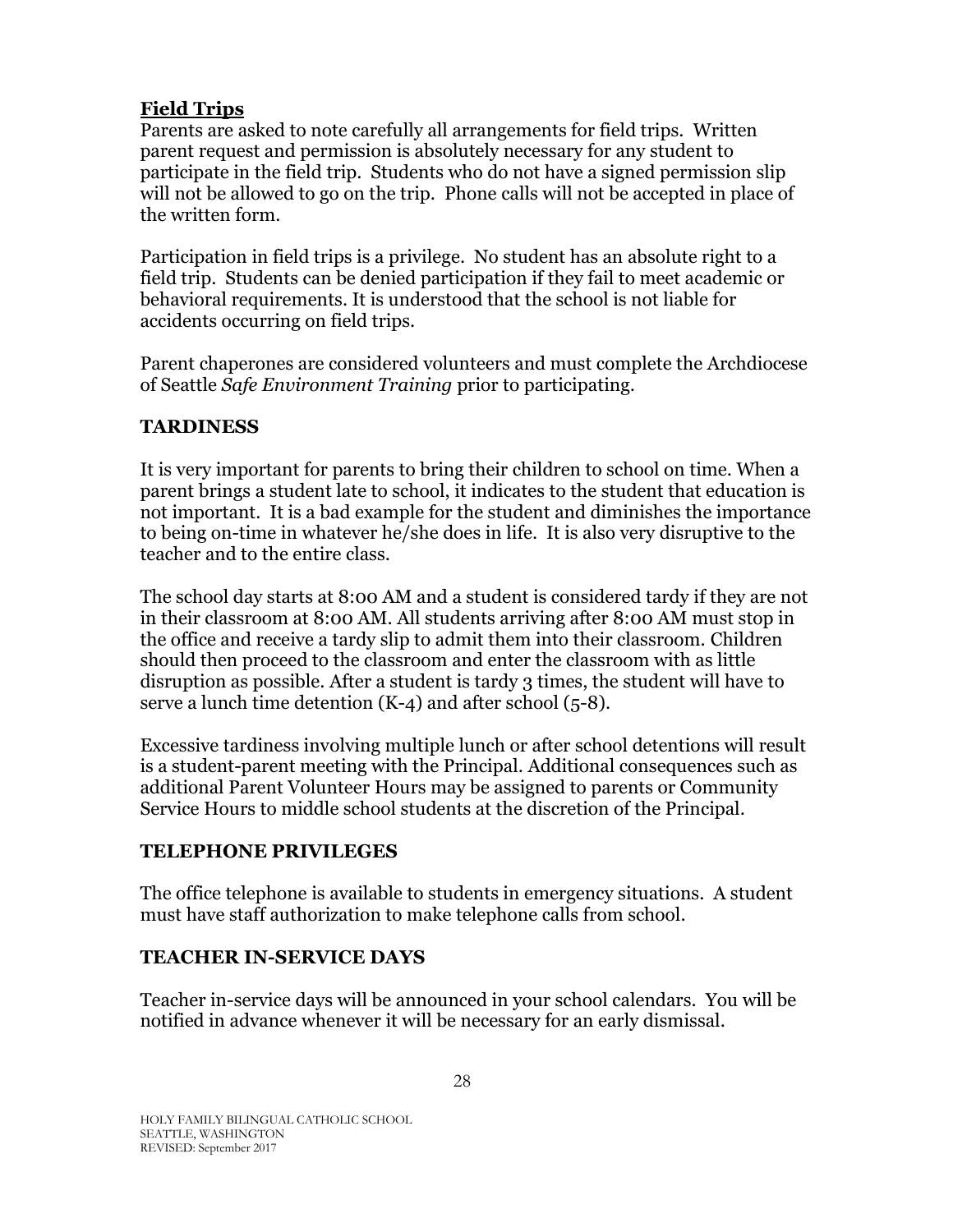### <span id="page-28-0"></span>**VACATIONS**

Vacations taken when school is in session are discouraged. When students are absent from school because of vacations, parents are asked to inform the Principal and teacher in advance. **In the event a student is missing for an extended period of time due to a family trip, it is difficult and sometimes impossible for teachers to generate make-up work before a trip, therefore assignments may be available after a student's return from vacation at the teachers' discretion.** 

Please remember that we are in session during Holy Week, and we highly discourage vacations during this special time of the liturgical year.

### <span id="page-28-1"></span>**VISITORS**

All persons not enrolled as students must identify themselves at the office when first entering the school building. When checking in at the office to help out in the building, you must pick up a Visitor's Pass. This identifies you as a visitor to the staff and students. We ask that you leave lunches, messages, etc., for your child(ren) at the school office rather than going to the student's classroom.

When picking up a student for a medical appointment you MUST REPORT TO THE OFFICE not to the classroom. Students ARE NOT allowed to leave the building during school time UNLESS a parent or designated person comes into the school and signs them out.

Items forgotten by the students are to be left in the office and the student will be directed to pick them up. Parents are not to take them to the classroom.

During school hours, the faculty room is reserved for FACULTY USE ONLY unless the Principal requires it for a meeting that cannot be conducted anywhere else.

### <span id="page-28-2"></span>**VOLUNTEERS**

Parent volunteers are a needed and a welcomed enrichment to Holy Family Bilingual Catholic School programs. We ask each parent to examine his/her particular interests and talents when volunteering. Information forms are sent to each family during the school year. We hope to hear from all parents. Volunteers must respect the confidentiality of all teachers, students and parents of Holy Family Bilingual Catholic School. **All volunteers must undergo a background check and compete the Safe Environment training before participating as a volunteer.**

#### **Classroom Volunteers**

It is because of the parents' interest and generosity that Holy Family Bilingual Catholic School is able to continue to provide quality classroom experiences for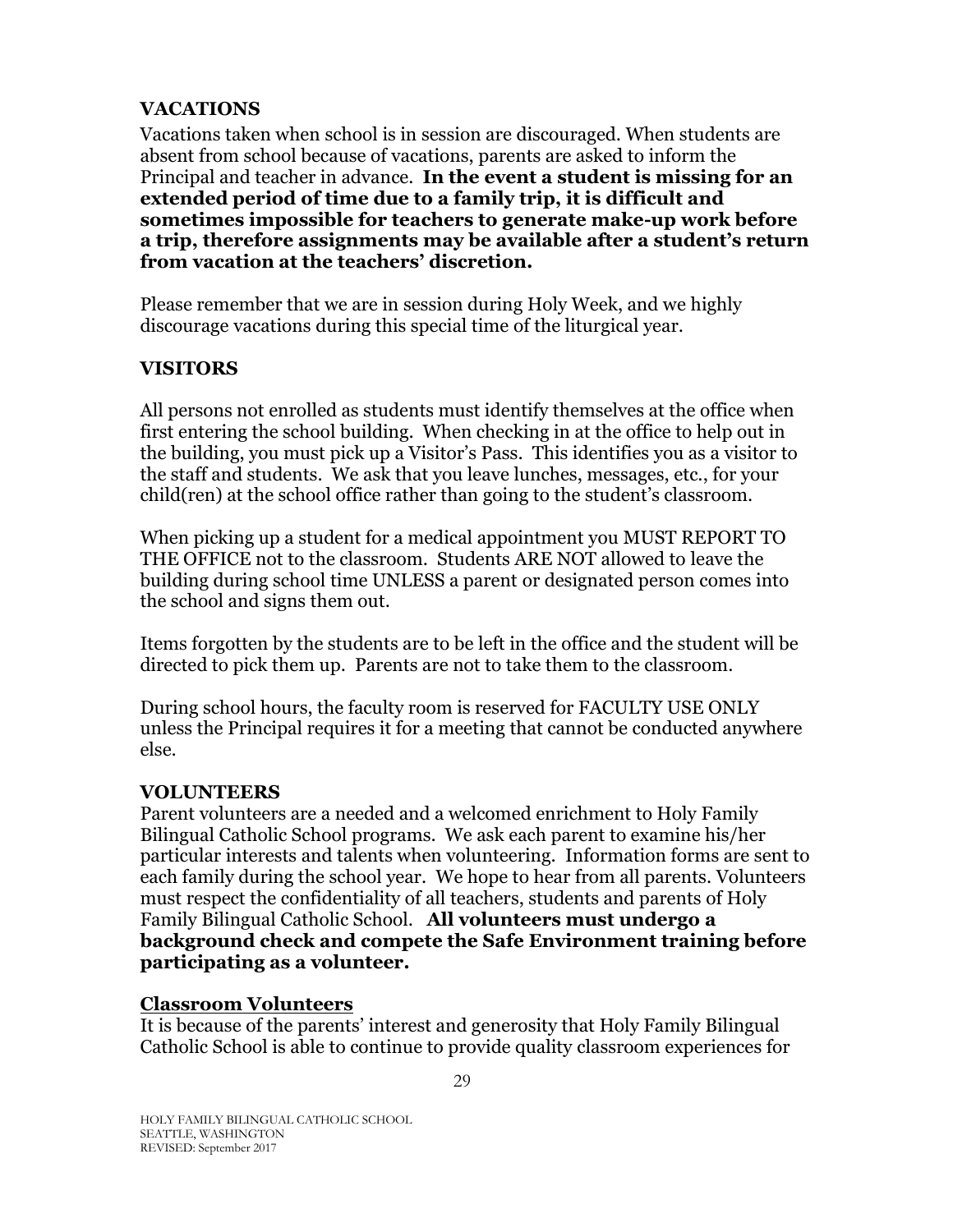your children. The teacher may depend on your presence in the classroom on a regular basis, and may plan his/her lessons with your help in mind. Children need adults who will consistently model values and actions in which are in accordance with our Catholic-Christian philosophy. The uniqueness of each child must be considered and strict confidentiality of each child's progress must be observed. If you have any questions regarding a child's progress, please discuss this only with the teacher or the Principal.

When you arrive at school:

- 1. Please check in at the office and obtain a visitor's nametag.
- 2. Let the office staff knows what classroom you will be working in.

If you cannot make your scheduled classroom volunteer time, please call the school office and leave a message for the teacher so he/she can make any necessary changes in the plan for the day. The individual teacher you work with will provide you with a detailed plan for your involvement in his/her classroom. Please discuss classroom discipline procedures with the teacher so you understand the classroom rules.

Remember to record your commitment hours on the calendar and return it to the office.

### **Playground Volunteers**

Thank you for your time and willingness to assist in supervising the playground. It is because of you that Holy Family Bilingual Catholic School's playground is a safe place for our students.

When you arrive at school:

- 1. Please check in the office.
- 2. Please sign in and get a Visitor's Pass.
- 3. Get a Recess Duty Pack

If you cannot make your scheduled playground volunteer time, please call the office. The playground supervisor will then notify a teacher if more help is needed on the playground. It is important that you are visible and circulate in your assigned area. To ensure the safety of the children in your care, please do not use this time to visit with other playground helpers. Most safety concerns and altercations between children can be avoided by watching facial expressions, body language and the manner in which games are played and equipment is being used.

It is always better to be able to intervene in a friendly manner before feelings or bodies are injured. If we visit, even when watching the children with our eyes, we can easily miss the clues to trouble. Things happen in a flash. It is imperative to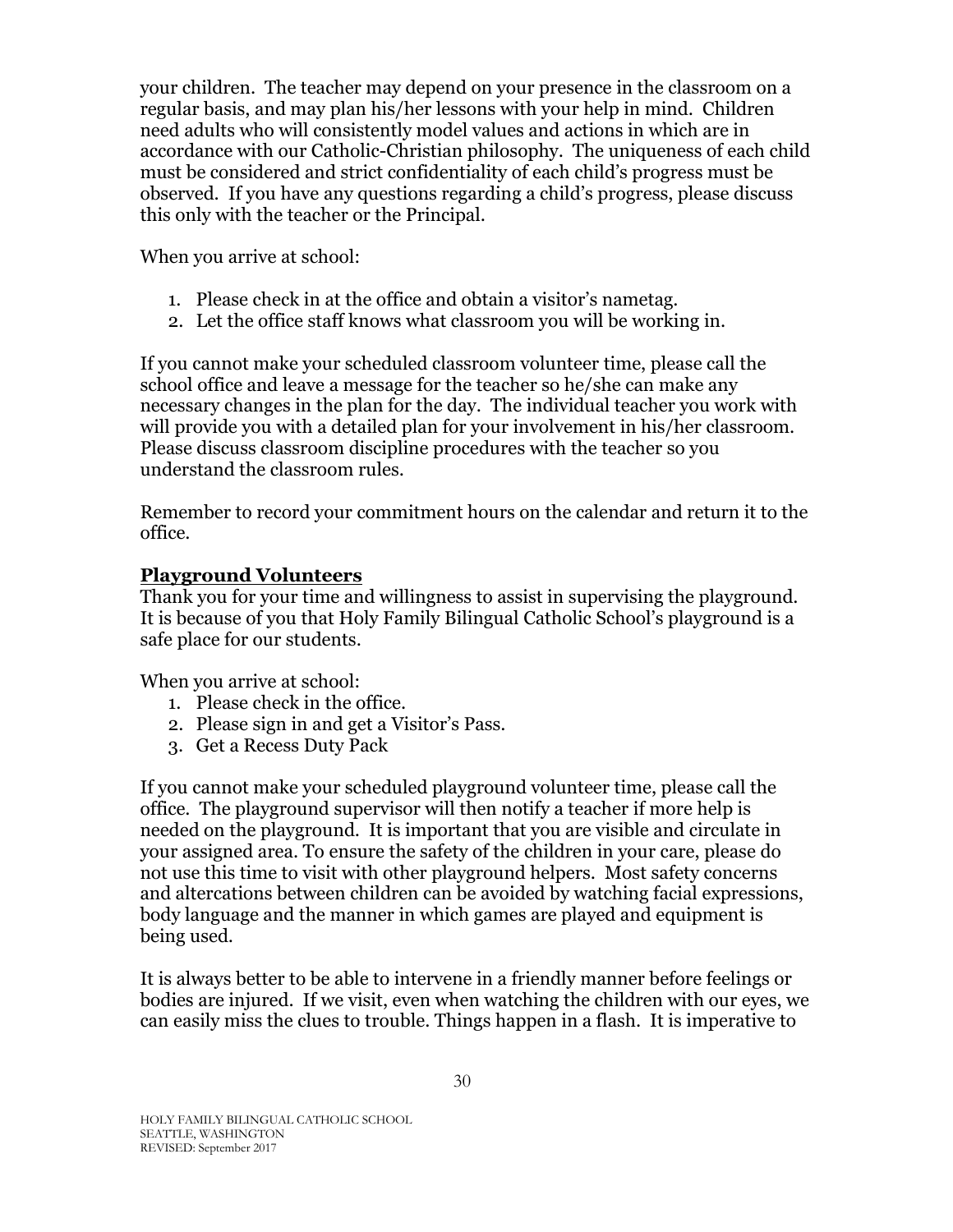concentrate fully on the children. It is necessary to be not only physically present, but mentally present with the children.

In these days and times it is necessary to have the children in your sight at all times. Playing behind the portables or beyond the fence could be dangerous because the children would not be visible or not protected by a boundary. Encourage students to get involved with other students. Discourage students from wanting to stand around and visit with you. Interact positively with the students. When a student violates a rule, try a verbal reminder first. Use a respectful but firm voice. If you have any problems with a student, don't get into a verbal confrontation. Contact the supervisor.

Please let the playground supervisor know if you are having any difficulties with any student. She/he can determine if the child needs to be sent to the office. Please notify the playground supervisor immediately for physically dangerous, insubordinate or illegal (examples: drugs/weapons) behavior.

We will try to have outdoor recess unless it is raining very hard. If we do have indoor recess, students in K-4 will go to Tice Hall or the Gym. 5<sup>th</sup> through 8<sup>th</sup> will remain in their classroom or the library. Be sure to dress appropriately for weather. Our playground can be windy and chilly even when the sun is shining. Wear appropriate shoes. Hats, mittens, gloves, and umbrellas also come in very handy. Remember to record your commitment hours and return it to the office.

### **Playground Rules**

Their classroom teacher has taught students these rules. Be sure you understand these rules and are prepared to be consistent in providing students with positive feedback on correct behavior and corrective feedback when a rule is broken.

- 1. Students will show pride in their school by keeping the building and grounds free of litter.
- 2. Students will settle differences peacefully. Stop/Think/Plan
- 3. Students will show respect for others and follow instructions given by the playground supervisors.
- 4. Students will not play roughly on the playground.
- 5. Students will stay away from puddles and mud.
- 6. Students will stop what they are doing when the whistle blows and need to line up to get to class quickly.
- 7. Students will leave rocks, sticks, pinecones and other dangerous objects alone.
- 8. Students will observe the school boundaries at all times.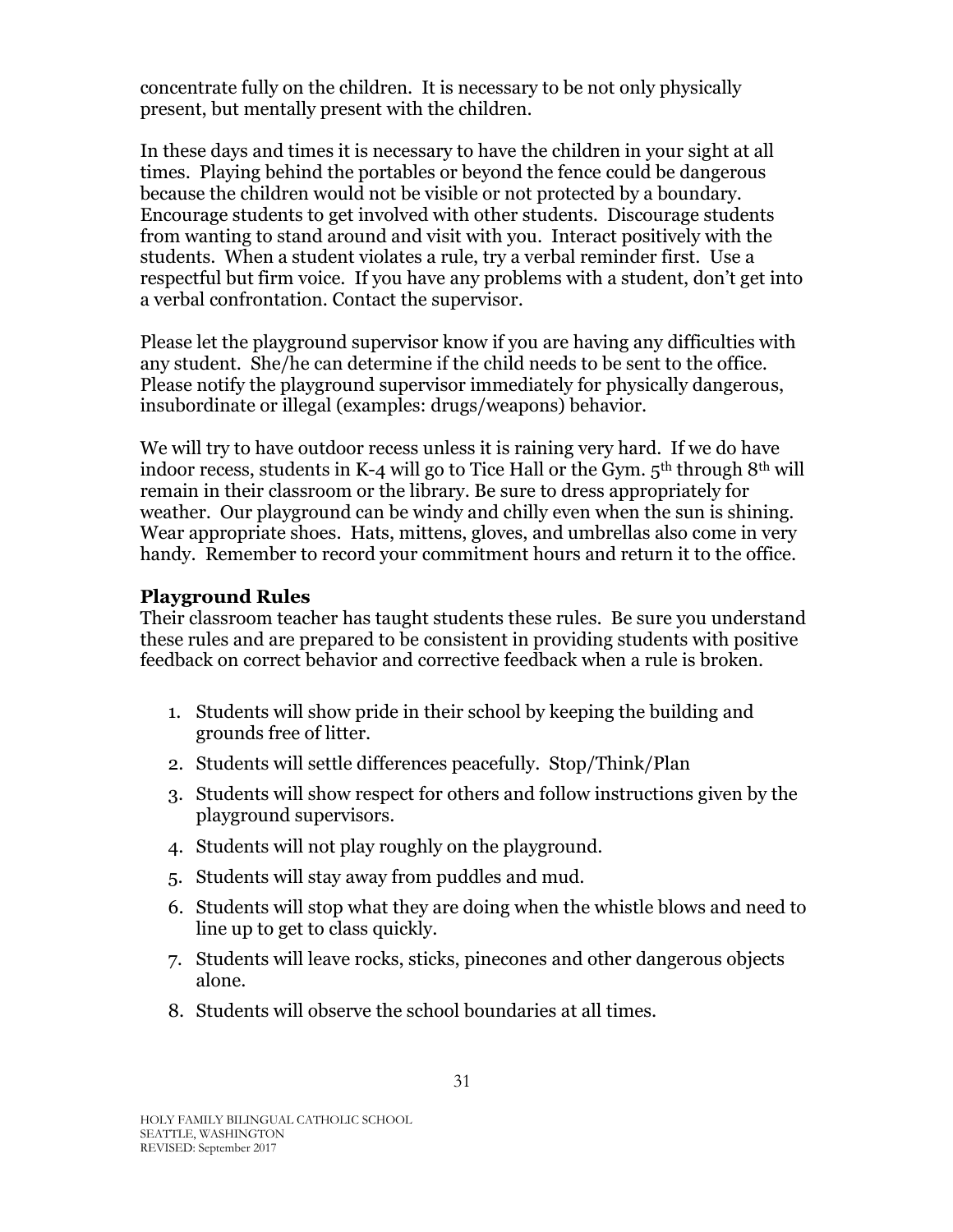- 9. Students will use only appropriate playground equipment and they will use the equipment appropriately. No hardballs or bats.
- 10. Students must ask permission before leaving the playground for any reason.

### **Consequences for Rule Infractions**

- First Infraction: Verbal reminder with redirection.
- Second Infraction: 2 minute time out with playground helper.
- Third Infraction: Take child to playground supervisor or send for playground supervisor. If a child refuses to comply, send for playground supervisor immediately.

### <span id="page-31-0"></span>**UNIFORM POLICIES**

# **UNIFORM POLICY**

*Holy Family Bilingual Catholic School maintains a uniform policy for many reasons. Wearing a uniform establishes a sense of individual equality with respect to dress. It makes purchasing school clothing as economically feasible as possible. But most importantly, it establishes school identity and instills school pride.* The school uniform must be worn at all times, with the exception of free dress days and meeting days for Scouts. *While students are on the Holy Family Bilingual Catholic School campus after school, students will remain in school uniform unless they are authorized to change into play clothes, CYO uniforms, or other clothes approved by the Principal. There is no end of the school year exceptions to these policies.*

# **GENERAL UNIFORM FOR BOYS AND GIRLS:**

- Uniforms are to be neat and clean.
- Uniforms must fit appropriately (not too tight or too loose) and be worn appropriately.

#### **1. Khaki pants:**

- a. If pants do not fit appropriately at the waist, students need to wear a black or brown colored belt. Belts must fit appropriately and may not hang down; they need to be looped into the belt loops.
- b. No Khaki leggings, jeggings or khaki-colored jeans.

#### **2. White or dark green shirts:**

- a. Short or long sleeve tailored dress shirts or plain cotton knit polo top, (must have collars) or white turtlenecks.
- b. Large oversize shirts are not acceptable.
- c. Shirts must have no insignias on them, except for the Holy Family Bilingual Catholic School insignia.
- d. Shirts for all students must be tucked in at all time with the exception of preschool, pre-k and kinder.
- e. T-shirts worn under the uniform shirt or blouse must be plain white with no logos, symbols or writing.

#### 3. **Shorts**:

HOLY FAMILY BILINGUAL CATHOLIC SCHOOL SEATTLE, WASHINGTON REVISED: September 2017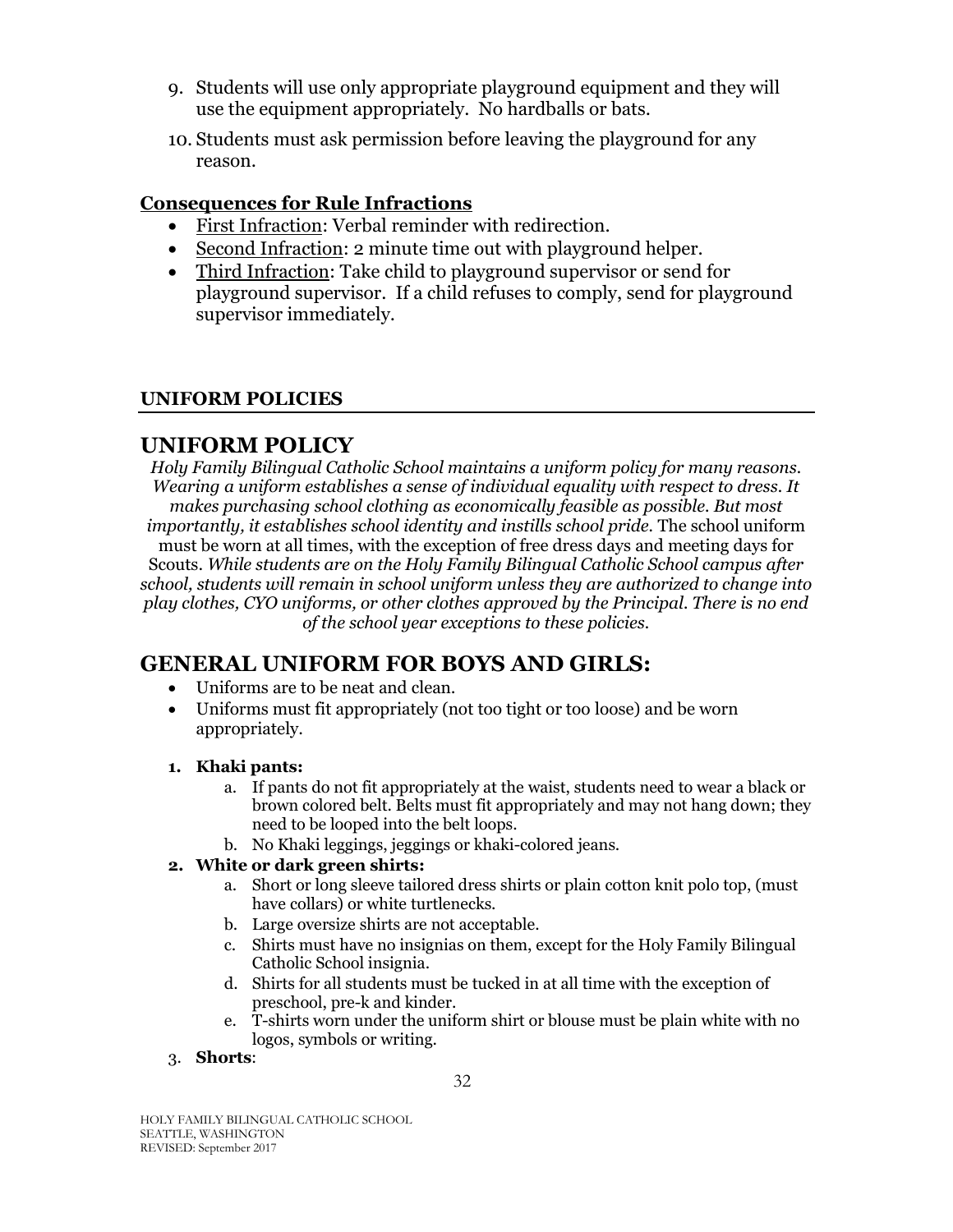- a. Must be Khaki color and knee length
- b. Are allowed only August-October and March-June.
- c. Shorts are not allowed at Mass.

#### **4. Sweaters and Sweatshirts:**

- a. Must be navy blue and long-sleeved.
- b. May not have any other signage beside "Holy Family Bilingual Catholic School"
- c. The sweater can be cardigan or pullover with a V or round neckline.
- d. Must be worn over an approved uniform shirt. Collar must be visible.
- e. Navy blue sweater vests are permitted.
- f. No hooded sweatshirts are permitted.

#### **5. Shoes:**

- a. Need to be clean and appropriate for school.
- b. Shoes must be a solid color white, navy blue or black (with the exception of preschool/preK)
- c. Shoe laces must be white, navy or black.
- d. Shoes that have another *minor* color (small stripe, minimal logo) will be permitted. No large logos, multicolored figures, lights, sparkles or wheels.
- e. No open-toe shoes, sandals, rain boots or ugg-style boots or slippers.

#### 6. **Socks**

- a. To be worn at all times and are to be PURE *navy blue, black* or *white*.
- b. Socks need to be above the ankle and visible.
- c. **No** sports insignia allowed on the socks.

# **Additional Guidelines for Boys**:

#### 7. **Hair**

- a. Must be neat, kept, out of the eyes, and cut above the collar.
- b. Extreme hairstyles are (shaved, dyed, streaked, and multicolored, etc.) not permitted.
- c. Boys must be clean-shaven. The Principal must approve all exceptions to this rule.

#### **8. Other:**

- a. No facial piercing of any kind is allowed.
- b. Earrings are not permitted. Religious medals and watches are allowed.
- c. No visible tattoos are allowed.
- d. No nail polish or makeup permitted

# **Additional Guidelines for Girls:**

#### **1. Jumpers and Skirts:**

- a. Grades Preschool through 4 may wear the Campbell plaid **jumper or skirt**.
- b. Grades 5 through 8 wear the Campbell **skirt** or a khaki-color skirt.
- c. Length of skirts and jumpers must no more than 2 inches above the knee.

#### 2. **Leggings and tights:**

- a. Black, navy blue and white leggings or tights may be worn under skirts or jumpers only.
- b. Leggings and tights may not have visible holes.

HOLY FAMILY BILINGUAL CATHOLIC SCHOOL SEATTLE, WASHINGTON REVISED: September 2017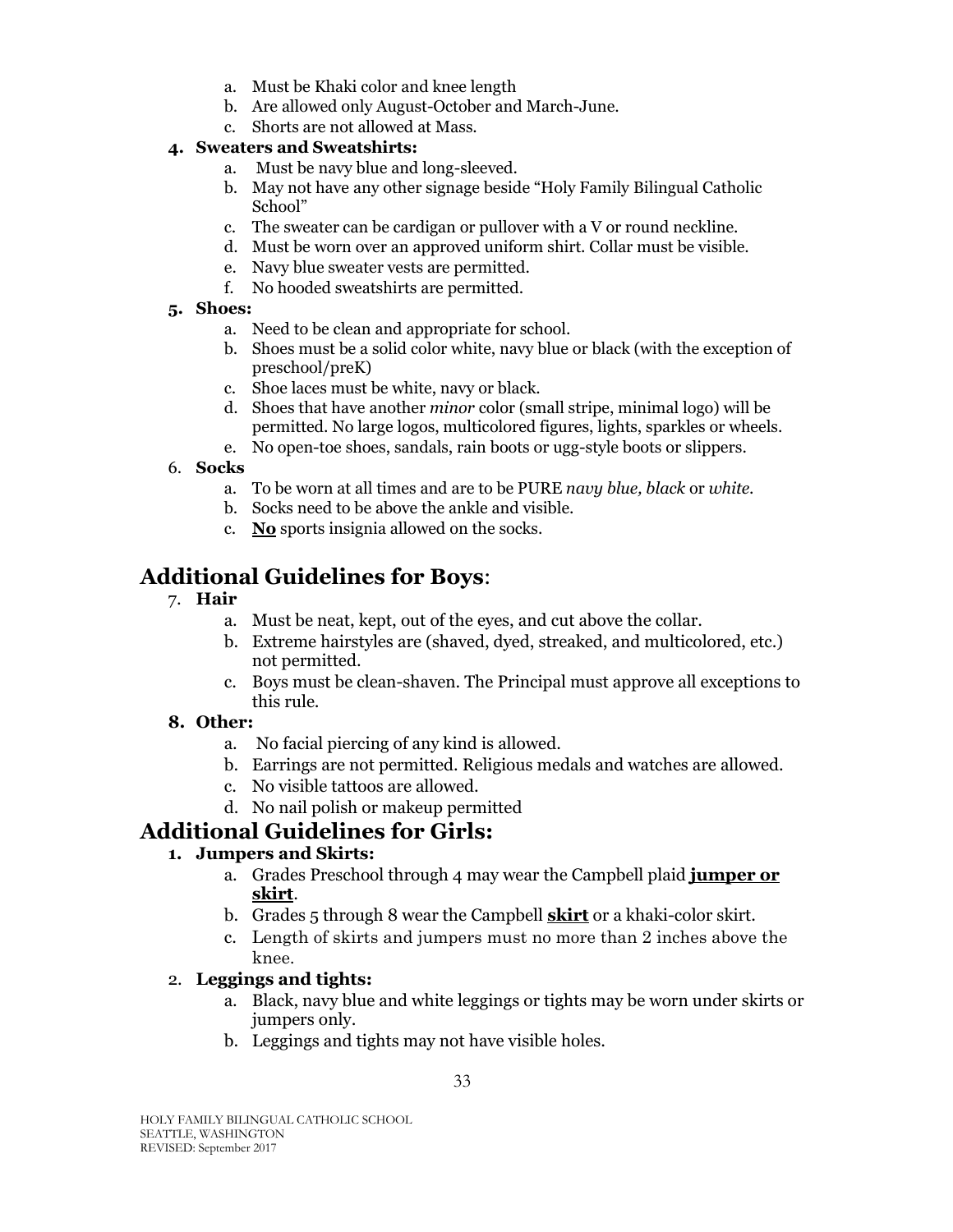- c. Shorts must be worn under skirts at all times unless leggings are worn.
- d. Socks must be worn with leggings at all times

### 3. **Hair**

- a. Must be neatly kept
- b. Headbands should be Campell plaid or solid green, white, or blue.
- c. Extreme hairstyles (shaved, dyed, streaked, and multicolored, etc.) are not permitted.

### **4. Other:**

- a. Excessive jewelry is not permitted.
- b. Earrings must be stud type earrings (no dangling) and one per ear.
- c. No facial piercings are allowed.
- d. No visible tattoos are allowed.
- e. No nail polish permitted (grades pre-5), pale pink or nude colors permitted (grades 6-8)
- f. No make-up is allowed.

### **PE Clothes (Tuesday and Friday)**

- Students in grades 5 through 8 must wear a Holy Family PE shirt during Physical Education.
- Holy Family spirit/PE shirts can be purchased from the main office for \$10
- Students must wear a solid color shorts or sweats.
- No cutoffs or khaki shorts, and must be a respectable length (no more than 3 inches above the knee)
- Appropriate shoes, athletic shoes for exercise for PE must be worn.
- PE clothes are to be brought to school in a bag. Jewelry is not to be worn to PE class.
- No leggings or yoga pants to be word unless they are worn under shorts.

#### **Free Dress**

- Throughout the year students have the opportunity to earn free dress days.
- **Students are encouraged to dress appropriately for a Catholic school.**
- Dress on these days must be neat, modest, and appropriate for school.
- If there is a free dress on a theme or spirit day, only students dressed according to the theme will be permitted free dress.
- Students may not wear cut-offs, tank tops or spaghetti straps, mini-skirts, spandex type fashions or T-shirts with sayings or designs, which advertise rock groups, illegal substances, or any other inappropriate subject matter.
- Shirts, sweatshirts and dresses must cover the shoulders.
- Leggings and tight pants are not appropriate and must be worn under a shirt or skirt that covers the entire pelvis area.

Free dress clothes must be appropriately sized and must be appropriately worn. Students who disregard these guidelines will lose the privilege of free dress.

*If there is a question concerning the appropriateness of school clothing or any issue concerning Uniform policies, the Principal will make the final determination.*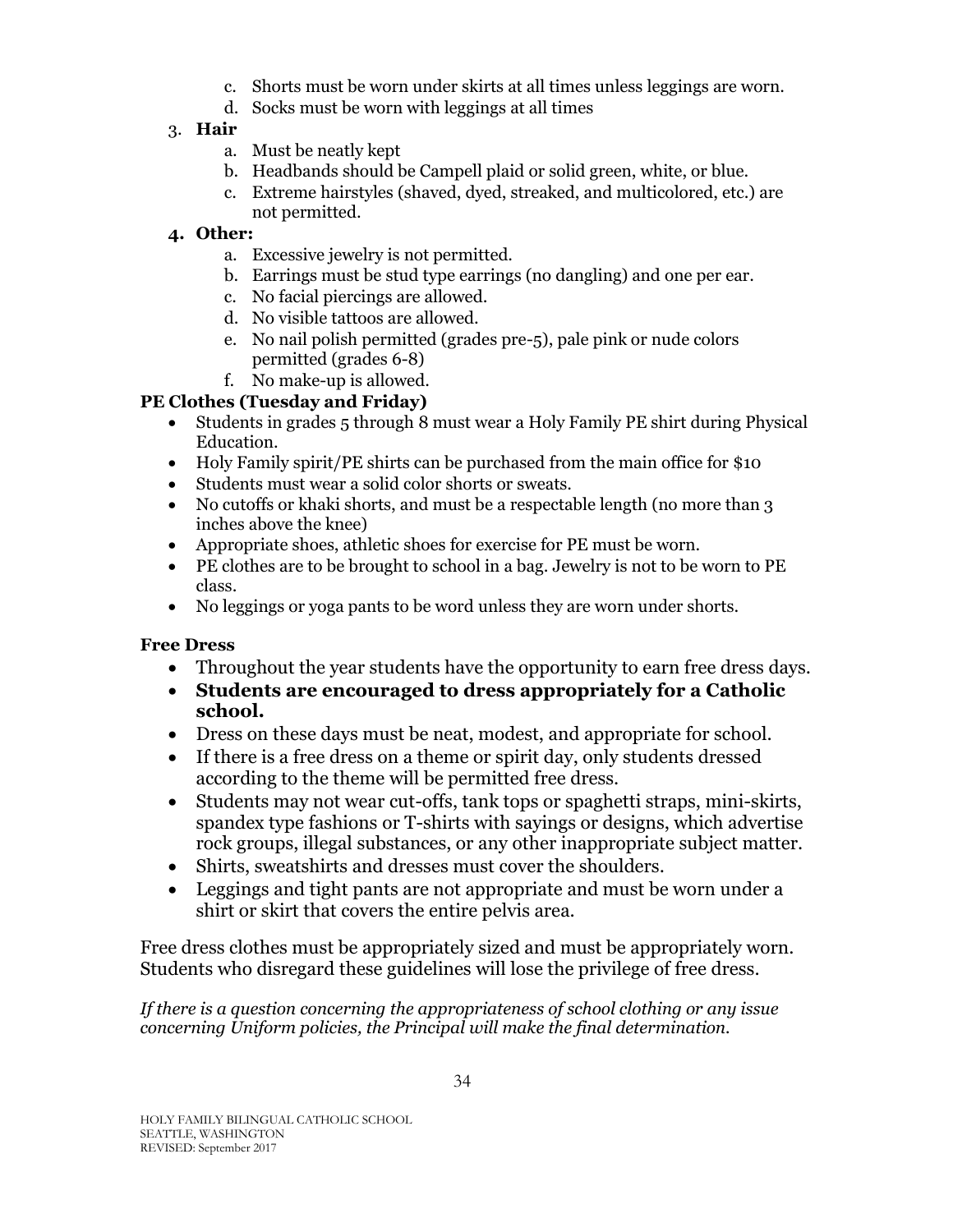*In special circumstances, these uniform guidelines may need to be modified by the Principal on a case by case basis. If a parent has a special concern, the parent should contact the Principal to discuss the situation.* 

#### **SHOULD A STUDENT NOT COMPLY WITH UNIFORM POLICY**

If a student comes to school out of uniform, he/she should have a note of explanation. If the student comes without a note of explanation, they will receive a Uniform Notice. The uniform slip must be signed *on the back* by a parent and returned to school. The next time they come to school not in uniform will result in calling the parent to come get them or bring them the correct uniform. Continual failure to comply with the uniform policy will result in a conference with parents and documentation in the student file.

### <span id="page-34-0"></span>**HOLY FAMILY BILINGUAL CATHOLIC SCHOOL TUITION POLICIES**

### <span id="page-34-1"></span>**PREAMBLE**

To provide equality and fairness in offering an opportunity for a Catholic education to all our children, and to recognize the necessity for a sound tuition base to assure financial stability, accountability, and solvency in operating Holy Family Bilingual Catholic School, the School Commission adopts the following "Tuition Policy".

### <span id="page-34-2"></span>**TUITION AND FEES**

The tuition charged for each student covers only a portion of the cost of educating that child. The parish and all of its members, including non-school families, generously support and subsidize the school, and to them we offer our sincere thanks.

### **There will be three tuition rates**:

- 1. Cost to educate: This is for families who are not Catholic or parishioners of any Catholic parish. The tuition rate for this will be a non-subsidized amount covering 100% of the cost of educating each child.
- 2. Catholic or non-contributing parishioner: This is a baptized, Catholic family who are registered parishioners at Holy Family, but are not contributing regularly to the parish stewardship. This may also be for a family who is a contributing member of another parish. The tuition rate for this will be a partially subsidized and reduced.
- 3. Active contributing parishioner: the tuition rate for this will be a reduced parish subsidized amount. "Active Contributing Parishioner" is defined as: a registered, regularly attending member of Holy Family Parish who contributes to the support of the Parish through volunteer work and full participation in the Holy Sacrifice of the mass. One way we track attendance at mass is via the weekly "Sacrificial Offering." You may also indicate your presence at mass by dropping into the offering a card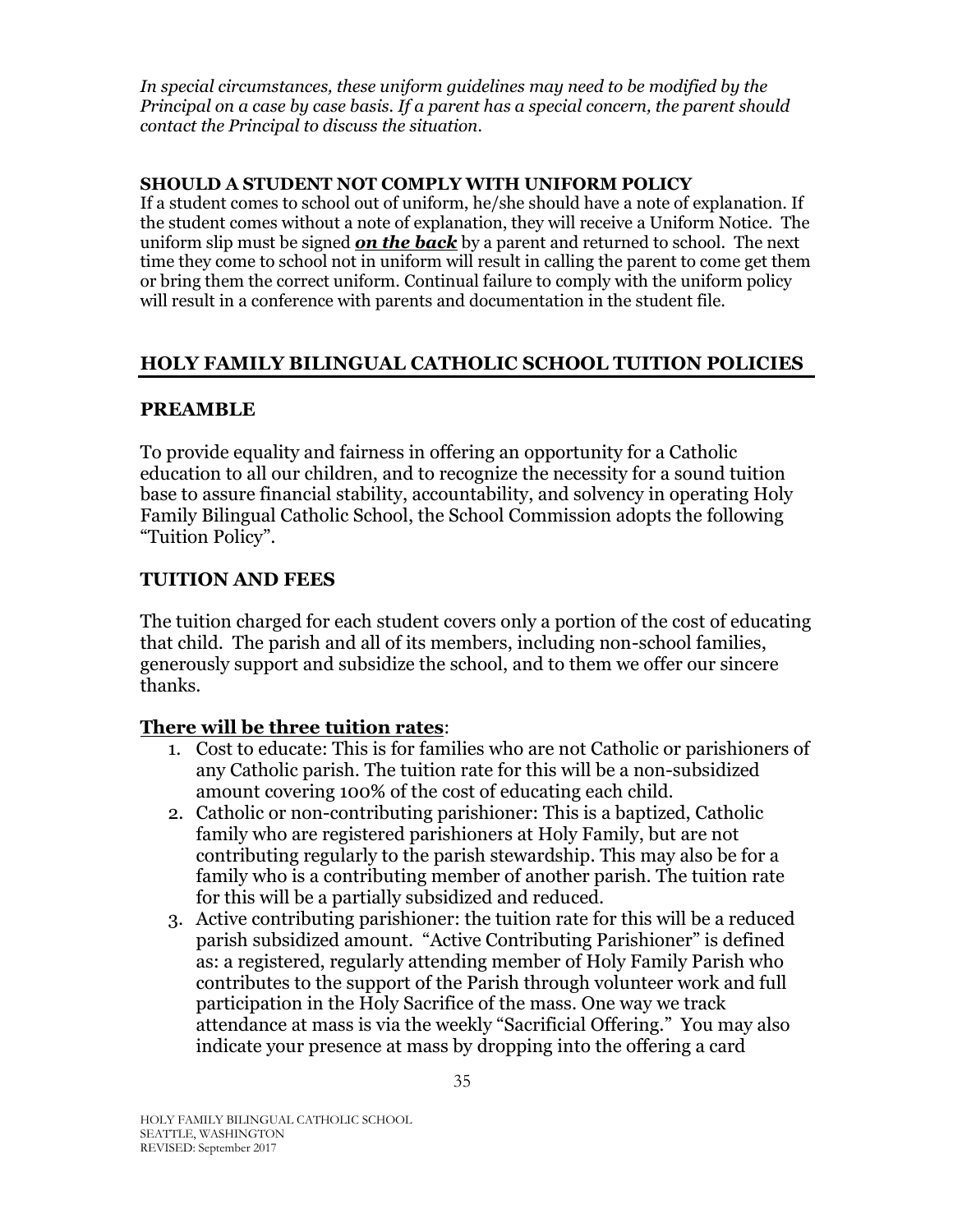indicating your presence at the mass.

- 4. Tuition is paid via an automatic third party payment system called FACTS Management Each family is required to sign up for this payment plan when they register their child for school. There is a yearly fee (currently \$50) paid directly to FACTS.
- 5. Families can choose to pay full tuition in one payment or they will be billed monthly through automatic payments on FACTS.
- 6. Alternative tuition payment plans other than full tuition or monthly FACTS payments will be strongly discouraged and must be approved and signed by the Principal and families before the start of the school year.

The tuition rates and school fees are to be established yearly by the School Commission. Tuition and Commitment Contracts must be signed at the time of registration. Registration fees are non-refundable.

The tuition is paid in twelve (12) equal monthly payments beginning with the month of July preceding the new school year and ending with the following June. For families that register after June 15, tuition will be paid in ten (10) equal payments beginning in September.

Tuition refunds for transferring students will be pro-rated for partial months attended. Incoming student's tuition will be pro-rated on a ten-month basis.

### <span id="page-35-0"></span>**TUITION PLAN**

In the spring prior to the new school year, school staff will provide parents with information regarding the tuition payment policy, including available payment options, length of payment period and effective starting date. *If a family has difficulty in meeting its financial commitment, arrangements with the Principal should be made. It is the obligation of the family to initiate this.*

### <span id="page-35-1"></span>**PARISH COMMITMENT**

School families are expected to support the parish through mass attendance, volunteer work, prayers, and, hopefully, financial donations.

### <span id="page-35-2"></span>**SCHOOL PARENT COMMITMENT**

In following our Lord's call that we not only give of our treasure, but also of our time and our talents, the Holy Family Bilingual Catholic School Commission has established a required Commitment Program for **ALL** school families. The time commitment for the 2016-2017 school year as set by the School Commission is:

- 40 hours for grades K-8, of which 4 hours shall be devoted to the school auction or major fund-raising event.
- For single parent families, and half-day preschool or pre-K the total hours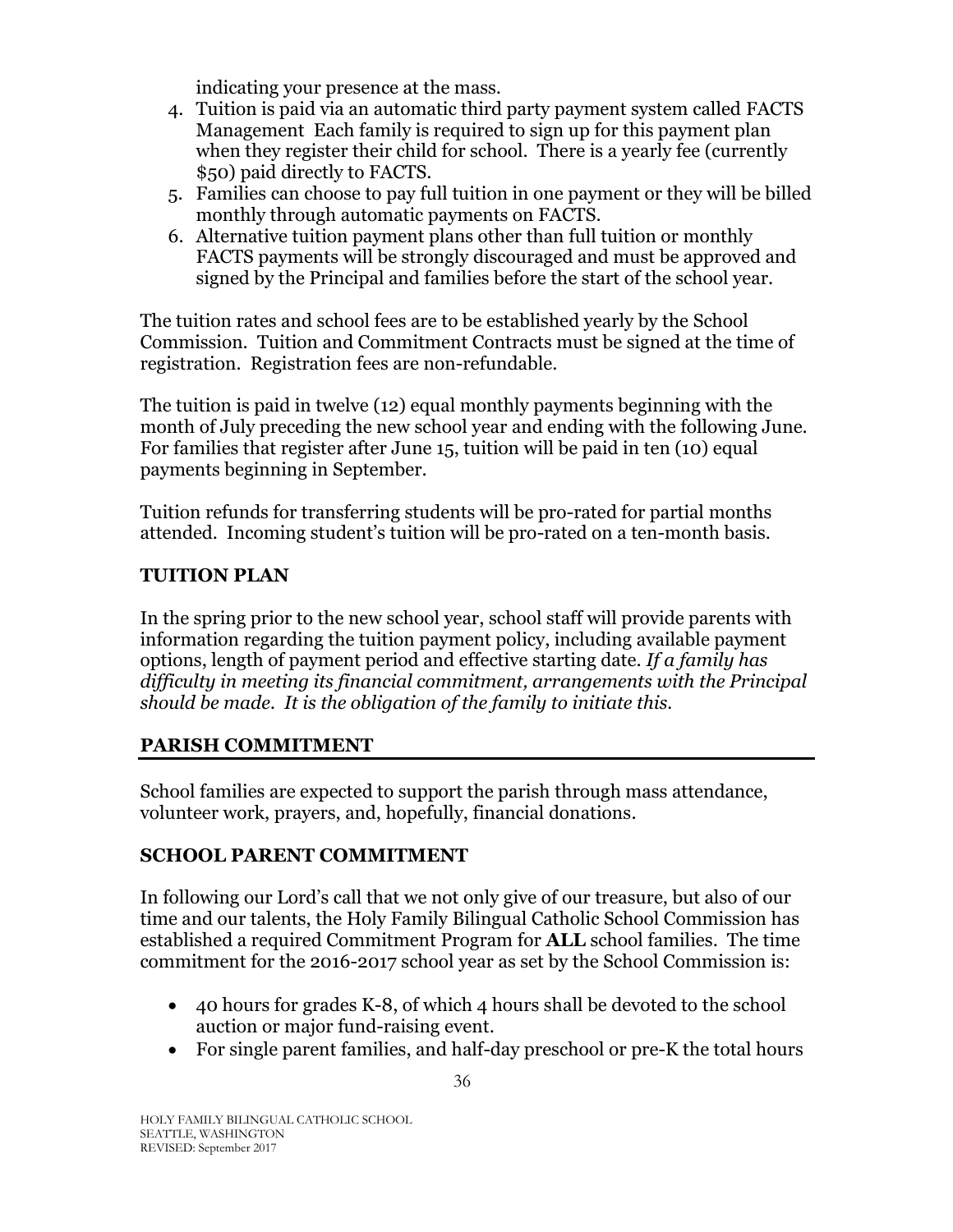required is 20, 2 of which shall be devoted to the school auction or major fund-raising event.

The entire parish generously supports the school community; therefore, we feel it is only fitting and proper that the school community lends its support to the parish. In requiring all school families to donate a specific amount of time each month, it is our hope that a greater sense of community and involvement will be felt by all.

The time requirements will be approved by the School Commission and stated on the tuition contract. Commitment time may be given to any parish organization, such as Parents Club, CCD, choir, St. Vincent de Paul, coaching, fund-raising, etc. Involvement of family and parents is the purpose of the Parents Club. Completion of commitment hours will be monitored by the Parents Club and reported to the School Commission quarterly, reflecting the accomplishment of service agreed to in the commitment contract signed by each family.

The School Commission realizes there are many working households in our parish and that some families find it very difficult to find the time to engage in a commitment program. Therefore, a "buy out" option is offered wherein families may buy their time requirement. The "buy out" rate has been set by the School Commission at \$15.00 per hour. If a family does not fulfill its commitment time requirement, the remaining hours will be billed at the \$15.00 "buy out" rate. This amount must be paid before registration and any tuition payments will be accepted for the following year.

It is not the intent of this policy to discriminate against or work an extreme hardship on any family, single parent families in particular. Therefore, if this requirement cannot be met, arrangements may be made with the Parents Club to defer a portion of time.

# <span id="page-36-0"></span>**FINANCIAL AID (REVISED MAY, 2015)**

In the spirit of Christian charity and recognizing pastoral responsibilities, the School Commission has adopted a policy that no child shall be denied admission to Holy Family Bilingual Catholic School solely because of financial inability of families to meet tuition requirements. With that in mind, families need to be aware of the Educational Assistance Programs that are available to those qualified. Those programs are as follows:

1. Fulcrum Tuition Assistance Grant for Catholic Schools: This fund is administered solely by the Fulcrum Foundation each year and grants are awarded primarily on the basis of financial need. Each family is required to apply directly through the FACTS Grant and Aid[: https://online.factsmgt.com/aid](https://online.factsmgt.com/aid)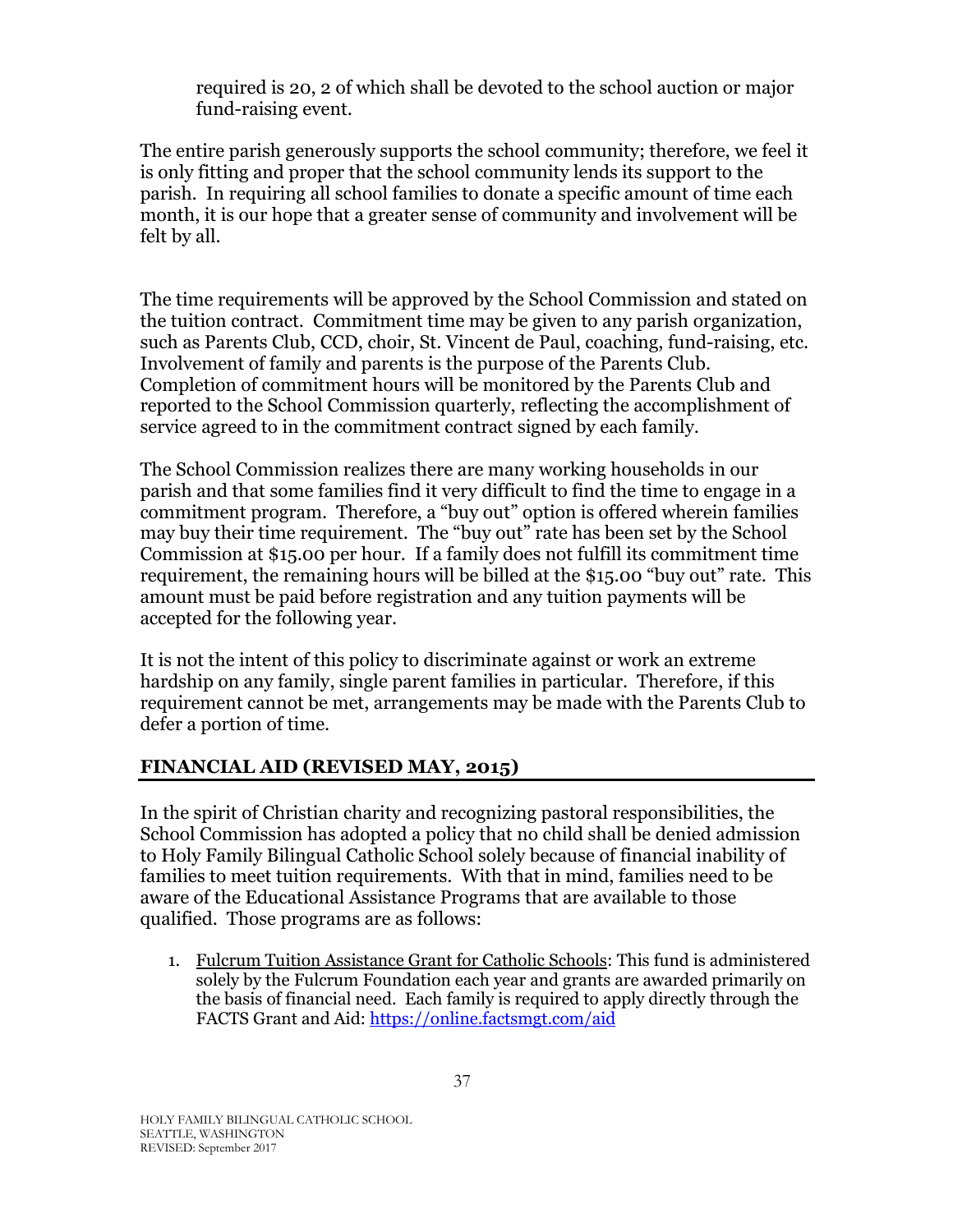- 2. Holy Family Bilingual Catholic School Educational Assistance: The Holy Family Bilingual Catholic School Commission administers this program and assistance is also awarded primarily on the basis of financial need. All families who request aid must apply through FACTS grant and aid unless there is a written and signed exception from the Principal and Scholarship Committee. This program can be viewed as two-fold:
	- a. Deferred tuition: Tuition payments may be deferred or restructured to meet a family's income fluctuations.
	- b. Reduced tuition: Financial aid may be granted for a portion of the tuition when a family's income does not allow for full payment.

Families who will experience financial difficulty in meeting tuition requirements and who wish to apply for assistance are asked to proceed as follows:

### **FULCRUM GRANTS**

Families must adhere to the following deadlines for Fulcrum Grants:

October 1, 2017: Application available for 2018-2019 December 20, 2016: Applications submitted for 2018-2019 January 5, 2017: Application closed to parents. February 1, 2107: Families notified of Fulcrum assistance

These applications must be timely filed to preserve eligibility. Holy Family School will host workshops to assist, but cannot accept or complete applications. There is a \$24.00 fee which may be refunded based on need.

### **HOLY FAMILY BILINGUAL CATHOLIC SCHOOL EDUCATIONAL ASSISTANCE**

All families who are requesting assistance must apply through FACTS Grant and Aid by December 31, 2017. The Scholarship Committee will review applications, set-up interviews with applicants as needed and make their decision by February 15. Financial Aid from the Educational Assistance Fund will only be given out June for the upcoming year.

In addition to parent requested assistance, Holy Family Bilingual Catholic School also offers special student scholarships. Each scholarship is worth five hundred dollars toward next year's tuition. Scholarships are announced to families in the spring.

These scholarships are awarded at the Awards Assembly on the last day of school. Families are given information in the FCE or via email concerning requirements, procedures, and deadlines for these scholarships.

### <span id="page-37-0"></span>**PROCEDURE FOR HANDLING DELINQUENCY IN PAYMENT OF TUITION**

We currently use a third party tuition collection agency called FACTS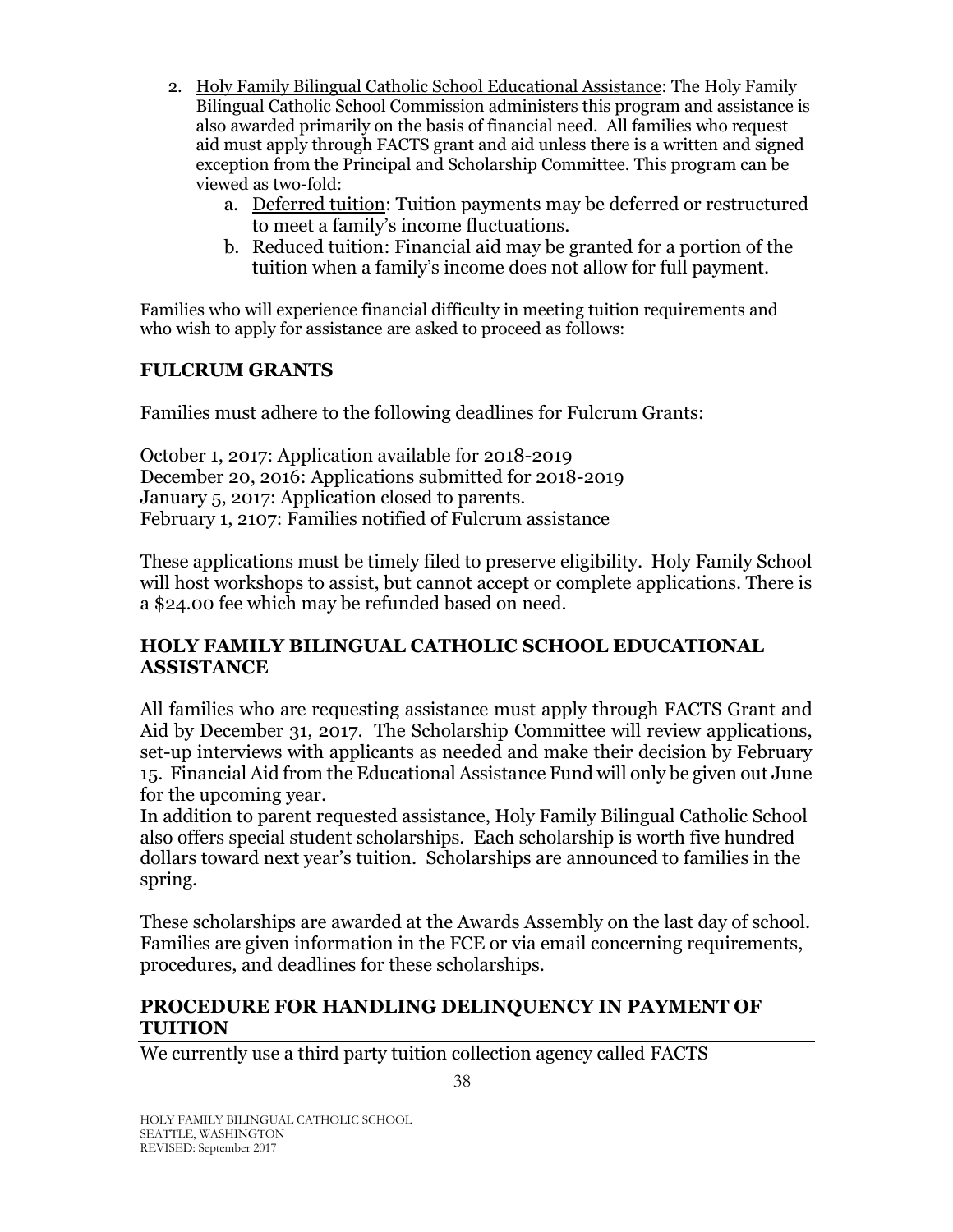Management company; this company handles all the late payment letters and will charge a fee for any payments which are not made on time (currently \$50 per late letter they send).

- 1. At the end of the school year tuition must be collected or an alternate plan must be in writing and signed by the family, Principal, and Pastor.
- 2. All tuition payments must be current by registration time in March. Registration for the following year will not be permitted unless present tuition and fees are paid current, or special arrangements with the Principal have been made. These arrangements must be made in person, put in writing and signed by the person(s) making the request and by the Principal. Tuition must be current by year-end for all transferring or graduating students. Records for these students may be withheld in the event of non-payment. Tuition not received will be turned over to a collection agency.
- 3. Eighth grade families must have all tuition current in January; otherwise Holy Family Bilingual Catholic School will not send the high school recommendation. Eighth grade families must have all tuition, commitment hours and fees paid by May  $15<sup>th</sup>$ . If not, students will not receive their diploma and may be excluded from graduation events until all financial obligations are met.
- 4. Should parents have difficulties paying tuition delinquencies, they will be required to meet with the Principal to decide on an appropriate payment plan. This will be signed by both parties. Should parents not comply with this, signed payment plan, they may be asked to unregister students from the school.

### <span id="page-38-0"></span>**BEFORE AND AFTER SCHOOL SUPERVISION (BASS)**

The BASS program was instituted in the 1996-97 school year and will continue as long as sufficient students are enrolled to make the program pay for itself and provide the kinds of services needed for students. This program is for the convenience of parents whose working hours start and/or end earlier or later than regular school time. Please see the BASS agreement for current rates; these charges will be added to the FACTS program and deducted from the account on file automatically (you no longer pay the school directly for BASS). *Please keep in mind that an extra charge applies for every 15 minute interval past 6pm a child is not picked up from BASS. See the BASS agreement for details.* 

BASS will be open from 7:00AM-6:00PM every day school is in session with the exception of the following days for the 2017-2018 school year: -December 8, 15, March 29, June 11—BASS will close at 12:00

Students need to bring a lunch on half days and full days. There will be an extra charge if we supply lunch.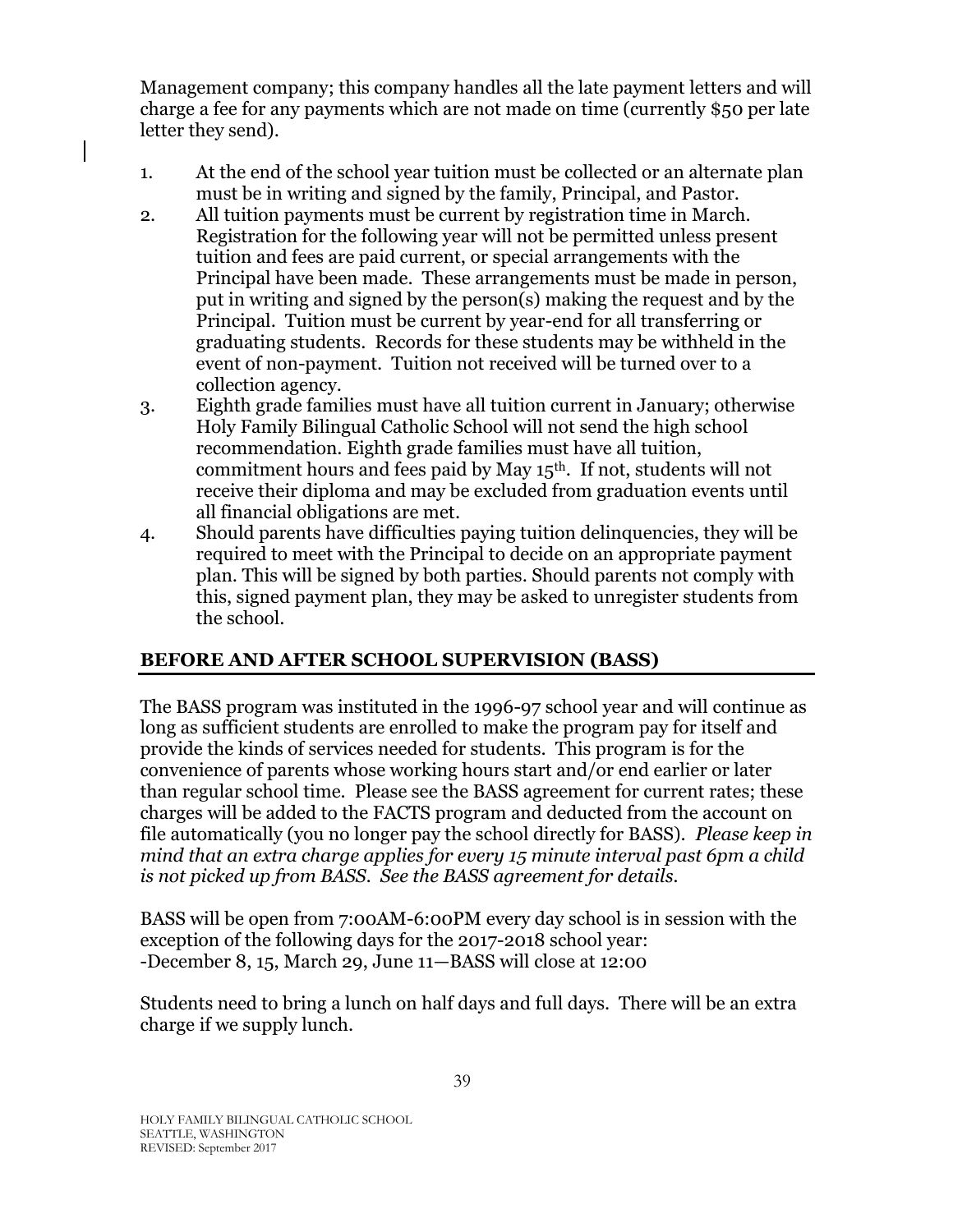For all rules and regulations regarding the BASS program please refer to the BASS handbook.

### **BY-LAWS OF THE PARENTS CLUB (Revised June 2016)**

All parents or guardians of children in Holy Family Bilingual Catholic School are considered members. Meetings are open to other persons interested in the welfare of Holy Family Bilingual Catholic School. All parents are *expected* to attend and are encouraged to support activities sponsored by the Club. Meetings are held at 6:30 PM in the school hall on the third Wednesday of each month, September through May, unless otherwise specified.

By-Laws of the Holy Family Bilingual Catholic School Parents Club

### **Article I**

Name: The name of the organization shall be "Holy Family Bilingual Catholic School Parents Club" of Holy Family Parish, Seattle, Washington.

### **Article II**

Purpose: The purpose of the Club shall be to strengthen the partnership between the home and school by the participation in the life and activities of the school. The Club shall provide financial assistance to the school through fundraising efforts as well as participate in the school's activities. All parents and guardians, faculty, administration, and staff members of Holy Family School are an integral part of this group. This includes but is not limited to the following: A. Assist the Administration in achieving the mission of our school.

B. Promote good will and collaboration among parents, principal, priest, teachers, faculty and others to enhance the Catholic education and values of our students.

C. Organize fundraising activities/events to benefit the School and community.

D. Organize social activities/events for students and their families, which promote the values of a Catholic based education and a strong school community. E. Organize and encourage parental participation in school events, including providing volunteer services and assistance for school activities.

F. Provide a forum to facilitate communication between parents/guardians and school administration (the Priest, Principal, and Faculty).

#### **Article III**

Authority: The authority of the Holy Family Bilingual Catholic School Parents Club is derived from the Principal and the Holy Family Bilingual Catholic School Commission. Parent Club will vote on issues as they arise, with a majority vote for approval.

### **Article IV**

Policies:

1. To promote fund raising projects that have the approval of the Holy

40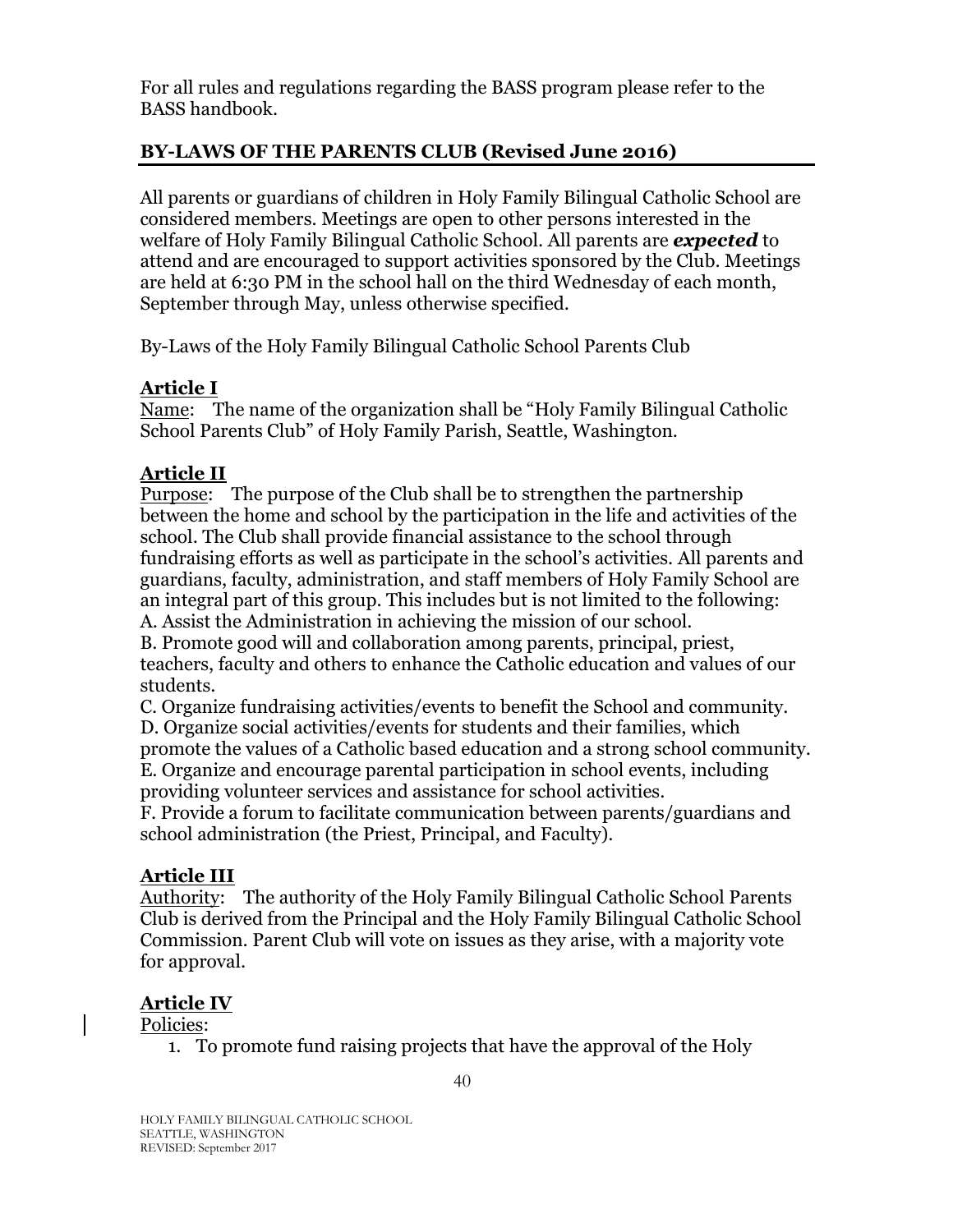Family Bilingual Catholic School Commission

- 2. To volunteer time and effort on behalf of service to the school.
- 3. To promote social activities of general interest.
- 4. To work closely with the Principal and school faculty to promote or undertake projects for the school.

# **Article V**

Membership: All parents or guardians of children in Holy Family Bilingual Catholic School are considered members.

# **Article VI**

### Meetings:

- 1. Regularly scheduled Club meetings will be held monthly September through May, unless otherwise specified.
- 2. The annual meeting for the election of officers shall be held in April. The nominating committee of 3 to 5 people shall make every effort to present at least two nominees for each office beginning in the month of February. Additional nominations may be made from the floor. The newly elected officers shall be installed at the close of the business meeting in May.
- 3. Each officer shall be elected for one year. No person shall serve as an officer in the same capacity for more than three years in succession.

# **Article VII**

Parent Club Officers: The Parent Club shall be lead by officers, which include the President, Vice President, Treasurer, Secretary, Room parent liaison, parent-at-large, hospitality committee chair and auction co-chairs and shall hereto be referred to as the Parent Club Board. Responsibilities include attending all Club sponsored meetings and events as scheduled, overseeing all Club sponsored events and activities, including the establishment of operating budgets.

# **Article VIII**

Duties of the Officers:

- 1. The President shall preside at all meetings and shall perform all other duties proper to the office and serve as liaison between the Principal and the Parents Club. The President also serves as a member of the Holy Family Bilingual Catholic School Commission.
- 2. The Vice-President shall preside at meetings during the absence of the president and serve as a liaison between the Auction Committee and Parents Club.
- 3. The Secretary shall keep a record of all meetings of the organization and of the Executive Board and shall attend to the correspondence of the organization.
- 4. The Treasurer shall receive all money and disburse the same in accordance with the regulations of the organization. This officer shall keep an accurate account of receipts and disbursements and report at all regular business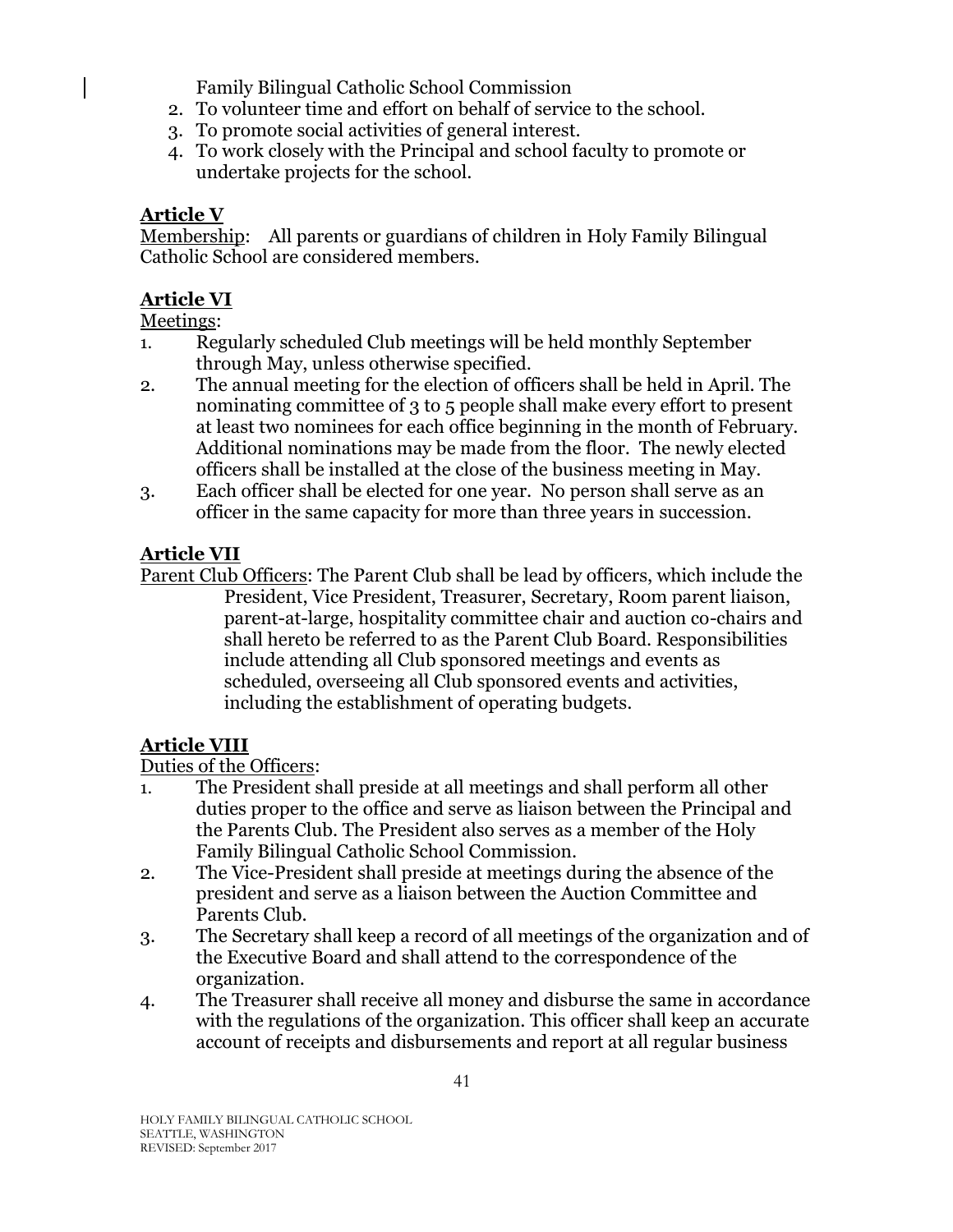meetings. The treasurer's books are subject to annual audit. The Treasurer has oversight responsibility for all assets of the organization and is responsible for determining controls and procedures to ensure the safeguarding and accountability of such assets

#### **Article IX.**

Election to the Parent Club Board

A nomination form for the upcoming school year shall be sent to all school parents at least one month prior to the last Parent Club Meeting. Once the nominations are received, they shall be reviewed by the Nominating Committee, which shall include the Principal, the current Parent Club Board members and two teachers selected by the Principal. After review, the Nominating Committee and the Principal shall select the final nominees for the open Parent Club board positions.

### **Article X.**

Meetings

There shall be a minimum of five (5) meetings of the general membership during the school year. The Parent Club Board shall conduct monthly meetings, which will include a review of the Club financial statements, a review of the minutes from prior month's meeting and current agenda items. The Principal will be invited to each meeting of the Parent Club Board. The Parent Club Board shall invite Committee Chairpersons to Parent Club board meetings as necessary. Items for the agenda will be sent to the Parent Club board as a pre-read/prep for the upcoming meeting. Monthly minutes shall be posted on School Website.

# **Article XI**

Standing Committees: the Executive Board will designate such committees as necessary.

- a. Auction
- b. Hospitality
- c. CYO
- d. Home Room Parents
- e. Jog-a-thon
- f. See's Candy
- g. Labels for Education
- i. Used Uniforms

### **Article XII.**

Use of Funds: All funds raised by the organization must be used for: (a) meeting the Parents Club Commitment to school as determined by the Principal

(b) the support of the educational programs and activities of Holy Family School (c) for the operational expenses of the organization, including approved expenses for Club activities.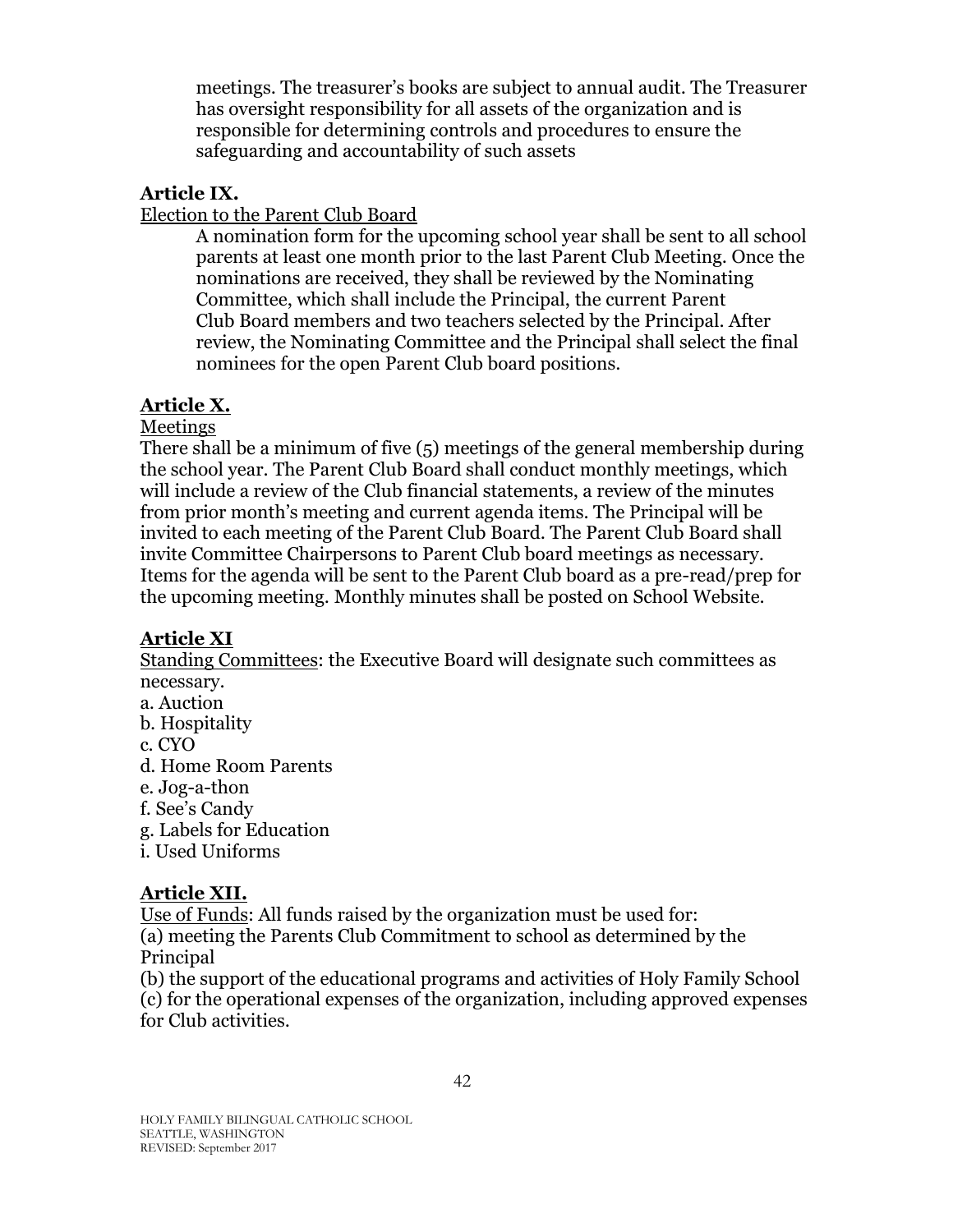This policy does not exclude participation of the organization in duly authorized fund raising efforts in conjunction with other parent groups, parishes, schools or agencies of the archdiocese that further the objectives of this organization. All expenditures of funds by this organization are subject to the approval of the Priest and Principal. Families will have a choice to meet this commitment through a personal financial contribution or through fundraising efforts.

At the final general meeting of the school year, the Treasurer shall report the existence of any surplus funds (funds in excess of the Parents Club Commitment and all other previously approved expenditures) to the membership. The goal is to start each school year with a operational budget of \$10K.

### **PARENTS' COMMITMENT PROGRAM (Revised June 2010)**

The purpose of this volunteer commitment is to allow all parents to become more involved in their children's educational environment while at the same time allowing our school to fulfill many operating functions that would otherwise require paid personnel, thereby impacting the tuition structure significantly. In other words, to provide a comparable level of service without your help, tuition would have to be increased. As you can see, your volunteer time is extremely valuable.

### **DOCUMENTATION OF YOUR COMMITMENT HOURS**

Your hours will be recorded on a monthly calendar, which will be sent home electronically and in student folders. Each family is responsible to fill their hours in and return the calendar promptly at the beginning of the next month. Calendars will be attached to your commitment contract for July/August/September, which you will receive at registration night. Please be clear what your commitment was for; do not just write 2 hours. Also please print; it is easier for the person recording to read.

### **Consequences**

Your commitment must be fulfilled and/or in good standing prior to registration for the upcoming school year. Also, no school records will be transferred, and/or report cards will be held at the finish of the school year until this commitment has been satisfied. Parents Club takes this stand not to penalize anyone, but rather because there is an extreme need for this commitment from parents. Remember, if problems exist or arise, contact the board. Your contract and special needs would be held confidential and must be renewed each school year.

### **General Comments**

A school family cannot give their extra hours to another school family. If you have friends/relatives who do not have children in Holy Family Bilingual Catholic School that are doing commitment time to help you out, their hours will be accepted. It is your responsibility to make sure that they put your name along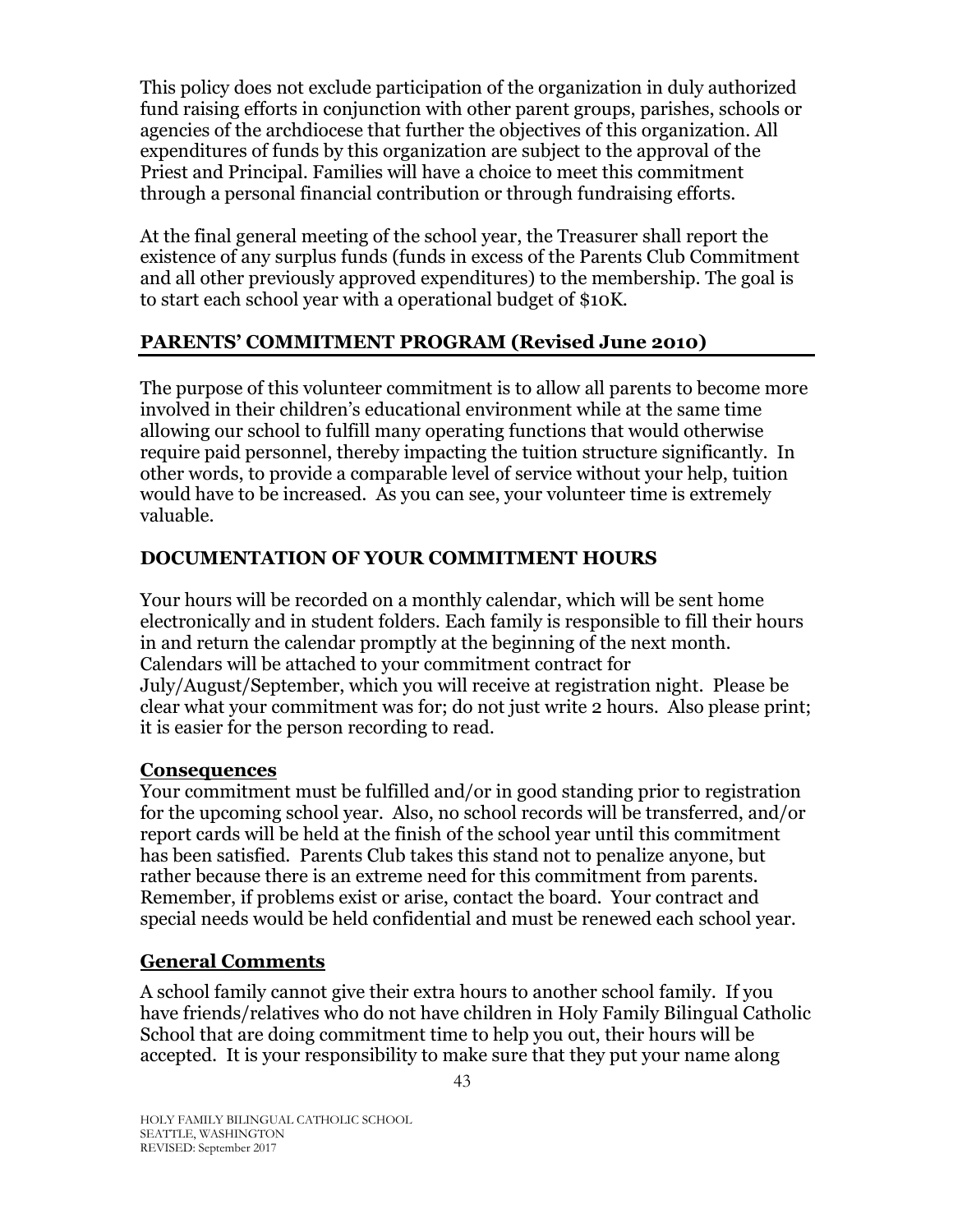with theirs on the sign-in sheet for functions. Be sure to sign-in and out.

<span id="page-43-0"></span>Students in 6th through 8th grades are required to do so many "Student Service Hours" throughout the school year. These hours cannot be used towards family commitment time. If you are ever in question, always ask a board member.

HOLY FAMILY BILINGUAL CATHOLIC SCHOOL SEATTLE, WASHINGTON REVISED: September 2017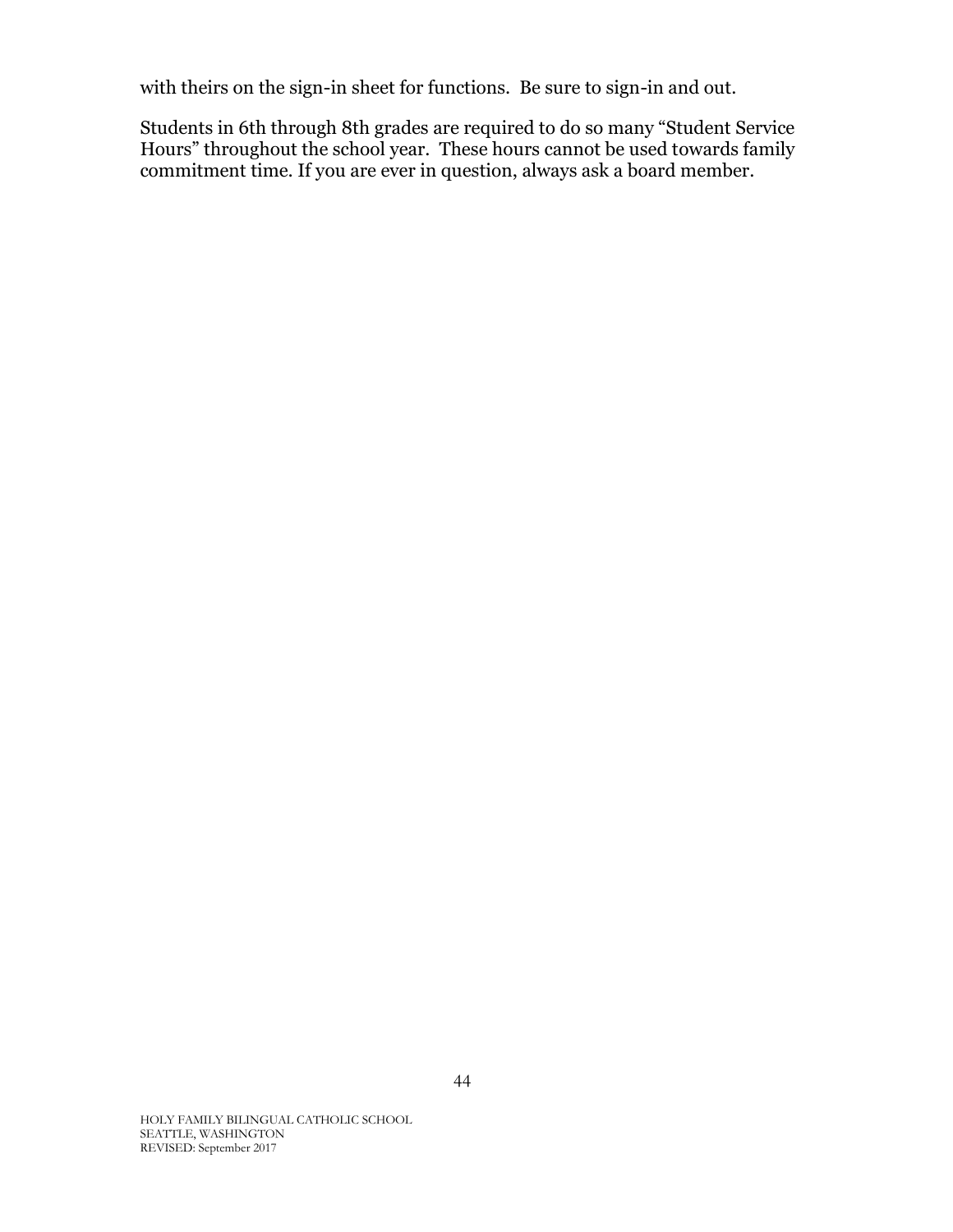#### **CONSTITUTION OF THE HOLY FAMILY BILINGUAL CATHOLIC SCHOOL COMMISSION**

"The Love of Christ Impels Us" (Motto chosen for school - dedicated 8/28/27)

Approved 6/02/82 Revised 6/2000

### **Article I**

Title: The name of this organization shall be the Holy Family Bilingual Catholic School Commission, hereafter called the School Commission.

# **Article II**

Purpose: The purpose of the School Commission is to advise the Principal and Pastor concerning the operation and goals of Holy Family Bilingual Catholic School. The Commission will help develop and define policies and standards, which are responsive to Catholic ideals. The policies and standards adopted shall be consistent with the education policies of the Archdiocese of Seattle.

### **Article III**

Authority: The authority of the School Commission is derived from the Principal and the Pastor.

# **Article IV**

Purposes and Functions: The Commission is established by the Principal and Pastor/parochial minister, in accord with Archdiocesan policy, to assist him/her and the Principal in policy development and long range planning for the school. When the Commission meets as Pastor/parochial minister, Principal, and members and agrees on a policy matter, the decision is effective and binding on all. The Commission may be consulted prior to decisions being made in their areas of responsibility.

The Commission's responsibilities are in the following areas:

- A. Planning: 1. Establishing a mission statement for the school.
	- 2. Establishing Commission goals for the year.
	- 3. Establishing future plans for the school.
- B. Policy Development: Formulating policies, which give general direction for the Pastor/parochial minister and Principal.

### C. Financing:

- 1. Developing plans/means to finance the school programs including tuition, development, and fund-raising.
- 2. Allocating resources according to a budget and monitoring the budget.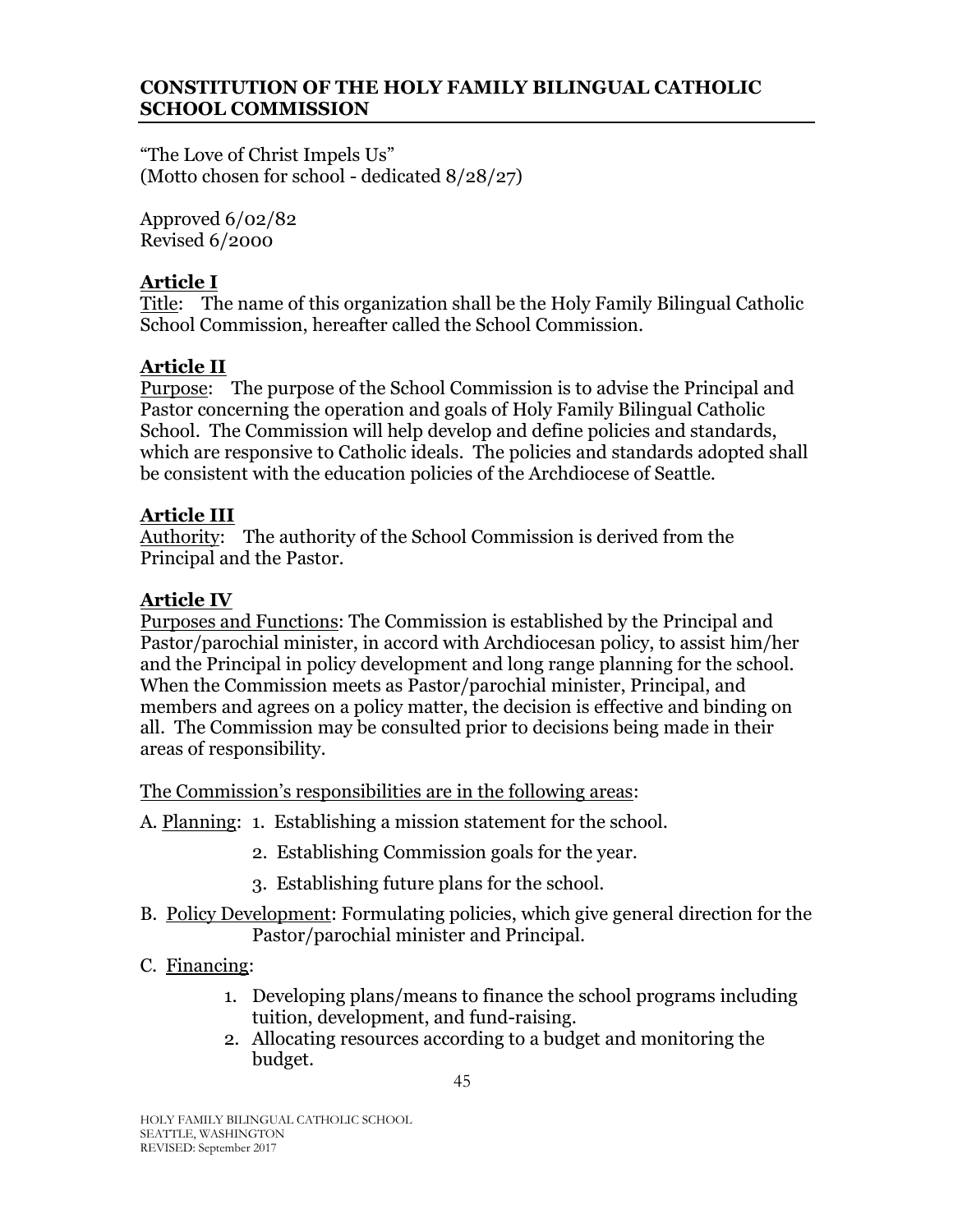The Parish Finance Council oversees an annual budget development process in response to priorities set forth by the Pastoral Council. The Pastor/parochial minister makes the final decision on the annual budget. The School Commission and the Principal have the responsibility for the effective use of the parish financial investment (subsidy) and are accountable for keeping expenditures within the budget set.

# **Article V**

Membership:

The membership of the Parish School Commission shall consist of seven to nine members in addition to the Pastor/parochial minister and Principal.

# **Article VI**

Nominations and Appointments:

The School Commission and Principal seek and prepare a slate of prospective commission members who meet the following criteria:

- 1. Commitment to Catholic education and to this school's philosophy and mission
- 2. Availability to attend meetings and periodic in-service programs and to participate in committee work
- 3. Maintain high level of integrity and confidentiality
- 4. Deal with situations as they relate to the good of the entire school community
- 5. Be a credible witness of the Catholic faith (or to one's own religion) to the school community and the other public the school serves.

### Appointments:

During March, the Commission will invite eligible parishioners and other parents to vote for members to fill the elected commission positions. Potential members will meet with the current Commission. The Commission will make its decision and inform the appointees. All new members are expected to attend several School Commission or committee meetings for orientation purposes prior to beginning their term on July 1. Members who miss two consecutive Commission meetings and are unexcused will lose membership.

# **Article VII**

# **Membership**

### Section A - Member:

The School Commission shall consist of:

- 1. Permanent Members:The Pastor or his delegate and Principal
- 2. Appointed Members:
	- a. Three to five representatives from the Holy Family Bilingual Catholic School parents.
	- b. Three to four representatives from the parish or local community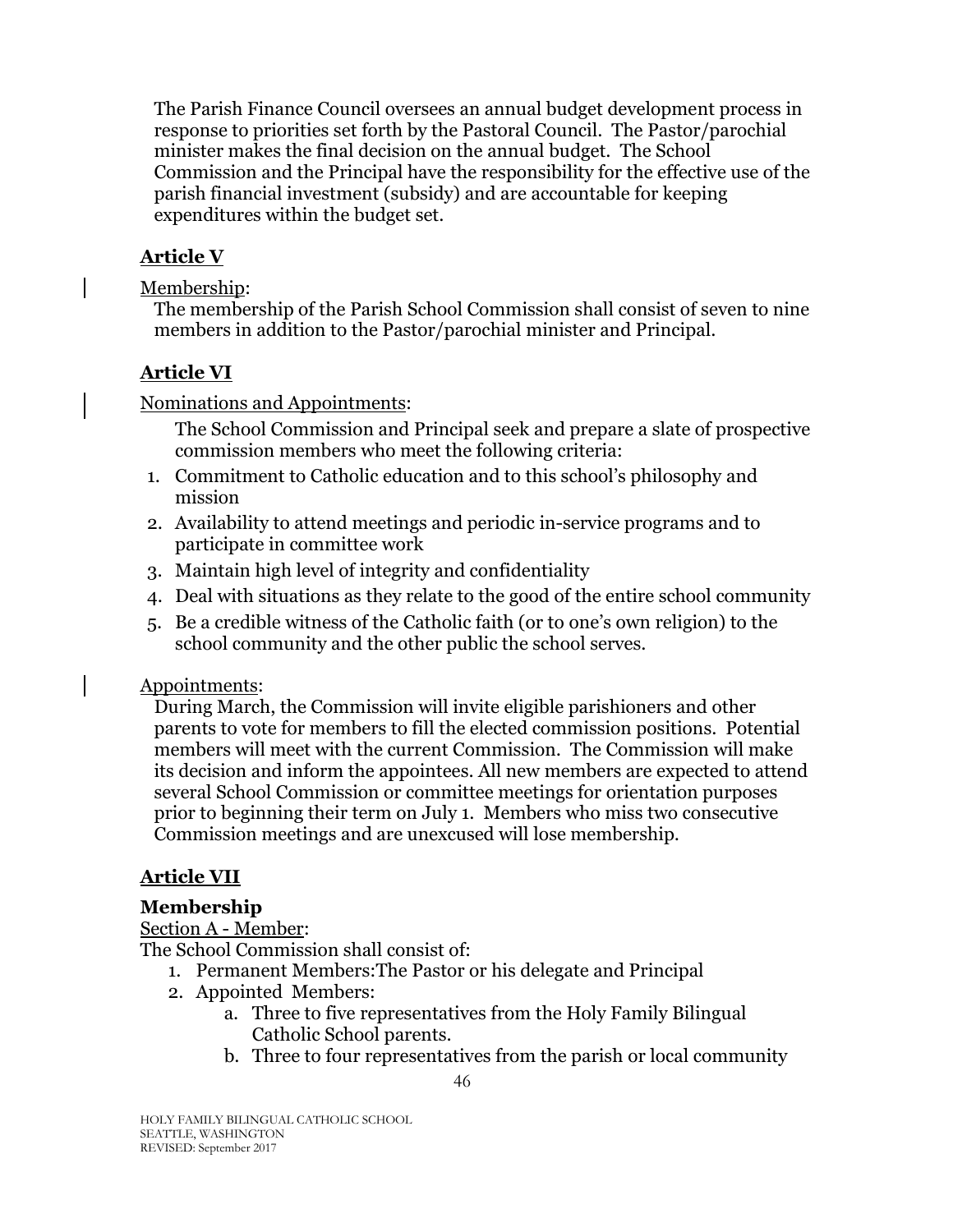who will not have children in Holy Family Bilingual Catholic School during their term.

### Section B - Eligibility:

- 1. The representatives from the school parents shall be parents of students of Holy Family Bilingual Catholic School.
- 2. The 4 representatives from the parish community shall be members of Catholic families, registered parishioners, 18 years of age and older.

### Section C - Terms:

The term of an appointed member shall be three years.

### Section D - Vacancies:

Vacancies of appointed members shall be filled for the balance of the term by another appointed member made by the decision of the current Commission.

Section E - Voting:

The Pastor or his delegate, the Principal and appointed members shall be voting members of the School Commission.

### Ineligibility:

Those who are paid employees of the school or parish are not eligible for membership excluding Principal and Pastor.

# **Article VIII**

# **Officers**

In June, the Commission will decide the president, vice-president, and secretary for the next school year. The officers serve one-year renewable terms. Their duties are those ordinarily performed by such officers.

Section A- Officers: There shall be three officers:

- 1. The President
- 2. The Vice-President
- 3. The Secretary

Section B - Representatives: Exofficio: President of Parents Club

Section C - Functions: The functions and specific duties of each officer and representative, as well as to those of the executive director/principal, shall be defined in the School Commission by-laws.

# **Article IX**

Meetings: The full board meets every month beginning in August. Standing committees meet at other times. Commission meetings are open to the public; there will be a provision in the operating procedures of the Commission in regards to executive session covering either personal issues or other confidential matters.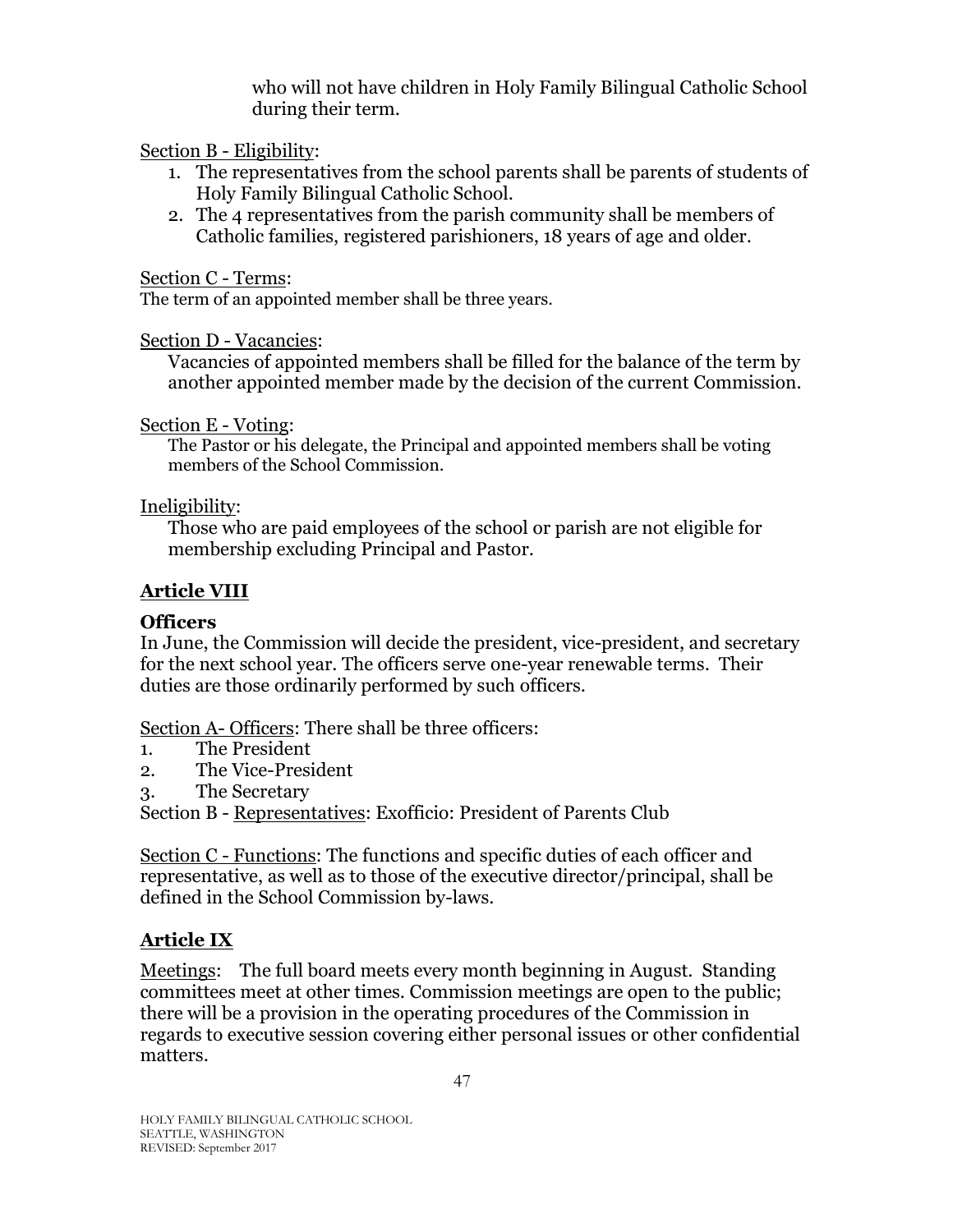# **Article X**

Executive Committee: The members of the executive committee are the Pastor/parochial minister, Principal, president, vice president, and secretary of the Commission.

Parent/School Organization: The school/parent organization is responsible for maintaining good communications between the home and school, for providing a vehicle through which parents can provide service to the school (for example; volunteers and fund-raising), for offering a mechanism for parent education, and for serving as a structure for political action when needed (for example; letter writing, phone calls, visits to legislators).

The Commission works closely with the officers of the parent organization in order to understand more fully parent needs and concerns. It works with parent fund-raising groups as part of coordinating the overall financing of programs for the school. It uses the communication mechanism of the parent organization to report to school families about Commission activities.

# **Article XI**

### Other Committees:

Facilities and Grounds: The functions of this committee are to assist in developing and monitoring a maintenance and improvement plan for the building and grounds.

Academics: Works to provide support and vision for all academic programs. Scholarship: Determines financial aid and scholarship decisions Budget: Evaluates and assists in budget oversight and projections Development: Provides direction for funding and advancement

# **Article XII**

Amendments: This constitution may be amended according to Archdiocesan policy.

# **Article XIII**

Rules of Order: Ordinarily decisions regarding policy matters and other major issues are not made at the "first reading," which is for information and clarification. The "second reading" of the policy occurs after additional consultation and clarification. At that time, the Commission begins its decisionmaking process.

In order to provide the best consultation, the consensus method of decision making should be used. When the Commission is unable to reach a consensus, the minutes should report the different positions and appropriate reasons.

# <span id="page-47-0"></span>**BY-LAWS OF THE SCHOOL COMMISSION HOLY FAMILY**

48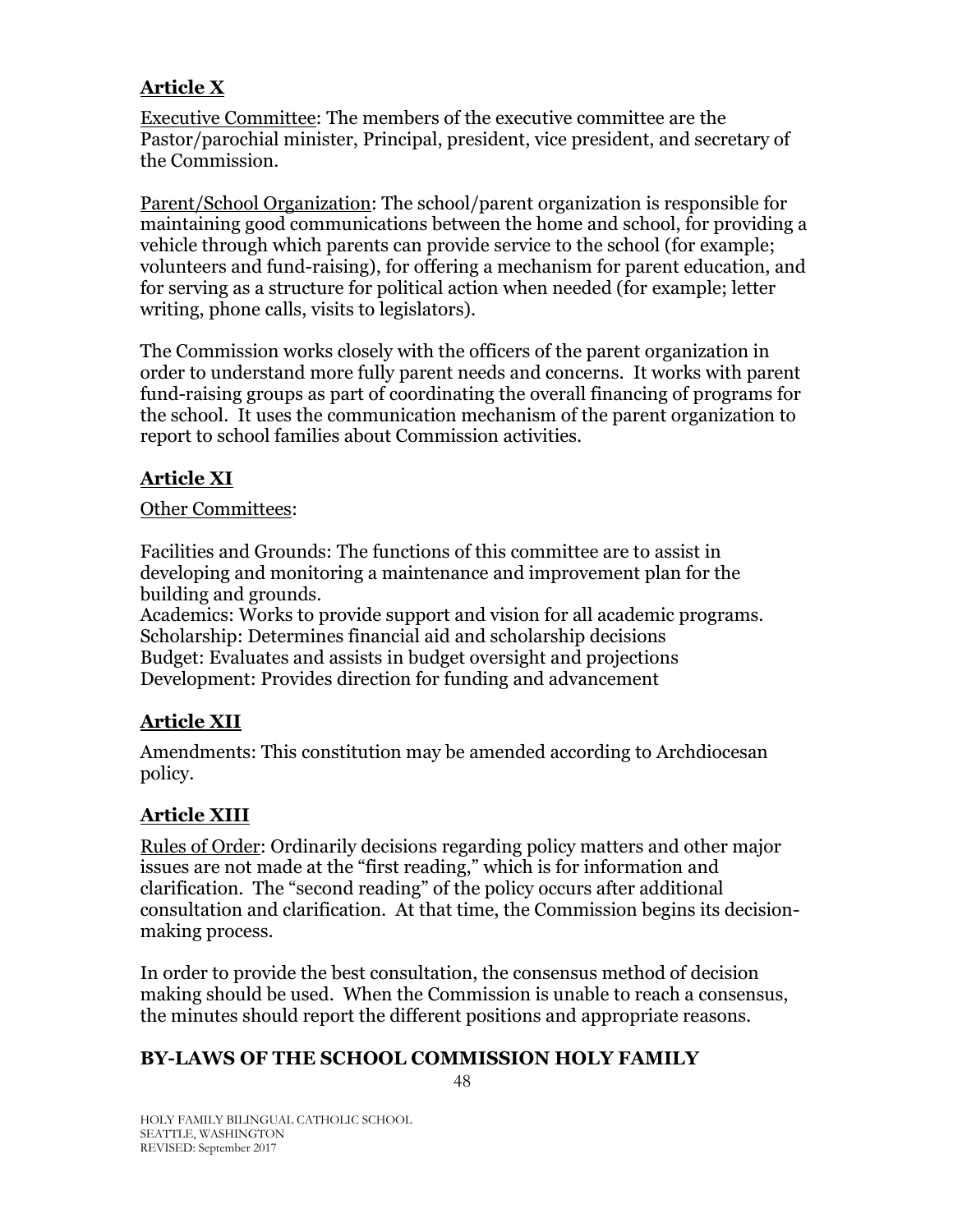Approved 12/04/82 Revised 6/2/2000

# **Article I**

Functions and Duties of the Commission: The School Commission shall be concerned with matters as follows but will not necessarily be restricted to them exclusive:

- 1. Recommendation of the annual school budget to the Finance Commission. The budget shall be submitted by the administration and the Commission
- 2. Approval of any major fiscal matters pertaining directly to the school and its budget.
- 3. Review salary scale for certified and classified personnel.
- 4. Annual review of tuition rates for Holy Family Bilingual Catholic School.
- 5. Establishing committees on a standing or ad hoc basis.
- 6. Informing Parents Club, Parish Council, and parishioners on current matters pertaining to Holy Family Bilingual Catholic School which are part of the minutes of an open meeting.
- 7. To advise the school Principal and to help develop the policies and standards included in the Family Handbook.
- 8. To develop "Due Process" procedures for Holy Family Bilingual Catholic School personnel which are consistent with Archdiocesan regulations.

# **Article II**

Members: Appointed members shall serve no more than two consecutive terms of three years.

Section B - Duties:

- 1. The President shall:
	- A. Preside at all regular, executive and special meetings.
	- B. Act as spokesperson for the Commission.
	- C. Appointing members to head ad hoc or special committees.
	- D. Determine that ad hoc or special committees function properly. Ensure that Commission decisions are implemented.
- 2. The Vice-President shall:
	- A. Carry out the duties of the president in the event that the latter is temporarily unable to fulfill those duties.
	- B. Monitor ad hoc and special committee meetings as directed by the chairperson.
	- C. Assist the president in implementation of Commission decisions.
- 3. The Principal shall:
	- A. Be responsible for the effective and efficient administration of the school.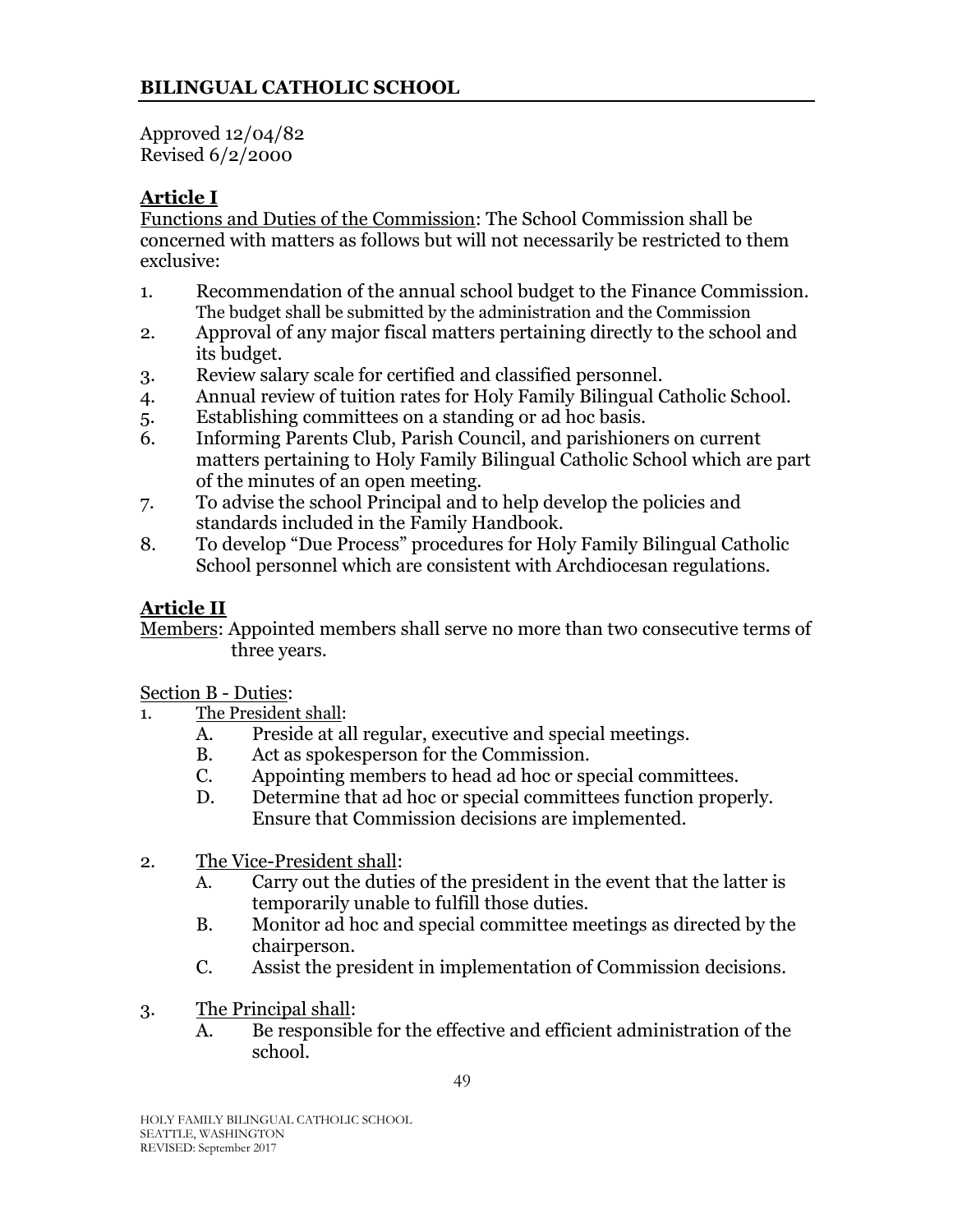- B. Be responsible for informing the Commission of current school activities and curriculum changes.
- C. Determine that policies are being acted upon in accordance with the "Policy Handbook for Parish Schools in the Archdiocese" and "Holy Family Handbook."
- D. Act as liaison between the school faculty and the Commission by bringing faculty concerns to the Commission and reporting to the faculty as directed by the Commission.
- E. Keep Commission apprised of current school budget status.
- F. Plan Commission meeting agenda with the executive director/principal, when necessary, including items submitted by members one week in advance of the meeting.
- 4. The Secretary shall:
	- A. Prepare and keep the official minutes of all regular, confidential, and special commission meetings.
	- B. Ensure that the minutes of a confidential session be kept separate from those of a regular meeting.
	- C. Ensure the confidentiality of the confidential session minutes.
	- D. Handle Commission correspondence as directed by thechairperson.
- 5. The Representative to the Parents Club shall:
	- A. Attend all Parents Club executive board meetings.
	- B. Be an active, supportive member of the Parents Club Executive Board.
	- C. Counsel the Parents Club Executive Board on guidelines from the Commission.
	- D. Report the monthly Commission meeting events to the Parents Club.
	- E. Report to the Commission the findings and decisions made by the Parents Club Executive Board and/or the Parents Club.
- 6. The Representative to the Parish Council shall:
	- A. Attend the regular monthly Parish Council meetings.
	- B. Be responsible for keeping the Parish Council current on the decisions made by the School Commission.

C. Report to the School Commission any information from the Parish Council that is pertinent to Holy Family Bilingual Catholic School.

- 7. The representative to the Finance Commission shall:
	- A. Attend all regular Finance Commission meetings.
	- B. Report to the School Commission all data pertinent to the finances of Holy Family Bilingual Catholic School.

# **Article III**

# **Section A - Meetings:**

- 1. The Commission shall meet regularly on a monthly basis during the school year and as deemed necessary.
- 2. The Commission shall determine the time, date, and place.

HOLY FAMILY BILINGUAL CATHOLIC SCHOOL SEATTLE, WASHINGTON REVISED: September 2017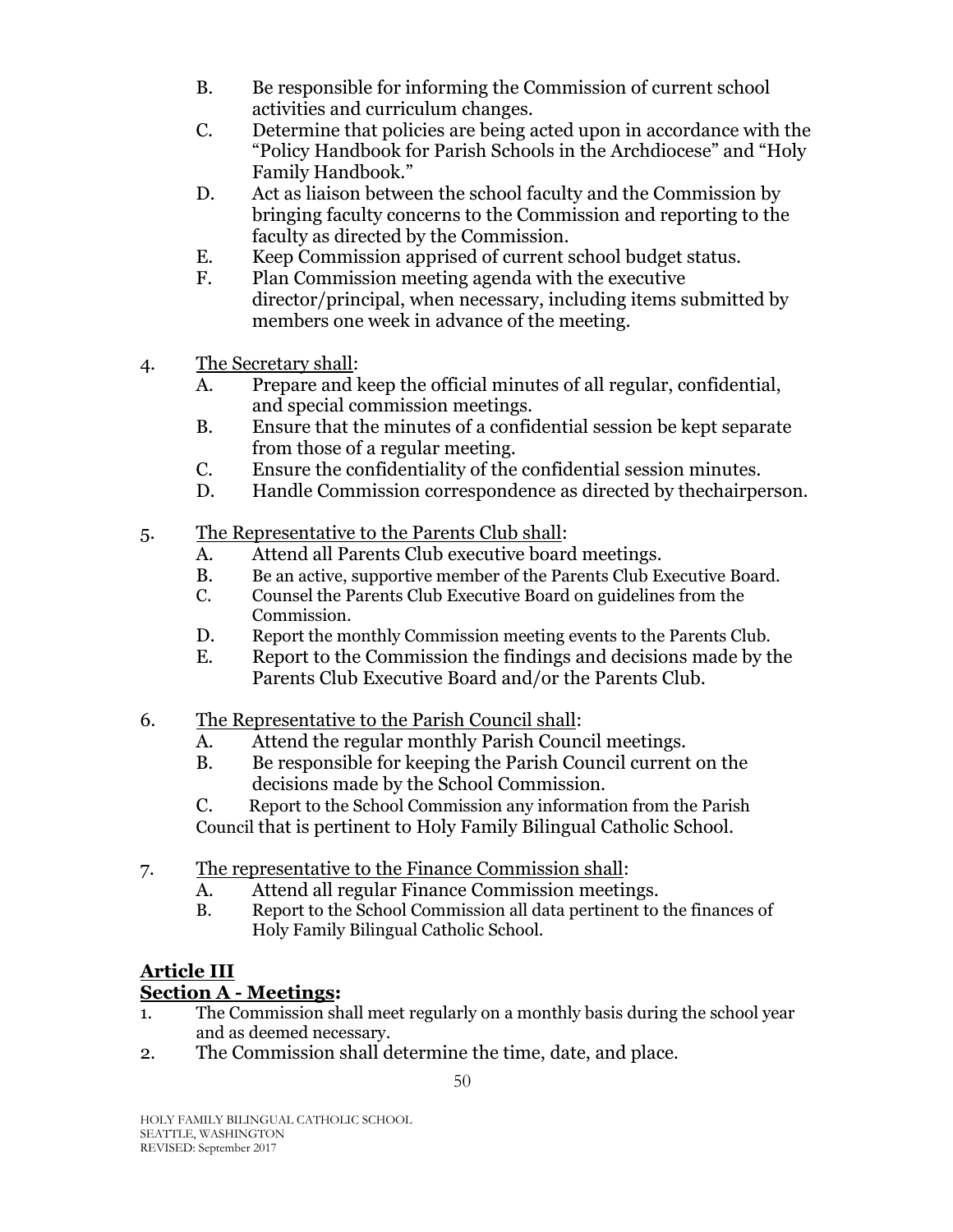- 3. All regular meetings shall be open to the Parish at large and the Parents Club members.
- 4. Confidential sessions-the meeting notes will not be made public.

**Section B - Quorum**: A simple majority of the voting members of the Commission shall be required for a quorum.

#### **Section C - Meeting Procedure:**

- 1. All meetings shall follow "Roberts' Rules of Order, Revised."
- 2. The right to address the Commission shall be limited to those who submit a request for permission to address the School Commission at least 24 hours prior to the meeting.
- 3. An agenda shall be prepared one-week prior to the regular meeting. All votes shall be hand voted unless any Commission member requests a secret ballot.

### <span id="page-50-0"></span>**CRITERIA FOR ADMITTANCE TO THE EXCEPTIONAL LEARNERS PROGRAM**

Policy 1201.0

- 1. Anyone in math or reading scoring below the 25% tile on the CTBS will be observed for entrance into the program.
- 2. Teacher recommendation, with back-up materials (i.e. Lack of progress in Chapter test or quiz given by teacher).
- 3. Recommendation and/or consent of parents.
- 4. Possible recommendation by an outside agency.
- 5. Results of a diagnostic test given by a Learning Disabilities teacher.

### <span id="page-50-1"></span>**OUTDOOR EDUCATION FOR CAMP WASKOWITZ**

Policy 1210.1 (Revised May 2003)

The Camp Waskowitz Outdoor Education Program is a part of the 5th grade curriculum. **It is not an optional situation as it reflects directly upon grades and encompasses every subject.** The only excused absence from Camp is illness with a doctor's written note recommending that the student avoid outdoor activities. A student who misses Camp due to an illness is responsible for making up missed work. The student's family must make arrangements for the student not to be at school during Camp week if the student does not attend Camp.

Payment for this important educational experience is the responsibility of the parents of 5th grade children, and they are urged to hold approved fund-raisers to meet this obligation. Otherwise they must pay the entire amount individually. The fundraisers are an opportunity for 5<sup>th</sup> grade students and parents to work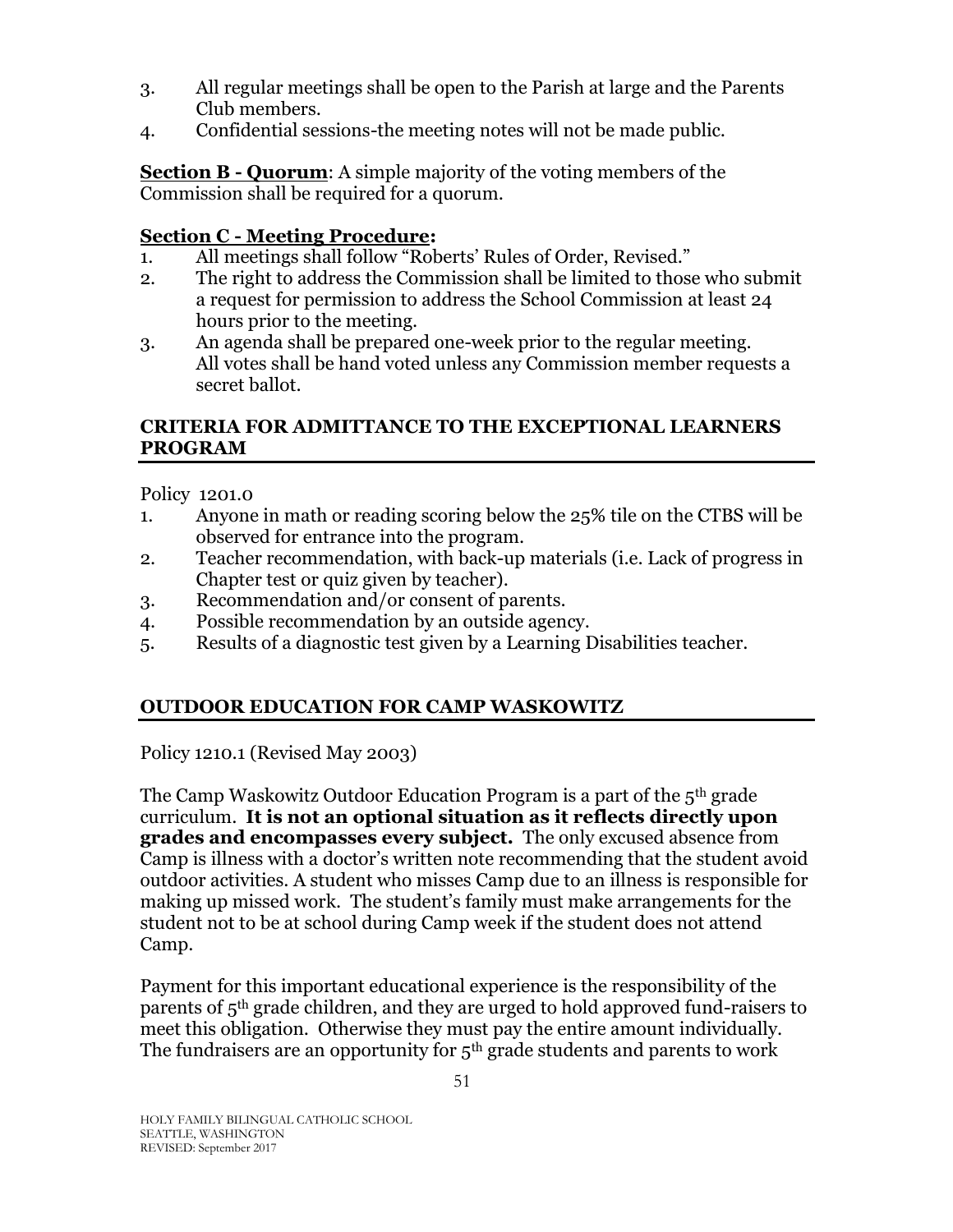together for a common good. If the 5<sup>th</sup> grade parents choose to fundraise then everyone must participate in the fundraisers. If you choose not to participate in the fundraising then you must pay the entire Camp fee up front.

Parents are to consult with the Parents Club Board to plan the fund-raisers. The Parents Club Board must approve the fund-raisers.

All proceeds from the  $5<sup>th</sup>$  grade fundraising efforts must be deposited in the Parents Club bank account and earmarked for Camp. If funding efforts fall short, 5<sup>th</sup> grade parents are responsible for making up the difference. If in the event that the total cost of Camp is met through fundraisers any funds raised above that will be contributed to the Holy Family Bilingual Catholic School Camp Waskowitz Fund as a gift for next year's 5th grade families.

### <span id="page-51-0"></span>**ADMISSION OF STUDENTS WITH INFECTIOUS DISEASES (POLICY 1416)**

The Holy Family Bilingual Catholic School considers infectious diseases and/or life threatening diseases as a medical condition and considers it as a disability. Holy Family Bilingual Catholic School does not discriminate on the basis of disabling conditions. However, there may be some student with infectious diseases and/or life threatening illnesses when it is medically justifiable. The cases for admission will be dealt with on a case-by-case basis. In the case of students infected with the HIV virus (AIDS), admission may be restricted if the conditions described below exist:

- 1. Students who lack control of their body secretions and are not toilet trained.
- 2. Students who have non-coverable oozing lesions.
- 3. Students who display physically aggressive behavior such as biting or a history of harming others.

# **Management Plan for AIDS in School:**

A. The aim of this management plan is to allow Holy Family Bilingual Catholic School to continue to serve with compassion, justice, and concern for all; those who are infected with the HIV virus and those who are not. The proposed plan should adopt a pastoral team approach whenever such occasion arises. The identity of the infected person (student or teacher) as well as all health and other pertinent records shall be kept confidential. The number of people who are aware of the student's/teacher's condition should be kept at a minimum.

The team will include the following:

- 1. The Principal
- 2. The Pastor
- 3. Student's parent or legal guardian
- 4. The infected person's physician
- 5. A person with expertise in AIDS and approved by the

HOLY FAMILY BILINGUAL CATHOLIC SCHOOL SEATTLE, WASHINGTON REVISED: September 2017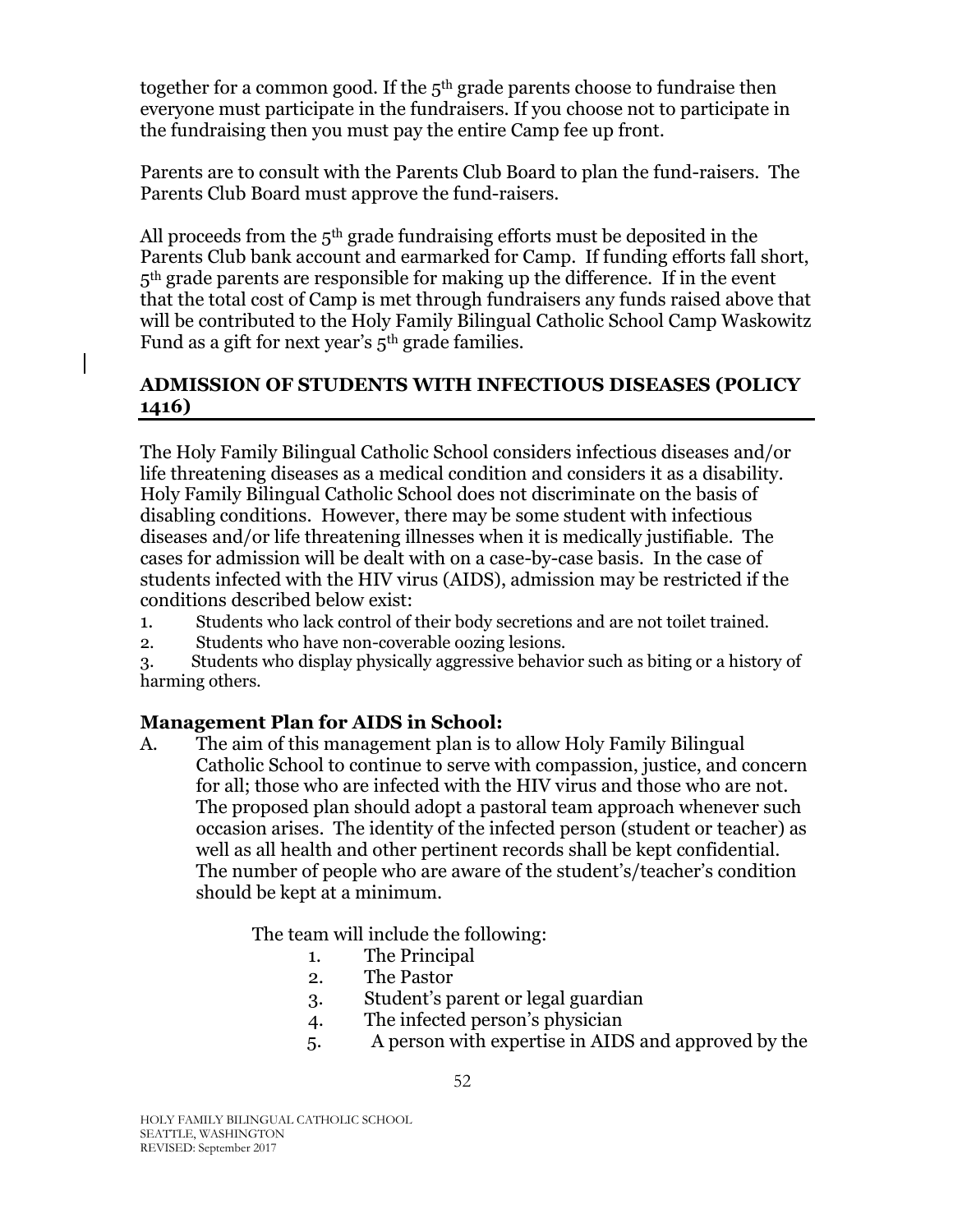### Holy Family Bilingual Catholic School Commission

- B. The Superintendent of Schools will be informed when such a consultation is to take place and will be apprised of the results. All medical, legal and educational decisions shall be made in writing. In each case the risk and benefits to both the student/teacher and others in the setting should be weighed. If there are disagreements about the results, the final decision rests with the Superintendent of Schools.
- C. Students infected with the HIV virus should be allowed to attend school and participate in all activities in an unrestricted manner. However, students could be restricted from school for reasons of the infection if the following exceptional conditions are evident:
	- 1. Students who lack control of their body secretions and are not toilet trained.
	- 2. Students who have uncontrollable oozing lesions.
	- 3. Students who display physically aggressive behavior such as biting or a history of harming others.

A student may be placed in home study pending team review.

The hygienic practices of an HIV infected child may improve as the student matures, or they may deteriorate as the student's condition changes. For these reasons the need for a restricted or unrestricted environment should be reevaluated regularly if necessary. The school should provide facilities for the student to access the classroom (i.e. wheelchair accessibility.)

Appropriate Arrangement: A student identified as HIV infected who is excluded from attending school shall be provided with information regarding appropriate programs at the proper grade level.

Education: Holy Family Bilingual Catholic School will annually submit a timeline of the planned instruction on the HIV infection. This instruction for parents, students, and other personnel is to be based on modified NCEA Curriculum entitled "AIDS A Catholic Educational Approach" which has been approved by the Archdiocese.

If a student or employee is identified as having AIDS, the following plan will be adopted:

- 1. Team approach regarding placement of student/teacher as described above.
- 2. Repeat parent session if the first session has insufficient participation. Even if the information/education sessions have been held earlier prior to the occurrence of AIDS in the school, it is essential to repeat them.
- 3. Effective communication with parents (including a repeat of AIDS education with parents, teachers, school personnel, and students if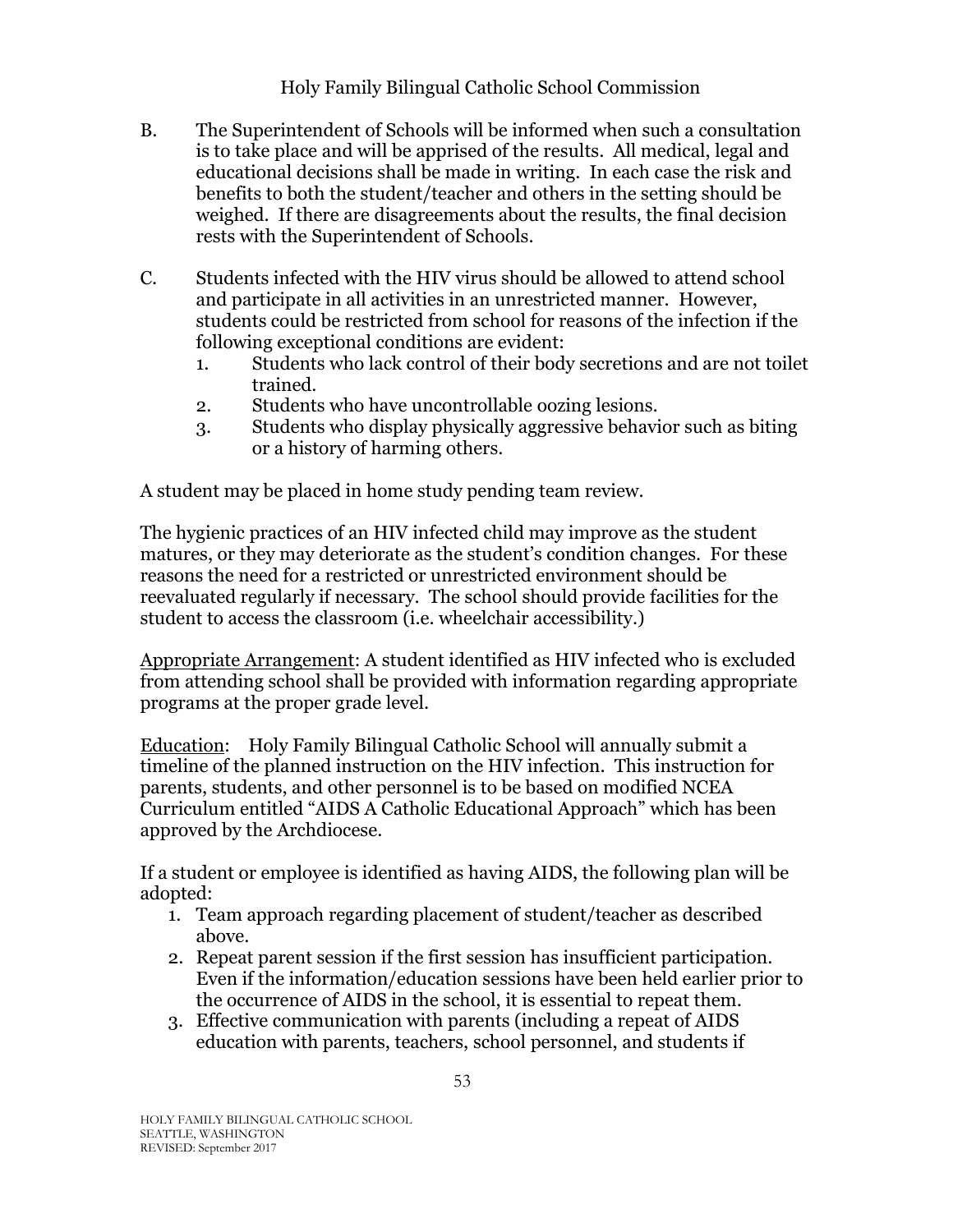deemed necessary). Parents' session should include both an invitation and some information about the parent session. This letter should be from whom ever would be the most effective invitee to this session - Principal, Pastor, local school board president. Education of teachers and other school personnel, volunteers, custodians, etc., and students should also take place.

- 4. Special communication from the Pastor to the school community in the form of a pastoral letter could follow. A call to compassion could be emphasized in the letter, informing the school community about the presence of the teachers/student with AIDS.
- 5. Consult Archdiocesan legal and insurance personnel as soon as possible.
- 6. Importance of being proactive and provide education cannot be overemphasized.

### <span id="page-53-0"></span>**HARRASSMENT POLICY**

#### **GENERAL STATEMENT OF POLICY**

Holy Family Bilingual Catholic School, as part of the greater Catholic Archdiocese, is committed to a positive and productive community environment free of harassment and bullying. It is the explicit policy of Holy Family Bilingual Catholic School to prohibit harassment, bullying, or intimidation whether committed by student, staff member, volunteer, and/or parent. Holy Family Bilingual Catholic School will respond to allegations of harassment and bullying seriously, and will review and investigate such matters in a professional and timely manner.

Holy Family Bilingual Catholic School is committed to an environment that is free of harassment and bullying whether intentional or not, while in school/parish buildings or on school/parish property, or when being transported to and from school-sponsored activities. In addition, online harassment via social media will not be tolerated.

Holy Family Bilingual Catholic School prohibits retaliation against any student, staff member, volunteer, and/or parent who has testified, assisted, or participated in the investigation report. Retaliation includes, but is not limited to, any form of intimidation, reprisal or adverse pressure. Retaliation is itself a violation of the Federal Civil Rights Act of 1964, as amended, 42 U.S.C. @ 2000e, et. seq., and RCW of Washington 49.60.210 prohibiting discrimination.

#### **DEFINITION OF HARRASMENT**

Harassment is defined as verbal, physical, visual, written and/or sexual conduct that shows hostility toward an individual because of his/her race, color, religion, gender, national origin, age, or disability, or that of his/her relatives, friends, or associates and that creates an intimidating, hostile or offensive school environment.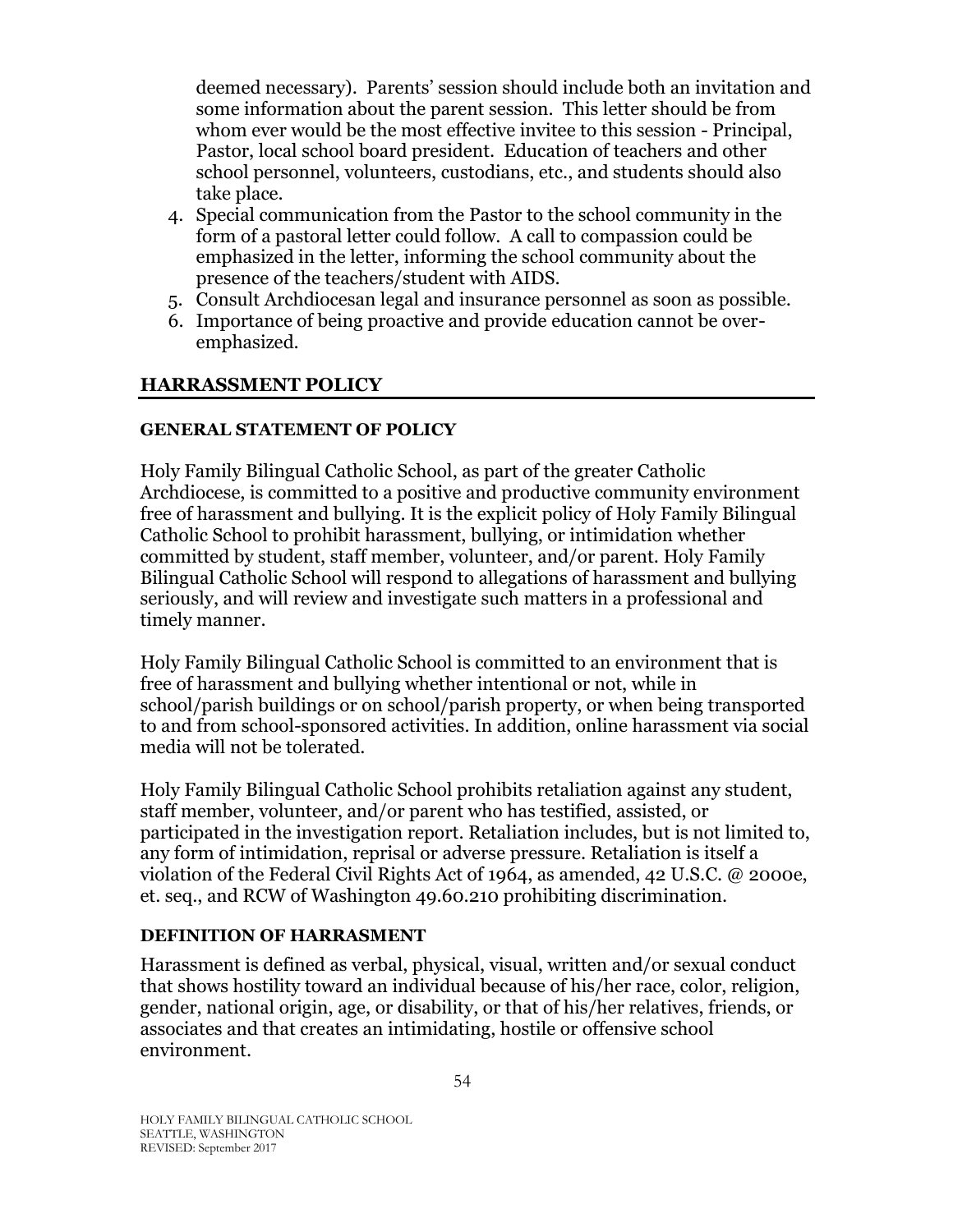A. Verbal Harassment: derogatory comments, jokes or slurs; belligerent or threatening words between individuals; offensive, negative remarks concerning an individual's gender, physical abilities, race, creed and/or physical appearance.

B. Physical Harassment: unwanted deliberate touching, pinching, bruising, or patting. Any deliberate attempts to impede or block one's movement (e.g. assaults of any nature) with normal activities will be regarded as harassment.

C. Visual Harassment: derogatory, demeaning or inflammatory posters, cartoons, written words, drawings, novelties, and both body and facial gestures.

D. Sexual Harassment: sexually suggestive remarks, gestures or jokes.

Moreover, any other unsolicited verbal or physical conduct of a sexual nature (e.g. sexual assault, etc.) will be regarded as harassment.

E. Online Harassment: emailing, texting, tweeting, or posting indecent

and/or demeaning writings, cartoons, or pictures via social media.

F. Bullying: unwanted, aggressive behavior among school-aged children that involves a real or perceived power imbalance. The behavior is repeated over a period of time.

There are three types of bullying:

**Verbal bullying** involves saying or writing mean things.

**Social bullying**, sometimes referred to as relational bullying, involves hurting someone's reputation or relationships.

**Physical bullying** involves hurting a person's body or possessions.

**Cyberbullying** is bullying that takes place using electronic technology. Electronic technology includes devices and equipment such as cell phones, computers, and tablets as well as communication tools including social media sites, text messages, tweets, chat, and websites.

All allegations of harassment and bullying will be taken seriously and promptly investigated. The allegation should be made to faculty, staff, and/or principal. Once an allegation of harassment and or bullying has been reported, the principal under the discretion of the pastor will adhere to Archdiocesan policy and follow through on the investigation of the allegation.

#### **Prevention**

All Archdiocesan employees, volunteers, and school parents are required to attend the Safe Environment classes which provide training on harassment and intimidation including: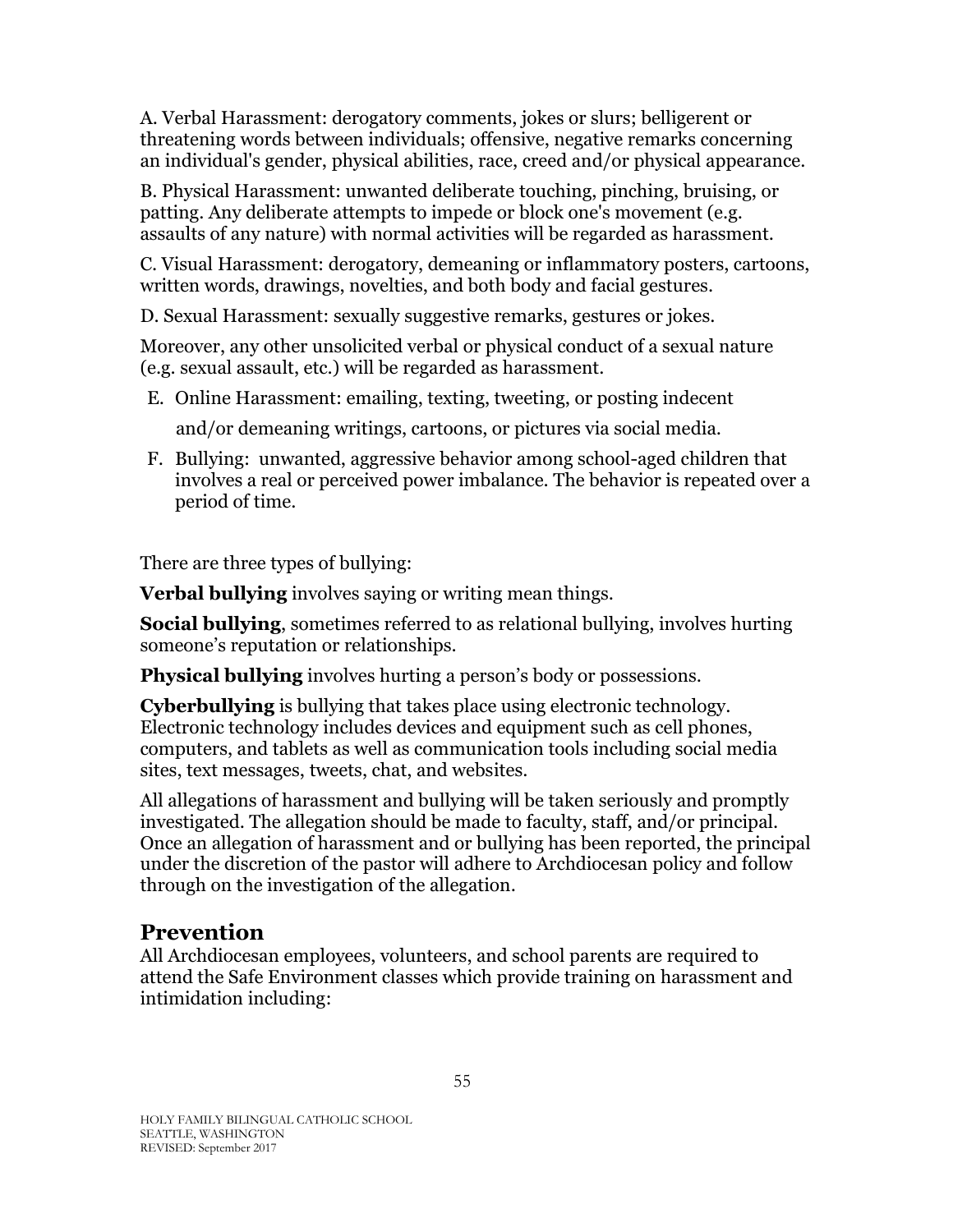- Definitions of harassment and intimidation, and overview relevant state and
- Federal laws.
- Identification of harassing behaviors by students and/or staff.
- Age-specific prevention, communication and coping techniques.

In addition, students are provided an age appropriate level of instruction on what is or is not allowed between them and other students as well as between them and adults.

#### **RESPONSIBILITIES**

It is the responsibility of the Principal to see that every staff member and student is informed of this policy and of the Catholic values which provide the framework for this policy. It is essential that all Holy Family Bilingual Catholic School parents are aware of this policy. Educational opportunities will be provided throughout the school year for parents through the combined efforts of the School Commission and the Parents Club.

#### **REPORTING PROCEDURE**

Any person within the Holy Family Bilingual Catholic School community, who believes that harassment or intimidation has occurred by any student, faculty/staff, or volunteer, must report the compliant, as follows:

- Issues involving students may be reported to the teacher and Principal
- Issues involving faculty or staff should be directed to the Principal
- Issues involving the Principal should be brought to the attention of the Pastor.

All such complaints will be thoroughly investigated. Depending on the level of harassment or intimidation, a student may be advised of ways to informally resolve the problem on their own. If that is unsuccessful, the Principal and/or teacher will discuss the alleged harasser and the complainant. An informal resolution may be proposed. If the proposal resolution is accepted, a record of the compliant and the resolution will be documented and maintained. A followup conversation will take place with both individuals involved to ensure that the problem has been in fact resolved. If there is a strong degree of harassment, the Principal will initiate an immediate and formal investigation into the harassment charge.

#### **CORRECTIVE ACTION**

Where appropriate, and at the discretion of the Principal, the consequences of the violation of this policy may result in any of the following: education assignment designed to increase awareness and sensitivity to the issue of harassment or intimidation; assignment to educate in the areas of impulse control and anger